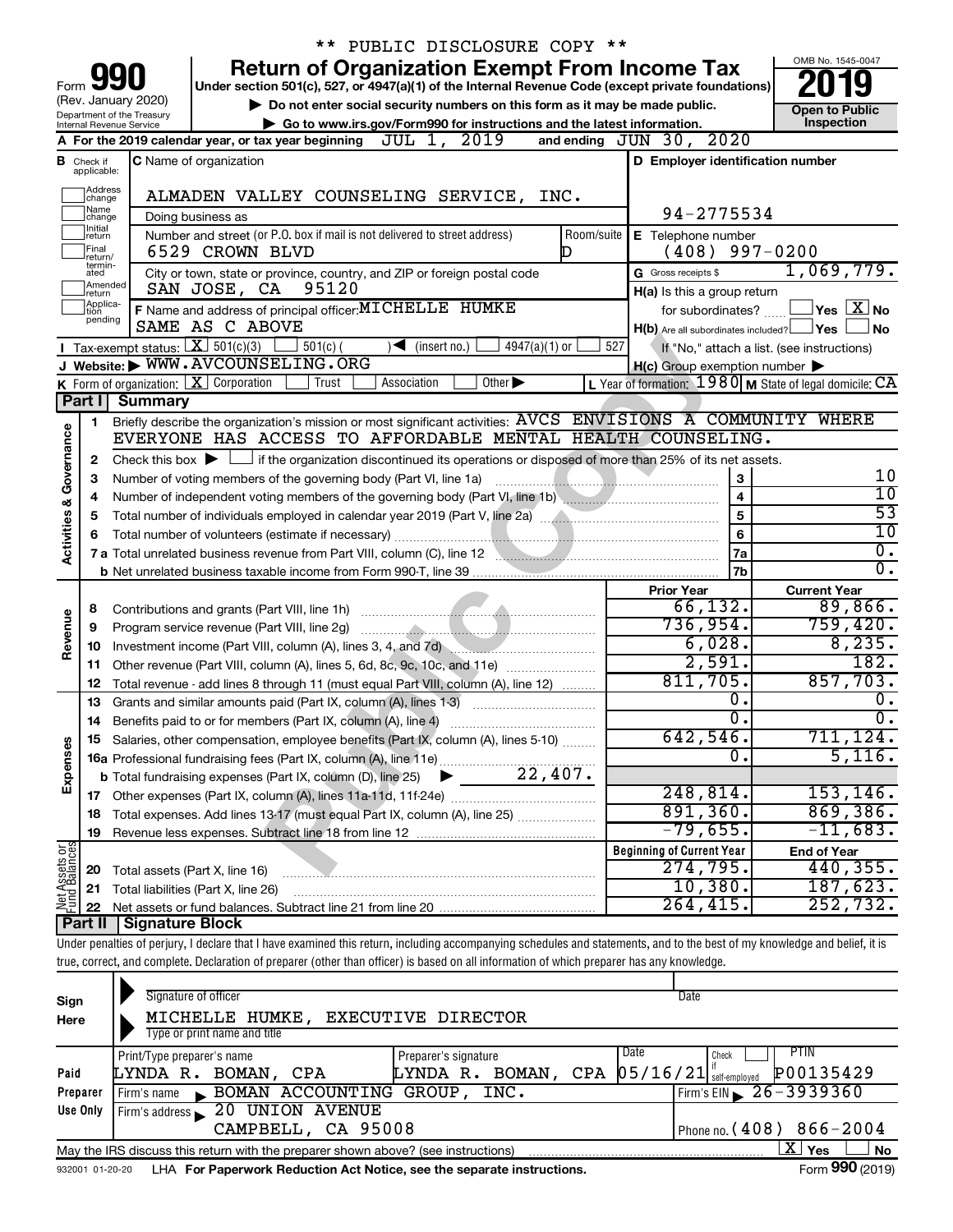| 94-2775534<br>ALMADEN VALLEY COUNSELING SERVICE, INC.<br>Form 990 (2019)                                                                     | Page 2                                     |
|----------------------------------------------------------------------------------------------------------------------------------------------|--------------------------------------------|
| Part III   Statement of Program Service Accomplishments                                                                                      |                                            |
|                                                                                                                                              | $\boxed{\textbf{X}}$                       |
| Briefly describe the organization's mission:<br>1<br>AVCS IS COMMITTEED TO MEETING THE MENTAL HEALTH CONCERNS OF ALL AGES                    |                                            |
| AVCS OFFERS A FULL RANGE OF COUNSELING<br>WITH AN EMPHASIS ON YOUTH.                                                                         |                                            |
| SERVICES WHICH SUPPORTS AND PROMOTES PERSONAL GROWTH, POSITIVE FAMILY                                                                        |                                            |
| RELATIONSHIPS AND EMOTIONAL WELL-BEING.                                                                                                      |                                            |
| Did the organization undertake any significant program services during the year which were not listed on the<br>2                            |                                            |
| prior Form 990 or 990-EZ?                                                                                                                    | $\overline{\ }$ Yes $\overline{\ \ \ }$ No |
| If "Yes," describe these new services on Schedule O.                                                                                         |                                            |
| Did the organization cease conducting, or make significant changes in how it conducts, any program services?<br>3                            | $\overline{X}$ Yes $\overline{X}$ No       |
| If "Yes," describe these changes on Schedule O.                                                                                              |                                            |
| Describe the organization's program service accomplishments for each of its three largest program services, as measured by expenses.<br>4    |                                            |
| Section 501(c)(3) and 501(c)(4) organizations are required to report the amount of grants and allocations to others, the total expenses, and |                                            |
| revenue, if any, for each program service reported.                                                                                          |                                            |
| 759,420.<br>$721$ , $107$ $\cdot$ including grants of \$<br>) (Revenue \$<br>(Expenses \$<br>4a<br>(Code:                                    |                                            |
| THE ORGANIZATION OFFERS A FULL RANGE OF COUNSELING SERVICES WHICH                                                                            |                                            |
| SUPPORT AND PROMOTE PERSONAL GROWTH, POSITIVE FAMILY RELATIONSHIPS AND                                                                       |                                            |
| EMOTIONAL WELL-BEING. THE ORGANIZATION PROVIDES: SHORT AND LONG-TERM                                                                         |                                            |
| ON-SITE COUNSELING FOR CHILDREN, ADOLESCENTS, INDIVIDUAL ADULTS,<br>COUPLES AND FAMILIES. FEES ARE BASED ON A SLIDING SCALE AS DETERMINED    |                                            |
| BY INCOME. COUNSELORS CONDUCT OUTREACH AND INTERVENTION SESSIONS ON                                                                          |                                            |
| SCHOOL CAMPUSES, INCLUDING EMERGENCY SERVICES, TO APPROXIMATELY 30                                                                           |                                            |
| SOUTH SAN JOSE SCHOOLS. PARENTING CLASSES, INCLUDING CO-PARENTING                                                                            |                                            |
| CLASSES, ARE OFFERED QUARTERLY. THE ORGANIZATION ALSO PROVIDES                                                                               |                                            |
| INTERNSHIPS FOR MASTER LEVEL CLINICAL COUNSELING PROGRAMS.                                                                                   |                                            |
|                                                                                                                                              |                                            |
| IN RESPONSE TO THE COVID PANDEMIC, A RAPID SWITCH WAS MADE TO PROVIDING                                                                      |                                            |
| $\left(\text{Code:}\right)$ $\left(\text{Expenses $}\right)$<br>4b<br>including grants of \$<br>) (Revenue \$                                |                                            |
|                                                                                                                                              |                                            |
|                                                                                                                                              |                                            |
|                                                                                                                                              |                                            |
|                                                                                                                                              |                                            |
|                                                                                                                                              |                                            |
|                                                                                                                                              |                                            |
|                                                                                                                                              |                                            |
|                                                                                                                                              |                                            |
|                                                                                                                                              |                                            |
|                                                                                                                                              |                                            |
|                                                                                                                                              |                                            |
|                                                                                                                                              |                                            |
| 4c<br>) (Revenue \$<br>$\left(\text{Code:} \right)$ $\left(\text{Expenses $}\right)$<br>including grants of \$                               |                                            |
|                                                                                                                                              |                                            |
|                                                                                                                                              |                                            |
|                                                                                                                                              |                                            |
|                                                                                                                                              |                                            |
|                                                                                                                                              |                                            |
|                                                                                                                                              |                                            |
|                                                                                                                                              |                                            |
|                                                                                                                                              |                                            |
|                                                                                                                                              |                                            |
|                                                                                                                                              |                                            |
|                                                                                                                                              |                                            |
|                                                                                                                                              |                                            |
|                                                                                                                                              |                                            |
| Other program services (Describe on Schedule O.)                                                                                             |                                            |
| (Expenses \$<br>(Revenue \$<br>including grants of \$                                                                                        |                                            |
| 4d<br>721, 107.<br>Total program service expenses<br>4е                                                                                      |                                            |
| Form 990 (2019)                                                                                                                              |                                            |
| SEE SCHEDULE O FOR CONTINUATION(S)<br>932002 01-20-20                                                                                        |                                            |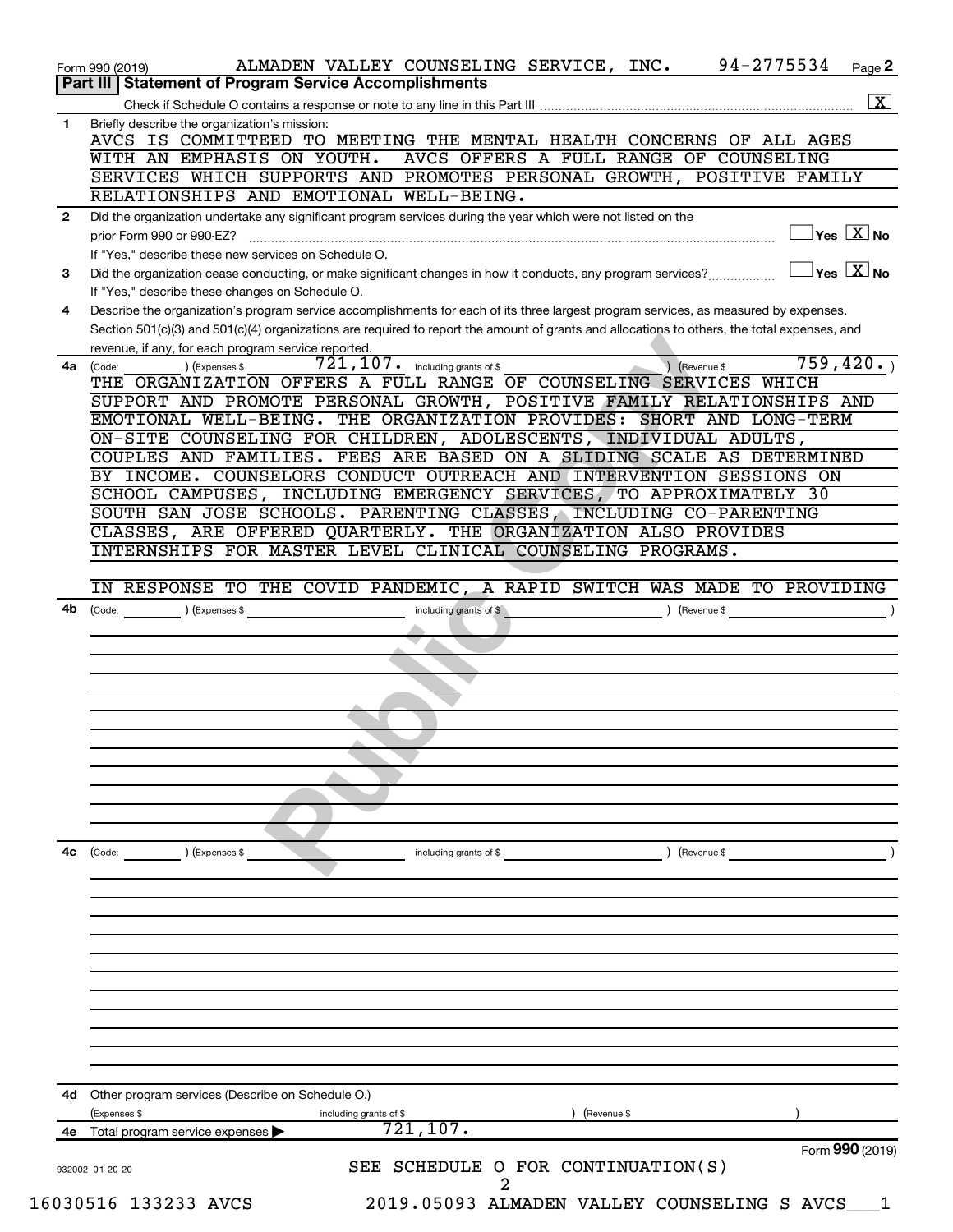|  | Form 990 (2019) |  |
|--|-----------------|--|

|     | ALMADEN VALLEY COUNSELING SERVICE, INC.<br>94-2775534<br>Form 990 (2019)                                                                                                                                                            |                 |                         | Page 3                  |
|-----|-------------------------------------------------------------------------------------------------------------------------------------------------------------------------------------------------------------------------------------|-----------------|-------------------------|-------------------------|
|     | <b>Part IV   Checklist of Required Schedules</b>                                                                                                                                                                                    |                 |                         |                         |
|     |                                                                                                                                                                                                                                     |                 | Yes                     | No                      |
| 1.  | Is the organization described in section $501(c)(3)$ or $4947(a)(1)$ (other than a private foundation)?                                                                                                                             |                 |                         |                         |
|     | If "Yes," complete Schedule A                                                                                                                                                                                                       | 1               | х                       |                         |
| 2   |                                                                                                                                                                                                                                     | $\overline{2}$  | $\overline{\textbf{x}}$ |                         |
| 3   | Did the organization engage in direct or indirect political campaign activities on behalf of or in opposition to candidates for                                                                                                     |                 |                         | х                       |
|     | Section 501(c)(3) organizations. Did the organization engage in lobbying activities, or have a section 501(h) election in effect                                                                                                    | з               |                         |                         |
| 4   |                                                                                                                                                                                                                                     | 4               |                         | х                       |
| 5   | Is the organization a section 501(c)(4), 501(c)(5), or 501(c)(6) organization that receives membership dues, assessments, or                                                                                                        |                 |                         |                         |
|     |                                                                                                                                                                                                                                     | 5               |                         | х                       |
| 6   | Did the organization maintain any donor advised funds or any similar funds or accounts for which donors have the right to                                                                                                           |                 |                         |                         |
|     | provide advice on the distribution or investment of amounts in such funds or accounts? If "Yes," complete Schedule D, Part I                                                                                                        | 6               |                         | х                       |
| 7   | Did the organization receive or hold a conservation easement, including easements to preserve open space,                                                                                                                           |                 |                         |                         |
|     | the environment, historic land areas, or historic structures? If "Yes," complete Schedule D, Part II.<br>.                                                                                                                          | $\overline{7}$  |                         | х                       |
| 8   | Did the organization maintain collections of works of art. historical treasures, or other similar assets? If "Yes," complete                                                                                                        |                 |                         |                         |
|     | Schedule D, Part III <b>Marting Construction Construction Construction</b> Construction Construction Construction Construction Construction Construction Construction Construction Construction Construction Construction Construct | 8               |                         | x                       |
| 9   | Did the organization report an amount in Part X, line 21, for escrow or custodial account liability, serve as a custodian for                                                                                                       |                 |                         |                         |
|     | amounts not listed in Part X; or provide credit counseling, debt management, credit repair, or debt negotiation services?                                                                                                           |                 |                         |                         |
|     |                                                                                                                                                                                                                                     | 9               |                         | х                       |
| 10  | Did the organization, directly or through a related organization, hold assets in donor-restricted endowments                                                                                                                        |                 |                         |                         |
|     |                                                                                                                                                                                                                                     | 10              |                         | х                       |
| 11  | If the organization's answer to any of the following questions is "Yes," then complete Schedule D, Parts VI, VII, VIII, IX, or X                                                                                                    |                 |                         |                         |
|     | as applicable.                                                                                                                                                                                                                      |                 |                         |                         |
|     | Did the organization report an amount for land, buildings, and equipment in Part X, line 10? If "Yes," complete Schedule D,                                                                                                         |                 |                         |                         |
|     | Part VI                                                                                                                                                                                                                             | 11a             | х                       |                         |
|     | Did the organization report an amount for investments - other securities in Part X, line 12, that is 5% or more of its total                                                                                                        |                 |                         | х                       |
|     | assets reported in Part X, line 16? If "Yes," complete Schedule D, Part VII<br>c Did the organization report an amount for investments - program related in Part X, line 13, that is 5% or more of its total                        | 11b             |                         |                         |
|     | assets reported in Part X, line 16? If "Yes," complete Schedule D, Part VIII [[[[[[[[[[[[[[[[[[[[[[[[[[]]]]]]                                                                                                                       | 11c             |                         | х                       |
|     | d Did the organization report an amount for other assets in Part X, line 15, that is 5% or more of its total assets reported in                                                                                                     |                 |                         |                         |
|     |                                                                                                                                                                                                                                     | 11d             |                         | x                       |
|     |                                                                                                                                                                                                                                     | 11e             |                         | $\overline{\mathbf{x}}$ |
| f   | Did the organization's separate or consolidated financial statements for the tax year include a footnote that addresses                                                                                                             |                 |                         |                         |
|     | the organization's liability for uncertain tax positions under FIN 48 (ASC 740)? If "Yes," complete Schedule D, Part X                                                                                                              | 11f             | х                       |                         |
|     | 12a Did the organization obtain separate, independent audited financial statements for the tax year? If "Yes," complete                                                                                                             |                 |                         |                         |
|     | Schedule D, Parts XI and XII <i>maching and and antiquity of the series of the series of the series and the series</i>                                                                                                              | 12a             | X                       |                         |
|     | <b>b</b> Was the organization included in consolidated, independent audited financial statements for the tax year?                                                                                                                  |                 |                         |                         |
|     | If "Yes," and if the organization answered "No" to line 12a, then completing Schedule D, Parts XI and XII is optional <i>manum</i>                                                                                                  | 12 <sub>b</sub> |                         | x                       |
| 13  |                                                                                                                                                                                                                                     | 13              |                         | $\overline{\text{X}}$   |
| 14a |                                                                                                                                                                                                                                     | 14a             |                         | x                       |
| b   | Did the organization have aggregate revenues or expenses of more than \$10,000 from grantmaking, fundraising, business,                                                                                                             |                 |                         |                         |
|     | investment, and program service activities outside the United States, or aggregate foreign investments valued at \$100,000                                                                                                          |                 |                         |                         |
|     |                                                                                                                                                                                                                                     | 14b             |                         | х                       |
| 15  | Did the organization report on Part IX, column (A), line 3, more than \$5,000 of grants or other assistance to or for any                                                                                                           |                 |                         | X.                      |
|     |                                                                                                                                                                                                                                     | 15              |                         |                         |
| 16  | Did the organization report on Part IX, column (A), line 3, more than \$5,000 of aggregate grants or other assistance to                                                                                                            |                 |                         | X.                      |
|     | Did the organization report a total of more than \$15,000 of expenses for professional fundraising services on Part IX,                                                                                                             | 16              |                         |                         |
| 17  |                                                                                                                                                                                                                                     | 17              |                         | X.                      |
| 18  | Did the organization report more than \$15,000 total of fundraising event gross income and contributions on Part VIII, lines                                                                                                        |                 |                         |                         |
|     |                                                                                                                                                                                                                                     | 18              |                         | x                       |
| 19  | Did the organization report more than \$15,000 of gross income from gaming activities on Part VIII, line 9a? If "Yes,"                                                                                                              |                 |                         |                         |
|     | complete Schedule G, Part III                                                                                                                                                                                                       | 19              |                         | х                       |
| 20a |                                                                                                                                                                                                                                     | 20a             |                         | X.                      |
| b   |                                                                                                                                                                                                                                     | 20 <sub>b</sub> |                         |                         |
| 21  | Did the organization report more than \$5,000 of grants or other assistance to any domestic organization or                                                                                                                         |                 |                         |                         |
|     |                                                                                                                                                                                                                                     | 21              |                         | x.                      |
|     | 932003 01-20-20                                                                                                                                                                                                                     |                 |                         | Form 990 (2019)         |

16030516 133233 AVCS 2019.05093 ALMADEN VALLEY COUNSELING S AVCS\_\_\_1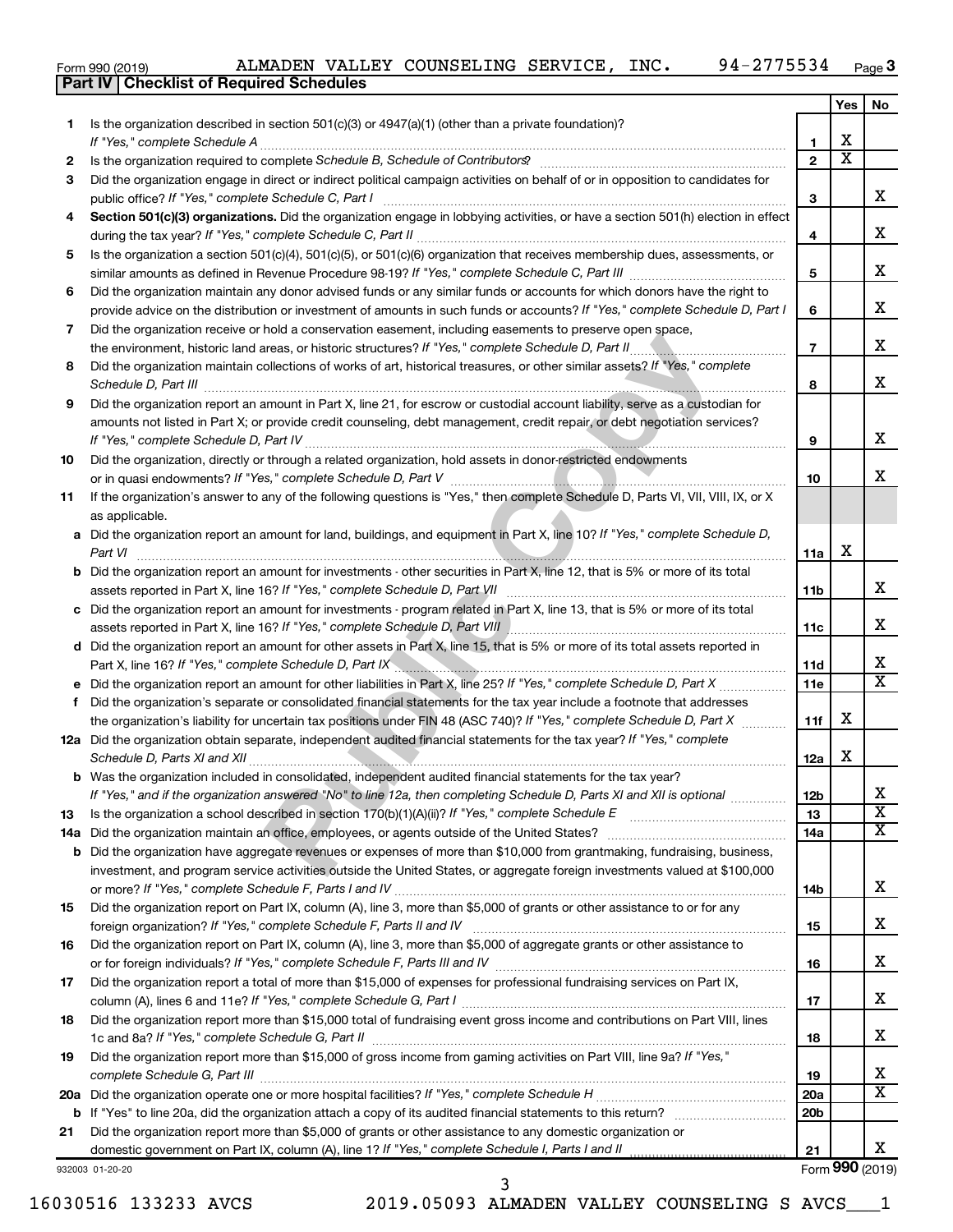| Form 990 (2019) |  |  | ALMADEN VALLEY COUNSELING SERVICE, |  | INC. | 94-2775534 | Page |
|-----------------|--|--|------------------------------------|--|------|------------|------|
|-----------------|--|--|------------------------------------|--|------|------------|------|

|               | ALMADEN VALLEY COUNSELING SERVICE, INC.<br>94-2775534<br>Form 990 (2019)                                                                                                                                                       |                        |            | Page 4                  |
|---------------|--------------------------------------------------------------------------------------------------------------------------------------------------------------------------------------------------------------------------------|------------------------|------------|-------------------------|
|               | <b>Part IV   Checklist of Required Schedules (continued)</b>                                                                                                                                                                   |                        |            |                         |
|               |                                                                                                                                                                                                                                |                        | <b>Yes</b> | No                      |
| 22            | Did the organization report more than \$5,000 of grants or other assistance to or for domestic individuals on                                                                                                                  |                        |            |                         |
|               | Part IX, column (A), line 2? If "Yes," complete Schedule I, Parts I and III [11]] [11]] [11] [11] [11] [11] [1                                                                                                                 | 22                     |            | x                       |
| 23            | Did the organization answer "Yes" to Part VII, Section A, line 3, 4, or 5 about compensation of the organization's current                                                                                                     |                        |            |                         |
|               | and former officers, directors, trustees, key employees, and highest compensated employees? If "Yes," complete                                                                                                                 | 23                     | x          |                         |
|               | Schedule J <b>Execute Schedule J Execute Schedule J</b><br>24a Did the organization have a tax-exempt bond issue with an outstanding principal amount of more than \$100,000 as of the                                         |                        |            |                         |
|               | last day of the year, that was issued after December 31, 2002? If "Yes," answer lines 24b through 24d and complete                                                                                                             |                        |            |                         |
|               |                                                                                                                                                                                                                                | 24a                    |            | x                       |
|               |                                                                                                                                                                                                                                | 24 <sub>b</sub>        |            |                         |
|               | c Did the organization maintain an escrow account other than a refunding escrow at any time during the year to defease                                                                                                         |                        |            |                         |
|               |                                                                                                                                                                                                                                | 24c                    |            |                         |
|               | d Did the organization act as an "on behalf of" issuer for bonds outstanding at any time during the year?                                                                                                                      | 24d                    |            |                         |
|               | 25a Section 501(c)(3), 501(c)(4), and 501(c)(29) organizations. Did the organization engage in an excess benefit                                                                                                               |                        |            |                         |
|               | transaction with a disqualified person during the year? If "Yes," complete Schedule L, Part I manuscription with a disqualified person during the year? If "Yes," complete Schedule L, Part I                                  | 25a                    |            | x                       |
|               | b Is the organization aware that it engaged in an excess benefit transaction with a disqualified person in a prior year, and                                                                                                   |                        |            |                         |
|               | that the transaction has not been reported on any of the organization's prior Forms 990 or 990-EZ? If "Yes," complete                                                                                                          |                        |            |                         |
|               | Schedule L, Part I                                                                                                                                                                                                             | 25b                    |            | x                       |
| 26            | Did the organization report any amount on Part X, line 5 or 22, for receivables from or payables to any current                                                                                                                |                        |            |                         |
|               | or former officer, director, trustee, key employee, creator or founder, substantial contributor, or 35%                                                                                                                        |                        |            |                         |
|               | controlled entity or family member of any of these persons? If "Yes," complete Schedule L, Part II                                                                                                                             | 26                     |            | x                       |
| 27            | Did the organization provide a grant or other assistance to any current or former officer, director, trustee, key employee,                                                                                                    |                        |            |                         |
|               | creator or founder, substantial contributor or employee thereof, a grant selection committee member, or to a 35% controlled                                                                                                    |                        |            |                         |
|               | entity (including an employee thereof) or family member of any of these persons? If "Yes," complete Schedule L, Part III                                                                                                       | 27                     |            | x                       |
| 28            | Was the organization a party to a business transaction with one of the following parties (see Schedule L, Part IV                                                                                                              |                        |            |                         |
|               | instructions, for applicable filing thresholds, conditions, and exceptions):                                                                                                                                                   |                        |            |                         |
|               | a A current or former officer, director, trustee, key employee, creator or founder, or substantial contributor? If                                                                                                             |                        |            | x                       |
|               |                                                                                                                                                                                                                                | 28a<br>28 <sub>b</sub> |            | $\overline{\mathbf{X}}$ |
|               | c A 35% controlled entity of one or more individuals and/or organizations described in lines 28a or 28b?/f                                                                                                                     |                        |            |                         |
|               |                                                                                                                                                                                                                                | 28c                    |            | x                       |
| 29            |                                                                                                                                                                                                                                | 29                     |            | $\overline{\mathbf{X}}$ |
| 30            | Did the organization receive contributions of art, historical treasures, or other similar assets, or qualified conservation                                                                                                    |                        |            |                         |
|               | contributions? If "Yes," complete Schedule M <b>WARE AND THE CONSTRANT OF SCHOOL</b> CONTRIBUTIONS? If "Yes,"                                                                                                                  | 30                     |            | x                       |
| 31            | Did the organization liquidate, terminate, or dissolve and cease operations? If "Yes," complete Schedule N, Part I                                                                                                             | 31                     |            | $\overline{\mathbf{x}}$ |
|               | Did the organization sell, exchange, dispose of, or transfer more than 25% of its net assets? If "Yes," complete                                                                                                               |                        |            |                         |
|               | Schedule N, Part II                                                                                                                                                                                                            | 32                     |            | x                       |
| 33            | Did the organization own 100% of an entity disregarded as separate from the organization under Regulations                                                                                                                     |                        |            |                         |
|               |                                                                                                                                                                                                                                | 33                     |            | x                       |
| 34            | Was the organization related to any tax-exempt or taxable entity? If "Yes," complete Schedule R, Part II, III, or IV, and                                                                                                      |                        |            |                         |
|               | Part V, line 1                                                                                                                                                                                                                 | 34                     |            | x                       |
|               | 35a Did the organization have a controlled entity within the meaning of section 512(b)(13)?                                                                                                                                    | 35a                    |            | $\overline{\mathbf{X}}$ |
|               | b If "Yes" to line 35a, did the organization receive any payment from or engage in any transaction with a controlled entity                                                                                                    |                        |            |                         |
|               |                                                                                                                                                                                                                                | 35 <sub>b</sub>        |            |                         |
| 36            | Section 501(c)(3) organizations. Did the organization make any transfers to an exempt non-charitable related organization?                                                                                                     |                        |            |                         |
|               |                                                                                                                                                                                                                                | 36                     |            | x                       |
| 37            | Did the organization conduct more than 5% of its activities through an entity that is not a related organization                                                                                                               |                        |            | X                       |
|               |                                                                                                                                                                                                                                | 37                     |            |                         |
| 38            | Did the organization complete Schedule O and provide explanations in Schedule O for Part VI, lines 11b and 19?                                                                                                                 | 38                     | х          |                         |
| <b>Part V</b> | <b>Statements Regarding Other IRS Filings and Tax Compliance</b>                                                                                                                                                               |                        |            |                         |
|               | Check if Schedule O contains a response or note to any line in this Part V [100] contains according contains a response or note to any line in this Part V [100] contains according to the Schedule D contains and the Schedul |                        |            |                         |
|               |                                                                                                                                                                                                                                |                        | Yes        | No                      |
|               | 1a Enter the number reported in Box 3 of Form 1096. Enter -0- if not applicable<br>1a                                                                                                                                          |                        |            |                         |
|               | <b>b</b> Enter the number of Forms W-2G included in line 1a. Enter -0- if not applicable<br>1b                                                                                                                                 |                        |            |                         |
|               | c Did the organization comply with backup withholding rules for reportable payments to vendors and reportable gaming                                                                                                           |                        |            |                         |
|               |                                                                                                                                                                                                                                | 1c                     | х          |                         |
|               | 932004 01-20-20                                                                                                                                                                                                                |                        |            | Form 990 (2019)         |
|               | 4                                                                                                                                                                                                                              |                        |            |                         |

16030516 133233 AVCS 2019.05093 ALMADEN VALLEY COUNSELING S AVCS\_\_\_1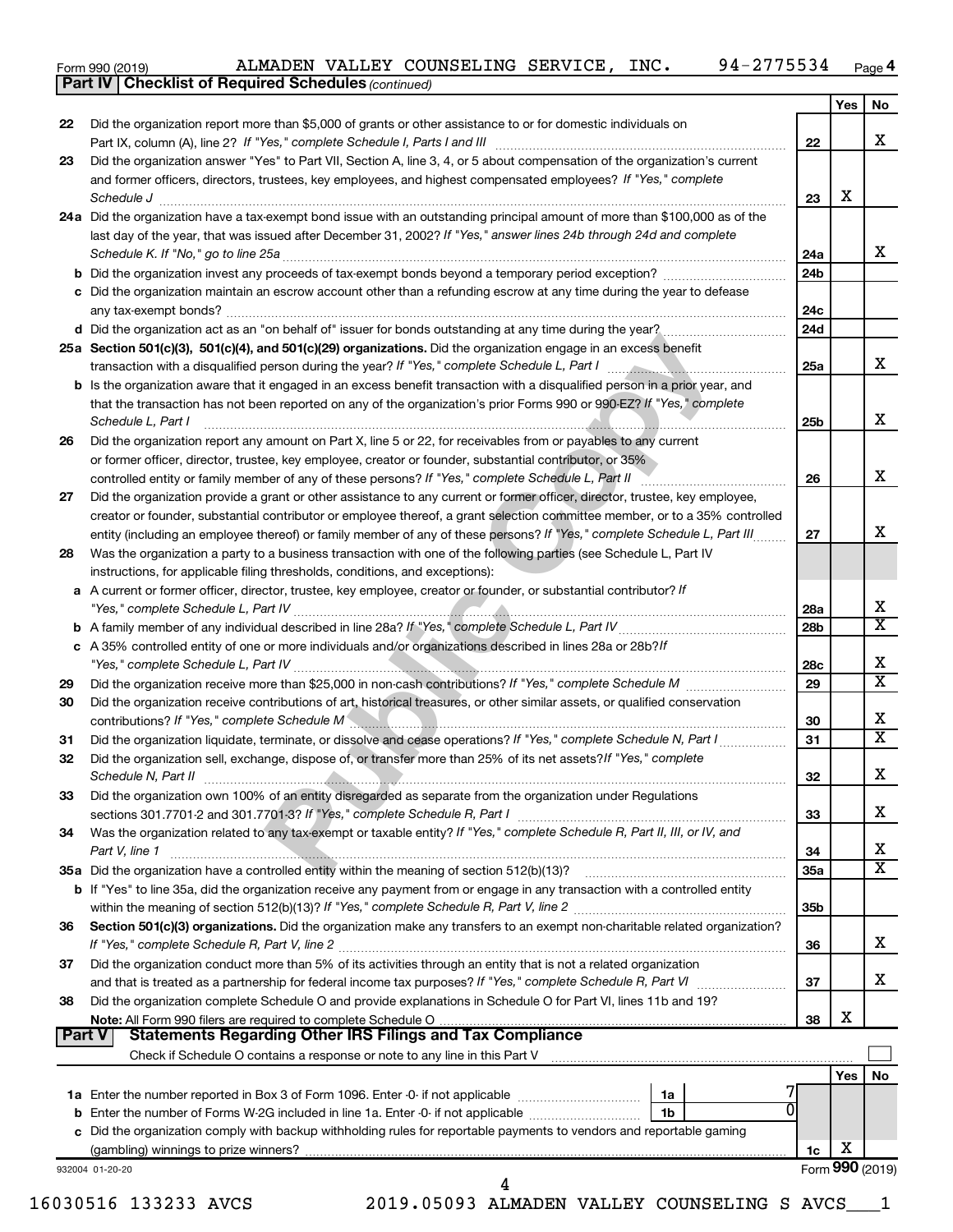| Form 990 (2019) |  | ALMADEN VALLEY COUNSELING SERVICE, INC.                                             |  | 94-2775534 | Page |
|-----------------|--|-------------------------------------------------------------------------------------|--|------------|------|
|                 |  | <b>Part V</b> Statements Regarding Other IRS Filings and Tax Compliance (continued) |  |            |      |

|         |                                                                                                                                                                                                                                                  |    |                | Yes | No                      |
|---------|--------------------------------------------------------------------------------------------------------------------------------------------------------------------------------------------------------------------------------------------------|----|----------------|-----|-------------------------|
|         | 2a Enter the number of employees reported on Form W-3, Transmittal of Wage and Tax Statements,                                                                                                                                                   |    |                |     |                         |
|         | filed for the calendar year ending with or within the year covered by this return <i>[[[[[[[[[[[[[]]]]</i><br>2a                                                                                                                                 | 53 |                |     |                         |
|         |                                                                                                                                                                                                                                                  |    | 2 <sub>b</sub> | х   |                         |
|         |                                                                                                                                                                                                                                                  |    |                |     |                         |
|         | 3a Did the organization have unrelated business gross income of \$1,000 or more during the year?                                                                                                                                                 |    | 3a             |     | x                       |
|         |                                                                                                                                                                                                                                                  |    |                |     |                         |
|         | 4a At any time during the calendar year, did the organization have an interest in, or a signature or other authority over, a                                                                                                                     |    |                |     |                         |
|         | financial account in a foreign country (such as a bank account, securities account, or other financial account)?                                                                                                                                 |    | 4a             |     | x                       |
|         | <b>b</b> If "Yes," enter the name of the foreign country $\blacktriangleright$                                                                                                                                                                   |    |                |     |                         |
|         | See instructions for filing requirements for FinCEN Form 114, Report of Foreign Bank and Financial Accounts (FBAR).                                                                                                                              |    |                |     |                         |
|         |                                                                                                                                                                                                                                                  |    | 5a             |     | х                       |
|         |                                                                                                                                                                                                                                                  |    | 5 <sub>b</sub> |     | $\overline{\textbf{x}}$ |
|         |                                                                                                                                                                                                                                                  |    | 5c             |     |                         |
|         | 6a Does the organization have annual gross receipts that are normally greater than \$100,000, and did the organization solicit                                                                                                                   |    |                |     |                         |
|         | any contributions that were not tax deductible as charitable contributions?                                                                                                                                                                      |    | 6a             |     | x                       |
|         | b If "Yes," did the organization include with every solicitation an express statement that such contributions or gifts                                                                                                                           |    |                |     |                         |
|         | were not tax deductible?                                                                                                                                                                                                                         |    | 6b             |     |                         |
| 7       | Organizations that may receive deductible contributions under section 170(c).                                                                                                                                                                    |    |                |     |                         |
|         | Did the organization receive a payment in excess of \$75 made partly as a contribution and partly for goods and services provided to the payor?                                                                                                  |    | 7a             |     | x                       |
|         | <b>b</b> If "Yes," did the organization notify the donor of the value of the goods or services provided?                                                                                                                                         |    | 7b             |     |                         |
|         | c Did the organization sell, exchange, or otherwise dispose of tangible personal property for which it was required                                                                                                                              |    |                |     | x                       |
|         | to file Form 8282?                                                                                                                                                                                                                               |    | 7c             |     |                         |
|         | 7d<br>d If "Yes," indicate the number of Forms 8282 filed during the year manuscription of the way to the number of                                                                                                                              |    | 7е             |     | х                       |
|         | e Did the organization receive any funds, directly or indirectly, to pay premiums on a personal benefit contract?                                                                                                                                |    | 7f             |     | $\overline{\texttt{x}}$ |
| Ť.<br>g | Did the organization, during the year, pay premiums, directly or indirectly, on a personal benefit contract?<br>If the organization received a contribution of qualified intellectual property, did the organization file Form 8899 as required? |    | 7g             |     |                         |
|         | h If the organization received a contribution of cars, boats, airplanes, or other vehicles, did the organization file a Form 1098-C?                                                                                                             |    | 7h             |     |                         |
| 8       | Sponsoring organizations maintaining donor advised funds. Did a donor advised fund maintained by the                                                                                                                                             |    |                |     |                         |
|         | sponsoring organization have excess business holdings at any time during the year?                                                                                                                                                               |    | 8              |     |                         |
| 9       | Sponsoring organizations maintaining donor advised funds.                                                                                                                                                                                        |    |                |     |                         |
| а       | Did the sponsoring organization make any taxable distributions under section 4966?                                                                                                                                                               |    | 9а             |     |                         |
|         |                                                                                                                                                                                                                                                  |    | 9b             |     |                         |
| 10      | Section 501(c)(7) organizations. Enter:                                                                                                                                                                                                          |    |                |     |                         |
|         | 10a                                                                                                                                                                                                                                              |    |                |     |                         |
|         | 10 <sub>b</sub><br><b>b</b> Gross receipts, included on Form 990, Part VIII, line 12, for public use of club facilities <i>manument</i> .                                                                                                        |    |                |     |                         |
| 11      | Section 501(c)(12) organizations. Enter:                                                                                                                                                                                                         |    |                |     |                         |
|         | 11a                                                                                                                                                                                                                                              |    |                |     |                         |
|         | <b>b</b> Gross income from other sources (Do not net amounts due or paid to other sources against                                                                                                                                                |    |                |     |                         |
|         | amounts due or received from them.) <b>All Accords</b> 2014 <b>Manual Constant Construction Construction</b> 2014 10:00:00<br>11b                                                                                                                |    |                |     |                         |
|         | 12a Section 4947(a)(1) non-exempt charitable trusts. Is the organization filing Form 990 in lieu of Form 1041?                                                                                                                                   |    | 12a            |     |                         |
|         | <b>b</b> If "Yes," enter the amount of tax-exempt interest received or accrued during the year<br>12b                                                                                                                                            |    |                |     |                         |
| 13      | Section 501(c)(29) qualified nonprofit health insurance issuers.                                                                                                                                                                                 |    |                |     |                         |
|         |                                                                                                                                                                                                                                                  |    | 13a            |     |                         |
|         | Note: See the instructions for additional information the organization must report on Schedule O.<br><b>b</b> Enter the amount of reserves the organization is required to maintain by the states in which the                                   |    |                |     |                         |
|         | 13b                                                                                                                                                                                                                                              |    |                |     |                         |
|         | 13с                                                                                                                                                                                                                                              |    |                |     |                         |
|         |                                                                                                                                                                                                                                                  |    | 14a            |     | х                       |
|         | b If "Yes," has it filed a Form 720 to report these payments? If "No," provide an explanation on Schedule O                                                                                                                                      |    | 14b            |     |                         |
| 15      | Is the organization subject to the section 4960 tax on payment(s) of more than \$1,000,000 in remuneration or                                                                                                                                    |    |                |     |                         |
|         |                                                                                                                                                                                                                                                  |    | 15             |     | x                       |
|         | If "Yes," see instructions and file Form 4720, Schedule N.                                                                                                                                                                                       |    |                |     |                         |
| 16      | Is the organization an educational institution subject to the section 4968 excise tax on net investment income?                                                                                                                                  |    | 16             |     | x                       |
|         | If "Yes," complete Form 4720, Schedule O.                                                                                                                                                                                                        |    |                |     |                         |

Form (2019) **990**

932005 01-20-20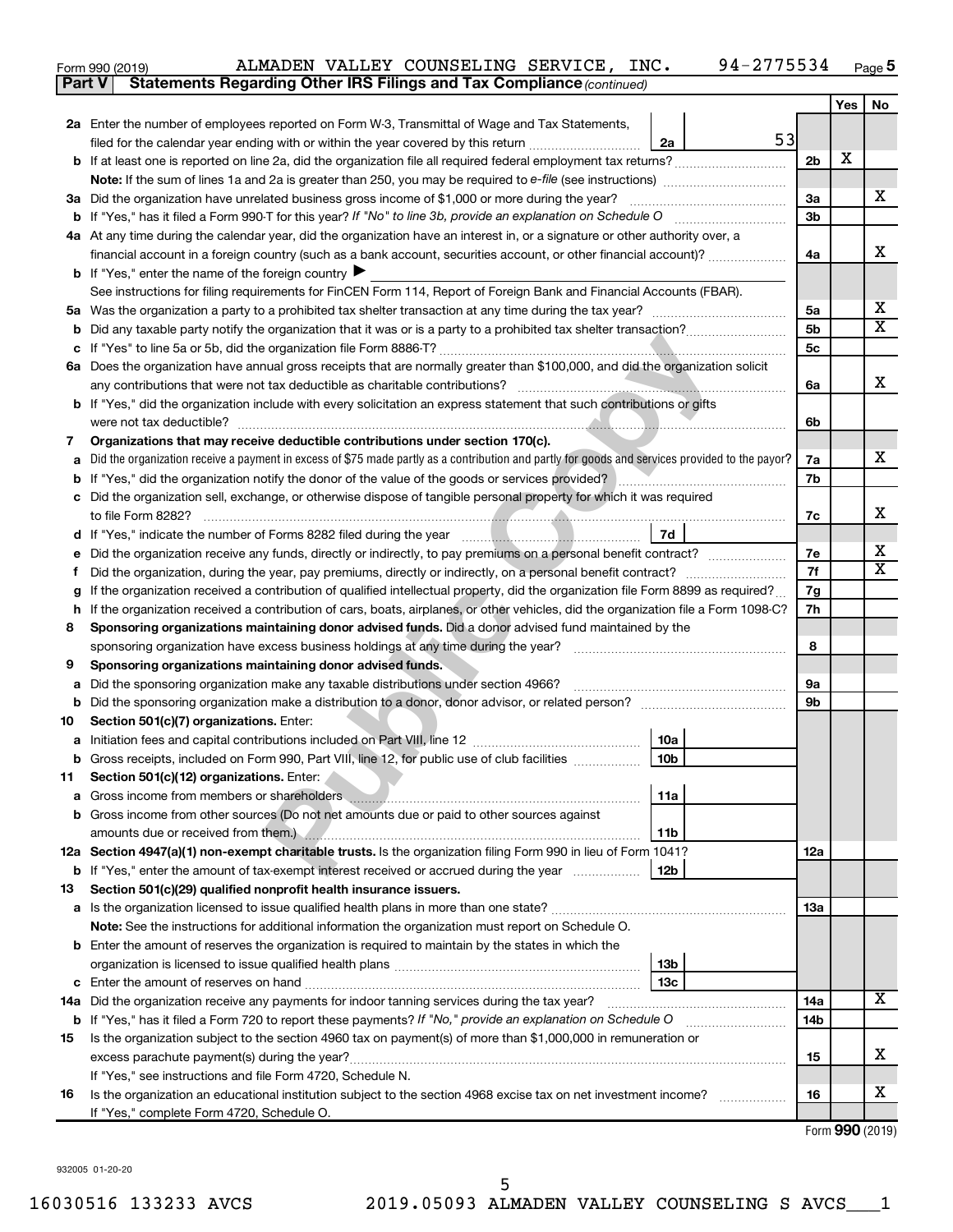| Form 990 (2019) |  |  |
|-----------------|--|--|
|-----------------|--|--|

# Form 990 (2019) Page ALMADEN VALLEY COUNSELING SERVICE, INC. 94-2775534

| Part VI   Governance, Management, and Disclosure For each "Yes" response to lines 2 through 7b below, and for a "No" response |
|-------------------------------------------------------------------------------------------------------------------------------|
| to line 8a, 8b, or 10b below, describe the circumstances, processes, or changes on Schedule O. See instructions.              |

|     | Check if Schedule O contains a response or note to any line in this Part VI                                                                                                                                                             |                               |                 |                         | $\overline{\mathbf{X}}$ |
|-----|-----------------------------------------------------------------------------------------------------------------------------------------------------------------------------------------------------------------------------------------|-------------------------------|-----------------|-------------------------|-------------------------|
|     | <b>Section A. Governing Body and Management</b>                                                                                                                                                                                         |                               |                 |                         |                         |
|     |                                                                                                                                                                                                                                         |                               |                 | Yes                     | No                      |
|     | 1a Enter the number of voting members of the governing body at the end of the tax year                                                                                                                                                  | 1a                            | 10 <sub>l</sub> |                         |                         |
|     | If there are material differences in voting rights among members of the governing body, or if the governing                                                                                                                             |                               |                 |                         |                         |
|     | body delegated broad authority to an executive committee or similar committee, explain on Schedule O.                                                                                                                                   |                               |                 |                         |                         |
|     | <b>b</b> Enter the number of voting members included on line 1a, above, who are independent                                                                                                                                             | 1b                            | 10              |                         |                         |
| 2   | Did any officer, director, trustee, or key employee have a family relationship or a business relationship with any other                                                                                                                |                               |                 |                         |                         |
|     |                                                                                                                                                                                                                                         |                               | $\mathbf{2}$    |                         | x                       |
| 3   | Did the organization delegate control over management duties customarily performed by or under the direct supervision                                                                                                                   |                               |                 |                         |                         |
|     |                                                                                                                                                                                                                                         |                               | 3               |                         | х                       |
| 4   | Did the organization make any significant changes to its governing documents since the prior Form 990 was filed?                                                                                                                        |                               | 4               |                         | $\overline{\text{x}}$   |
| 5   |                                                                                                                                                                                                                                         |                               | 5               |                         | $\overline{\mathbf{x}}$ |
| 6   |                                                                                                                                                                                                                                         |                               | 6               |                         | $\overline{\mathbf{x}}$ |
| 7a  | Did the organization have members, stockholders, or other persons who had the power to elect or appoint one or                                                                                                                          |                               |                 |                         |                         |
|     |                                                                                                                                                                                                                                         |                               | 7a              |                         | X                       |
|     | b Are any governance decisions of the organization reserved to (or subject to approval by) members, stockholders, or                                                                                                                    |                               |                 |                         |                         |
|     | persons other than the governing body?                                                                                                                                                                                                  |                               | 7b              |                         | х                       |
| 8   | Did the organization contemporaneously document the meetings held or written actions undertaken during the year by the following:                                                                                                       |                               |                 |                         |                         |
| а   |                                                                                                                                                                                                                                         |                               | 8а              | X                       |                         |
|     | Each committee with authority to act on behalf of the governing body?<br>Fach committee with authority to act on behalf of the governing body?                                                                                          |                               | 8b              | $\overline{\textbf{x}}$ |                         |
| 9   | Is there any officer, director, trustee, or key employee listed in Part VII, Section A, who cannot be reached at the                                                                                                                    |                               |                 |                         |                         |
|     | organization's mailing address? If "Yes," provide the names and addresses on Schedule O.                                                                                                                                                |                               | 9               |                         |                         |
|     | Section B. Policies (This Section B requests information about policies not required by the Internal Revenue Code.)                                                                                                                     |                               |                 |                         |                         |
|     |                                                                                                                                                                                                                                         |                               |                 | Yes                     | No<br>х                 |
|     |                                                                                                                                                                                                                                         |                               | 10a             |                         |                         |
|     | b If "Yes," did the organization have written policies and procedures governing the activities of such chapters, affiliates,                                                                                                            |                               |                 |                         |                         |
|     |                                                                                                                                                                                                                                         |                               | 10 <sub>b</sub> |                         |                         |
|     | 11a Has the organization provided a complete copy of this Form 990 to all members of its governing body before filing the form?                                                                                                         |                               | 11a             | X                       |                         |
|     | <b>b</b> Describe in Schedule O the process, if any, used by the organization to review this Form 990.                                                                                                                                  |                               |                 |                         |                         |
| 12a |                                                                                                                                                                                                                                         |                               | 12a             | X                       |                         |
|     | Were officers, directors, or trustees, and key employees required to disclose annually interests that could give rise to conflicts?                                                                                                     |                               | 12 <sub>b</sub> | $\overline{\mathbf{X}}$ |                         |
|     | c Did the organization regularly and consistently monitor and enforce compliance with the policy? If "Yes," describe                                                                                                                    |                               |                 |                         |                         |
|     | in Schedule O how this was done <i>manufacture in the contract of the contract of the set of the contract of the contract of the set of the set of the set of the set of the set of the set of the set of the set of the set of </i>    |                               | 12c             | X                       |                         |
| 13  |                                                                                                                                                                                                                                         |                               | 13              | $\overline{\mathbf{X}}$ |                         |
| 14  |                                                                                                                                                                                                                                         |                               | 14              | $\overline{\mathbf{X}}$ |                         |
| 15  | Did the process for determining compensation of the following persons include a review and approval by independent                                                                                                                      |                               |                 |                         |                         |
|     | persons, comparability data, and contemporaneous substantiation of the deliberation and decision?                                                                                                                                       |                               |                 |                         |                         |
|     |                                                                                                                                                                                                                                         |                               | 15a             |                         | х                       |
|     |                                                                                                                                                                                                                                         |                               | 15b             |                         |                         |
|     | If "Yes" to line 15a or 15b, describe the process in Schedule O (see instructions).                                                                                                                                                     |                               |                 |                         | $\overline{\texttt{x}}$ |
|     | 16a Did the organization invest in, contribute assets to, or participate in a joint venture or similar arrangement with a                                                                                                               |                               |                 |                         |                         |
|     | taxable entity during the year?                                                                                                                                                                                                         |                               | <b>16a</b>      |                         | x                       |
|     | <b>b</b> If "Yes," did the organization follow a written policy or procedure requiring the organization to evaluate its participation                                                                                                   |                               |                 |                         |                         |
|     |                                                                                                                                                                                                                                         |                               |                 |                         |                         |
|     | in joint venture arrangements under applicable federal tax law, and take steps to safeguard the organization's                                                                                                                          |                               |                 |                         |                         |
|     | exempt status with respect to such arrangements?<br><b>Section C. Disclosure</b>                                                                                                                                                        |                               | 16b             |                         |                         |
|     |                                                                                                                                                                                                                                         |                               |                 |                         |                         |
| 17  | List the states with which a copy of this Form 990 is required to be filed $\blacktriangleright$ CA                                                                                                                                     |                               |                 |                         |                         |
| 18  | Section 6104 requires an organization to make its Forms 1023 (1024 or 1024-A, if applicable), 990, and 990-T (Section 501(c)(3)s only) available<br>for public inspection. Indicate how you made these available. Check all that apply. |                               |                 |                         |                         |
|     | $\lfloor X \rfloor$ Another's website<br>$\lfloor x \rfloor$ Upon request<br>Own website                                                                                                                                                | Other (explain on Schedule O) |                 |                         |                         |
|     |                                                                                                                                                                                                                                         |                               |                 |                         |                         |
| 19  | Describe on Schedule O whether (and if so, how) the organization made its governing documents, conflict of interest policy, and financial                                                                                               |                               |                 |                         |                         |
|     | statements available to the public during the tax year.                                                                                                                                                                                 |                               |                 |                         |                         |
| 20  | State the name, address, and telephone number of the person who possesses the organization's books and records $\blacktriangleright$                                                                                                    |                               |                 |                         |                         |
|     | THE ORGANIZATION $-$ (408) 997-0200                                                                                                                                                                                                     |                               |                 |                         |                         |
|     | 95120<br>6529 CROWN BLVD, NO. D, SAN JOSE, CA                                                                                                                                                                                           |                               |                 |                         |                         |
|     | 932006 01-20-20                                                                                                                                                                                                                         |                               |                 | Form 990 (2019)         |                         |
|     | 6<br>16030516 133233 AVCS<br>2019.05093 ALMADEN VALLEY COUNSELING S AVCS                                                                                                                                                                |                               |                 |                         |                         |
|     |                                                                                                                                                                                                                                         |                               |                 |                         |                         |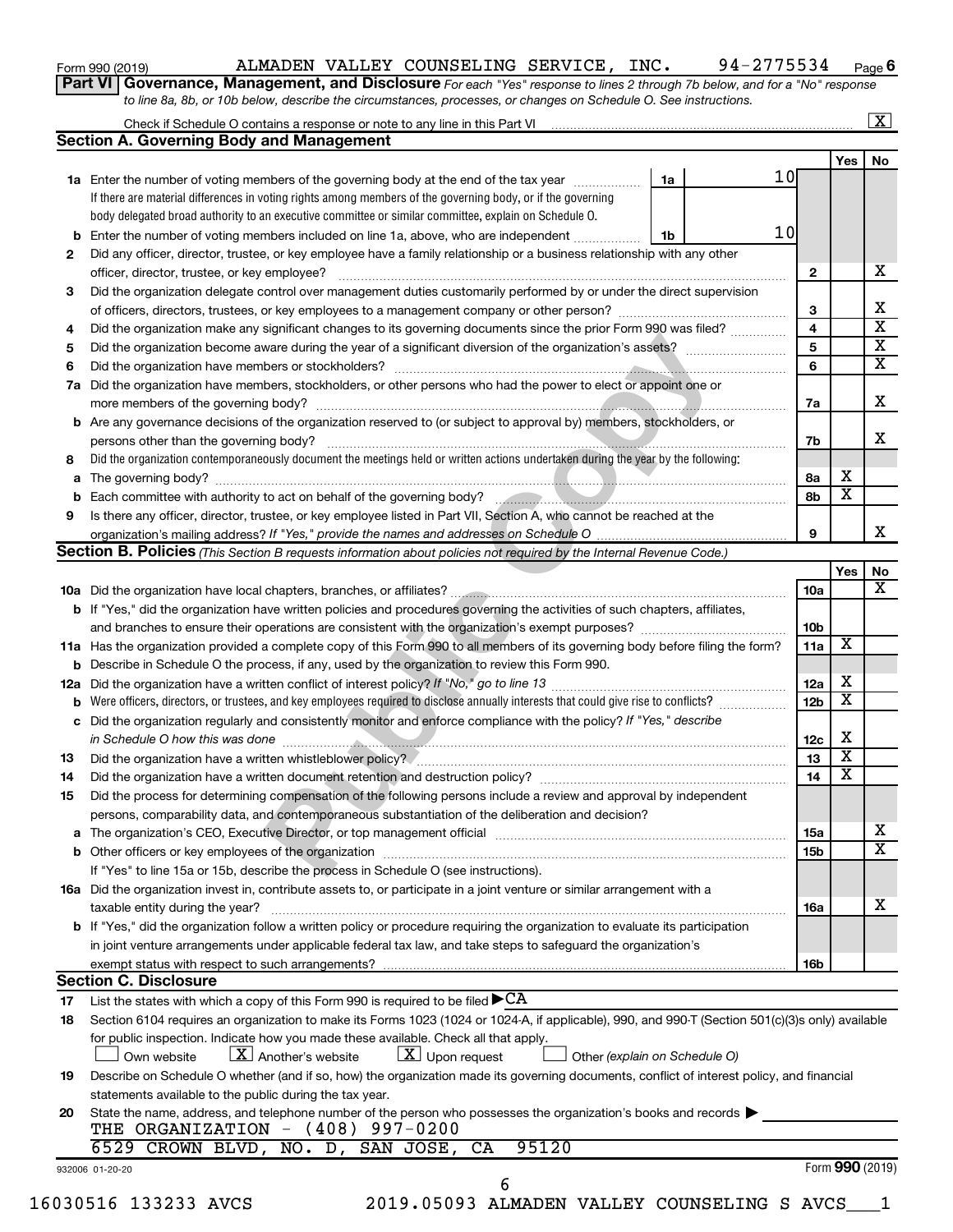| Part VII Compensation of Officers, Directors, Trustees, Key Employees, Highest Compensated |
|--------------------------------------------------------------------------------------------|
| <b>Employees, and Independent Contractors</b>                                              |

| Form 990 (2019)                                                                                                                                                                                                                                                                                                   |                   |                                |                      |                                                                  |              |                                   |        | ALMADEN VALLEY COUNSELING SERVICE, INC. |    | 94-2775534                    | Page 7                |
|-------------------------------------------------------------------------------------------------------------------------------------------------------------------------------------------------------------------------------------------------------------------------------------------------------------------|-------------------|--------------------------------|----------------------|------------------------------------------------------------------|--------------|-----------------------------------|--------|-----------------------------------------|----|-------------------------------|-----------------------|
| Part VII Compensation of Officers, Directors, Trustees, Key Employees, Highest Compensated                                                                                                                                                                                                                        |                   |                                |                      |                                                                  |              |                                   |        |                                         |    |                               |                       |
| <b>Employees, and Independent Contractors</b>                                                                                                                                                                                                                                                                     |                   |                                |                      |                                                                  |              |                                   |        |                                         |    |                               |                       |
| Check if Schedule O contains a response or note to any line in this Part VII                                                                                                                                                                                                                                      |                   |                                |                      |                                                                  |              |                                   |        |                                         |    |                               |                       |
| Section A. Officers, Directors, Trustees, Key Employees, and Highest Compensated Employees                                                                                                                                                                                                                        |                   |                                |                      |                                                                  |              |                                   |        |                                         |    |                               |                       |
| 1a Complete this table for all persons required to be listed. Report compensation for the calendar year ending with or within the organization's tax year<br>• List all of the organization's current officers, directors, trustees (whether individuals or organizations), regardless of amount of compensation. |                   |                                |                      |                                                                  |              |                                   |        |                                         |    |                               |                       |
| Enter $-0$ in columns (D), (E), and (F) if no compensation was paid.                                                                                                                                                                                                                                              |                   |                                |                      |                                                                  |              |                                   |        |                                         |    |                               |                       |
| • List all of the organization's current key employees, if any. See instructions for definition of "key employee."                                                                                                                                                                                                |                   |                                |                      |                                                                  |              |                                   |        |                                         |    |                               |                       |
| • List the organization's five <i>current</i> highest compensated employees (other than an officer, director, trustee, or key employee) who received report-<br>able compensation (Box 5 of Form W-2 and/or Box 7 of Form 1099-MISC) of more than \$100,000 from the organization and any related organizations.  |                   |                                |                      |                                                                  |              |                                   |        |                                         |    |                               |                       |
| • List all of the organization's former officers, key employees, and highest compensated employees who received more than \$100,000 of<br>reportable compensation from the organization and any related organizations.                                                                                            |                   |                                |                      |                                                                  |              |                                   |        |                                         |    |                               |                       |
| • List all of the organization's former directors or trustees that received, in the capacity as a former director or trustee of the organization,                                                                                                                                                                 |                   |                                |                      |                                                                  |              |                                   |        |                                         |    |                               |                       |
| more than \$10,000 of reportable compensation from the organization and any related organizations.                                                                                                                                                                                                                |                   |                                |                      |                                                                  |              |                                   |        |                                         |    |                               |                       |
| See instructions for the order in which to list the persons above.                                                                                                                                                                                                                                                |                   |                                |                      |                                                                  |              |                                   |        |                                         |    |                               |                       |
| Check this box if neither the organization nor any related organization compensated any current officer, director, or trustee.                                                                                                                                                                                    |                   |                                |                      |                                                                  |              |                                   |        |                                         |    |                               |                       |
| (A)                                                                                                                                                                                                                                                                                                               | (B)               |                                |                      |                                                                  | (C)          |                                   |        | (D)                                     |    | (E)                           | (F)                   |
| Name and title                                                                                                                                                                                                                                                                                                    | Average           |                                |                      | Position<br>(do not check more than one                          |              |                                   |        | Reportable                              |    | Reportable                    | Estimated             |
|                                                                                                                                                                                                                                                                                                                   | hours per         |                                |                      | box, unless person is both an<br>officer and a director/trustee) |              |                                   |        | compensation                            |    | compensation                  | amount of             |
|                                                                                                                                                                                                                                                                                                                   | week<br>(list any |                                |                      |                                                                  |              |                                   |        | from<br>the                             |    | from related<br>organizations | other<br>compensation |
|                                                                                                                                                                                                                                                                                                                   | hours for         |                                |                      |                                                                  |              |                                   |        | organization                            |    | (W-2/1099-MISC)               | from the              |
|                                                                                                                                                                                                                                                                                                                   | related           |                                |                      |                                                                  |              |                                   |        | (W-2/1099-MISC)                         |    |                               | organization          |
|                                                                                                                                                                                                                                                                                                                   | organizations     |                                |                      |                                                                  |              |                                   |        |                                         |    |                               | and related           |
|                                                                                                                                                                                                                                                                                                                   | below<br>line)    | Individual trustee or director | nstitutional trustee | Officer                                                          | Key employee | Highest compensated<br>  employee | Former |                                         |    |                               | organizations         |
| KAREN FREDERICK<br>(1)                                                                                                                                                                                                                                                                                            | 2.00              |                                |                      |                                                                  |              |                                   |        |                                         |    |                               |                       |
| <b>FINANCE CHAIR</b>                                                                                                                                                                                                                                                                                              |                   | X                              |                      |                                                                  |              |                                   |        | 0                                       |    | $\mathbf 0$                   | $0$ .                 |
| RONA LAYTON<br>(2)                                                                                                                                                                                                                                                                                                | 1.50              |                                |                      |                                                                  |              |                                   |        |                                         |    |                               |                       |
| AT LARGE                                                                                                                                                                                                                                                                                                          |                   | X                              |                      |                                                                  |              |                                   |        | 0                                       |    | $\mathbf 0$                   | 0.                    |
| CHAND TREHAN<br>(3)                                                                                                                                                                                                                                                                                               | 1.50              |                                |                      |                                                                  |              |                                   |        |                                         |    |                               |                       |
| AT LARGE                                                                                                                                                                                                                                                                                                          |                   | Χ                              |                      |                                                                  |              |                                   |        | 0                                       |    | $\mathbf 0$                   | 0.                    |
| MONICA JOHNSON<br>(4)                                                                                                                                                                                                                                                                                             | 1.50              |                                |                      |                                                                  |              |                                   |        |                                         |    |                               |                       |
| AT LARGE                                                                                                                                                                                                                                                                                                          |                   | Χ                              |                      |                                                                  |              |                                   |        | 0                                       |    | $\mathbf 0$                   | 0.                    |
| (5)<br><b>TOMILU STUART</b>                                                                                                                                                                                                                                                                                       | 1.00              | X                              |                      |                                                                  |              |                                   |        | 0                                       |    | $\mathbf 0$                   | 0.                    |
| AT LARGE<br>KATHRYN KNUDSEN<br>(6)                                                                                                                                                                                                                                                                                | 1.50              |                                |                      |                                                                  |              |                                   |        |                                         |    |                               |                       |
| AT LARGE                                                                                                                                                                                                                                                                                                          |                   | X                              |                      |                                                                  |              |                                   |        | 0                                       |    | $\mathbf 0$ .                 | 0.                    |
| (7) DEBORAH DALY                                                                                                                                                                                                                                                                                                  | 1.00              |                                |                      |                                                                  |              |                                   |        |                                         |    |                               |                       |
| AT LARGE                                                                                                                                                                                                                                                                                                          |                   | X                              |                      |                                                                  |              |                                   |        |                                         | 0. | 0.                            | $\mathbf 0$ .         |
| (8) CARYN FABIAN                                                                                                                                                                                                                                                                                                  | 2.00              |                                |                      |                                                                  |              |                                   |        |                                         |    |                               |                       |
| PRESIDENT                                                                                                                                                                                                                                                                                                         |                   |                                |                      | X                                                                |              |                                   |        |                                         | 0. | 0.                            | $\boldsymbol{0}$ .    |
| (9) KERI LANDRUM                                                                                                                                                                                                                                                                                                  | 2.00              |                                |                      |                                                                  |              |                                   |        |                                         |    |                               |                       |
| VICE PRESIDENT/SECRETARY                                                                                                                                                                                                                                                                                          |                   |                                |                      | х                                                                |              |                                   |        |                                         | 0. | 0.                            | $\boldsymbol{0}$ .    |
| (10) JARED ELSON                                                                                                                                                                                                                                                                                                  | 2.00              |                                |                      |                                                                  |              |                                   |        |                                         |    |                               |                       |
| TREASURER                                                                                                                                                                                                                                                                                                         |                   |                                |                      | х                                                                |              |                                   |        |                                         | о. | 0.                            | $\boldsymbol{0}$ .    |
| (11) KATHY DIANGSON<br>EXECUTIVE DIRECTOR-INTERIM                                                                                                                                                                                                                                                                 | 40.00             |                                |                      | х                                                                |              |                                   |        |                                         | 0. | 0.                            | $\boldsymbol{0}$ .    |
| (12) KATHRYN CARTER                                                                                                                                                                                                                                                                                               | 40.00             |                                |                      |                                                                  |              |                                   |        |                                         |    |                               |                       |
| FORMER EXECUTIVE DIRECTOR                                                                                                                                                                                                                                                                                         |                   |                                |                      |                                                                  |              |                                   | X      | 130,500.                                |    | 0.                            | $\boldsymbol{0}$ .    |
|                                                                                                                                                                                                                                                                                                                   |                   |                                |                      |                                                                  |              |                                   |        |                                         |    |                               |                       |
|                                                                                                                                                                                                                                                                                                                   |                   |                                |                      |                                                                  |              |                                   |        |                                         |    |                               |                       |
|                                                                                                                                                                                                                                                                                                                   |                   |                                |                      |                                                                  |              |                                   |        |                                         |    |                               |                       |
|                                                                                                                                                                                                                                                                                                                   |                   |                                |                      |                                                                  |              |                                   |        |                                         |    |                               |                       |
|                                                                                                                                                                                                                                                                                                                   |                   |                                |                      |                                                                  |              |                                   |        |                                         |    |                               |                       |
|                                                                                                                                                                                                                                                                                                                   |                   |                                |                      |                                                                  |              |                                   |        |                                         |    |                               |                       |
|                                                                                                                                                                                                                                                                                                                   |                   |                                |                      |                                                                  |              |                                   |        |                                         |    |                               |                       |
|                                                                                                                                                                                                                                                                                                                   |                   |                                |                      |                                                                  |              |                                   |        |                                         |    |                               |                       |
|                                                                                                                                                                                                                                                                                                                   |                   |                                |                      |                                                                  |              |                                   |        |                                         |    |                               |                       |
|                                                                                                                                                                                                                                                                                                                   |                   |                                |                      |                                                                  |              |                                   |        |                                         |    |                               | Form 990 (2019)       |
| 932007 01-20-20                                                                                                                                                                                                                                                                                                   |                   |                                |                      |                                                                  |              |                                   |        |                                         |    |                               |                       |

7

Form **990** (2019)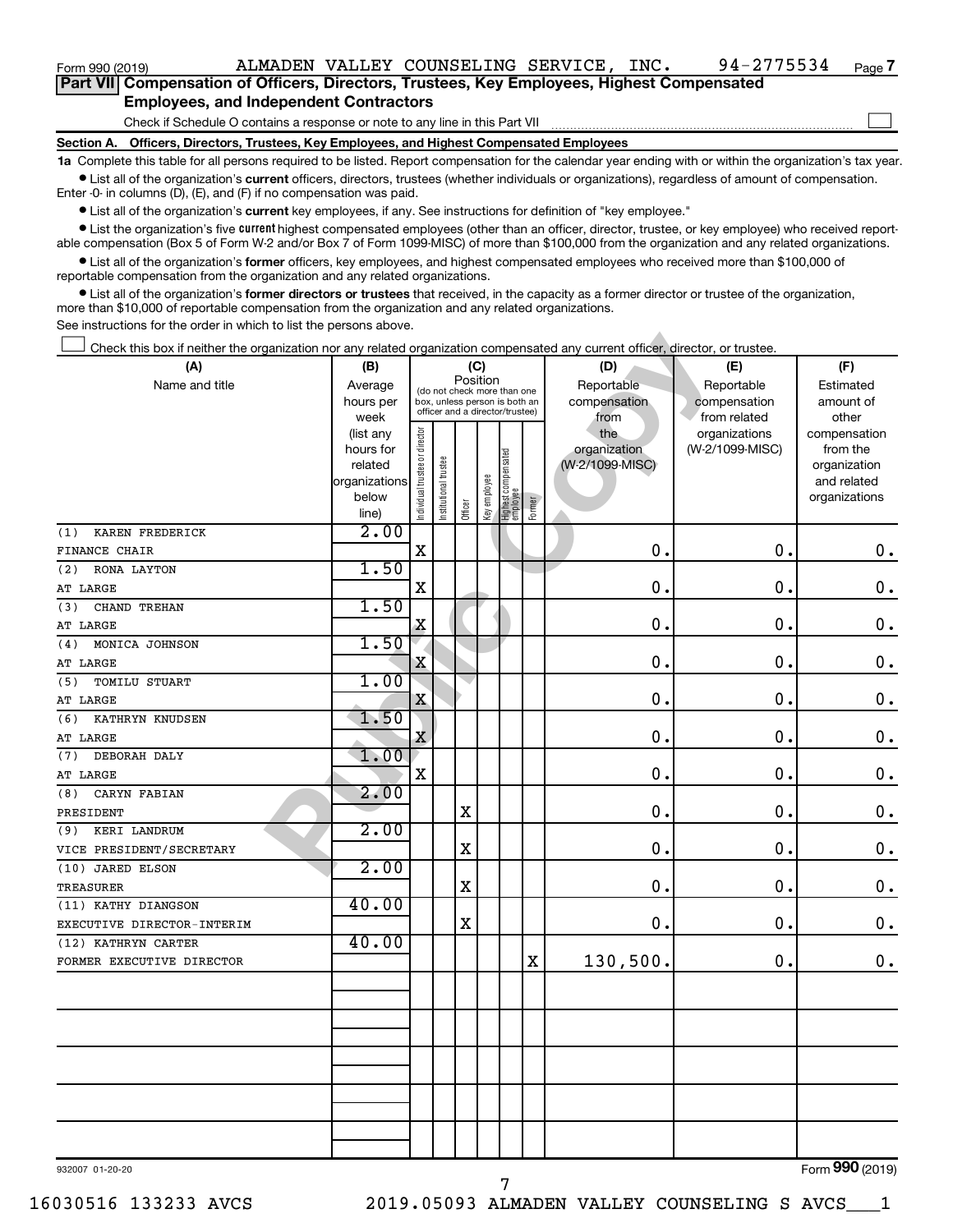|              | Form 990 (2019)                                                                                                                                                                                                                                        |                                                                                                             |                                                                                                                                                                                                                                             |  |             |  |   |        |                                                                                     | ALMADEN VALLEY COUNSELING SERVICE, INC. |                                                                                       | 94-2775534 |                                                                           |                                       |     | Page 8                               |
|--------------|--------------------------------------------------------------------------------------------------------------------------------------------------------------------------------------------------------------------------------------------------------|-------------------------------------------------------------------------------------------------------------|---------------------------------------------------------------------------------------------------------------------------------------------------------------------------------------------------------------------------------------------|--|-------------|--|---|--------|-------------------------------------------------------------------------------------|-----------------------------------------|---------------------------------------------------------------------------------------|------------|---------------------------------------------------------------------------|---------------------------------------|-----|--------------------------------------|
|              | <b>Part VII</b><br>Section A. Officers, Directors, Trustees, Key Employees, and Highest Compensated Employees (continued)                                                                                                                              |                                                                                                             |                                                                                                                                                                                                                                             |  |             |  |   |        |                                                                                     |                                         |                                                                                       |            |                                                                           |                                       |     |                                      |
|              | (A)<br>Name and title                                                                                                                                                                                                                                  | (B)<br>Average<br>hours per<br>week<br>(list any<br>hours for<br>related<br>organizations<br>below<br>line) | (C)<br>Position<br>(do not check more than one<br>box, unless person is both an<br>officer and a director/trustee)<br>Individual trustee or director<br>Highest compensated<br>employee<br>Institutional trustee<br>Key employee<br>Officer |  |             |  |   | Former | (D)<br>Reportable<br>compensation<br>from<br>the<br>organization<br>(W-2/1099-MISC) |                                         | (E)<br>Reportable<br>compensation<br>from related<br>organizations<br>(W-2/1099-MISC) |            | amount of<br>compensation<br>organization<br>and related<br>organizations | (F)<br>Estimated<br>other<br>from the |     |                                      |
|              |                                                                                                                                                                                                                                                        |                                                                                                             |                                                                                                                                                                                                                                             |  |             |  |   |        |                                                                                     |                                         |                                                                                       |            |                                                                           |                                       |     |                                      |
|              |                                                                                                                                                                                                                                                        |                                                                                                             |                                                                                                                                                                                                                                             |  |             |  |   |        |                                                                                     |                                         |                                                                                       |            |                                                                           |                                       |     |                                      |
|              |                                                                                                                                                                                                                                                        |                                                                                                             |                                                                                                                                                                                                                                             |  |             |  |   |        |                                                                                     |                                         |                                                                                       |            |                                                                           |                                       |     |                                      |
|              |                                                                                                                                                                                                                                                        |                                                                                                             |                                                                                                                                                                                                                                             |  |             |  |   |        |                                                                                     |                                         |                                                                                       |            |                                                                           |                                       |     |                                      |
|              |                                                                                                                                                                                                                                                        |                                                                                                             |                                                                                                                                                                                                                                             |  |             |  |   |        |                                                                                     |                                         |                                                                                       |            |                                                                           |                                       |     |                                      |
|              |                                                                                                                                                                                                                                                        |                                                                                                             |                                                                                                                                                                                                                                             |  |             |  |   |        |                                                                                     |                                         |                                                                                       |            |                                                                           |                                       |     |                                      |
|              |                                                                                                                                                                                                                                                        |                                                                                                             |                                                                                                                                                                                                                                             |  |             |  |   |        |                                                                                     |                                         |                                                                                       |            |                                                                           |                                       |     |                                      |
|              |                                                                                                                                                                                                                                                        |                                                                                                             |                                                                                                                                                                                                                                             |  |             |  |   |        |                                                                                     |                                         |                                                                                       |            |                                                                           |                                       |     |                                      |
|              | 1b Subtotal                                                                                                                                                                                                                                            |                                                                                                             |                                                                                                                                                                                                                                             |  |             |  |   |        |                                                                                     | 130,500.                                | О.                                                                                    |            | Ο.<br>Ο.                                                                  |                                       |     | $\overline{0}$ .<br>$\overline{0}$ . |
| d            | c Total from continuation sheets to Part VII, Section A <b>Allengeria Continuing to Total</b>                                                                                                                                                          |                                                                                                             |                                                                                                                                                                                                                                             |  |             |  |   |        |                                                                                     | 130,500.                                |                                                                                       |            | σ.                                                                        |                                       |     | $\overline{0}$ .                     |
| 2            | Total number of individuals (including but not limited to those listed above) who received more than \$100,000 of reportable                                                                                                                           |                                                                                                             |                                                                                                                                                                                                                                             |  |             |  |   |        |                                                                                     |                                         |                                                                                       |            |                                                                           |                                       |     |                                      |
|              | compensation from the organization $\blacktriangleright$                                                                                                                                                                                               |                                                                                                             |                                                                                                                                                                                                                                             |  |             |  |   |        |                                                                                     |                                         |                                                                                       |            |                                                                           |                                       |     | 1                                    |
|              |                                                                                                                                                                                                                                                        |                                                                                                             |                                                                                                                                                                                                                                             |  |             |  |   |        |                                                                                     |                                         |                                                                                       |            |                                                                           |                                       | Yes | No                                   |
| 3            | Did the organization list any former officer, director, trustee, key employee, or highest compensated employee on<br>line 1a? If "Yes," complete Schedule J for such individual and announcement contains and the set of the set of                    |                                                                                                             |                                                                                                                                                                                                                                             |  |             |  |   |        |                                                                                     |                                         |                                                                                       |            |                                                                           | 3                                     | х   |                                      |
|              | For any individual listed on line 1a, is the sum of reportable compensation and other compensation from the organization<br>and related organizations greater than \$150,000? If "Yes," complete Schedule J for such individual                        |                                                                                                             |                                                                                                                                                                                                                                             |  |             |  |   |        |                                                                                     |                                         |                                                                                       |            |                                                                           | 4                                     |     | X                                    |
| 5            | Did any person listed on line 1a receive or accrue compensation from any unrelated organization or individual for services                                                                                                                             |                                                                                                             |                                                                                                                                                                                                                                             |  |             |  |   |        |                                                                                     |                                         |                                                                                       |            |                                                                           |                                       |     |                                      |
|              | rendered to the organization? If "Yes," complete Schedule J for such person                                                                                                                                                                            |                                                                                                             |                                                                                                                                                                                                                                             |  |             |  |   |        |                                                                                     |                                         |                                                                                       |            |                                                                           | 5                                     |     | X                                    |
|              | <b>Section B. Independent Contractors</b>                                                                                                                                                                                                              |                                                                                                             |                                                                                                                                                                                                                                             |  |             |  |   |        |                                                                                     |                                         |                                                                                       |            |                                                                           |                                       |     |                                      |
| 1            | Complete this table for your five highest compensated independent contractors that received more than \$100,000 of compensation from<br>the organization. Report compensation for the calendar year ending with or within the organization's tax year. |                                                                                                             |                                                                                                                                                                                                                                             |  |             |  |   |        |                                                                                     |                                         |                                                                                       |            |                                                                           |                                       |     |                                      |
|              |                                                                                                                                                                                                                                                        | (A)<br>Name and business address                                                                            |                                                                                                                                                                                                                                             |  |             |  |   |        |                                                                                     | Description of services                 | (B)                                                                                   |            |                                                                           | (C)<br>Compensation                   |     |                                      |
|              |                                                                                                                                                                                                                                                        |                                                                                                             |                                                                                                                                                                                                                                             |  | <b>NONE</b> |  |   |        |                                                                                     |                                         |                                                                                       |            |                                                                           |                                       |     |                                      |
|              |                                                                                                                                                                                                                                                        |                                                                                                             |                                                                                                                                                                                                                                             |  |             |  |   |        |                                                                                     |                                         |                                                                                       |            |                                                                           |                                       |     |                                      |
|              |                                                                                                                                                                                                                                                        |                                                                                                             |                                                                                                                                                                                                                                             |  |             |  |   |        |                                                                                     |                                         |                                                                                       |            |                                                                           |                                       |     |                                      |
|              |                                                                                                                                                                                                                                                        |                                                                                                             |                                                                                                                                                                                                                                             |  |             |  |   |        |                                                                                     |                                         |                                                                                       |            |                                                                           |                                       |     |                                      |
|              |                                                                                                                                                                                                                                                        |                                                                                                             |                                                                                                                                                                                                                                             |  |             |  |   |        |                                                                                     |                                         |                                                                                       |            |                                                                           |                                       |     |                                      |
| $\mathbf{2}$ | Total number of independent contractors (including but not limited to those listed above) who received more than                                                                                                                                       |                                                                                                             |                                                                                                                                                                                                                                             |  |             |  | 0 |        |                                                                                     |                                         |                                                                                       |            |                                                                           |                                       |     |                                      |
|              | \$100,000 of compensation from the organization                                                                                                                                                                                                        |                                                                                                             |                                                                                                                                                                                                                                             |  |             |  |   |        |                                                                                     |                                         |                                                                                       |            |                                                                           | Form 990 (2019)                       |     |                                      |

932008 01-20-20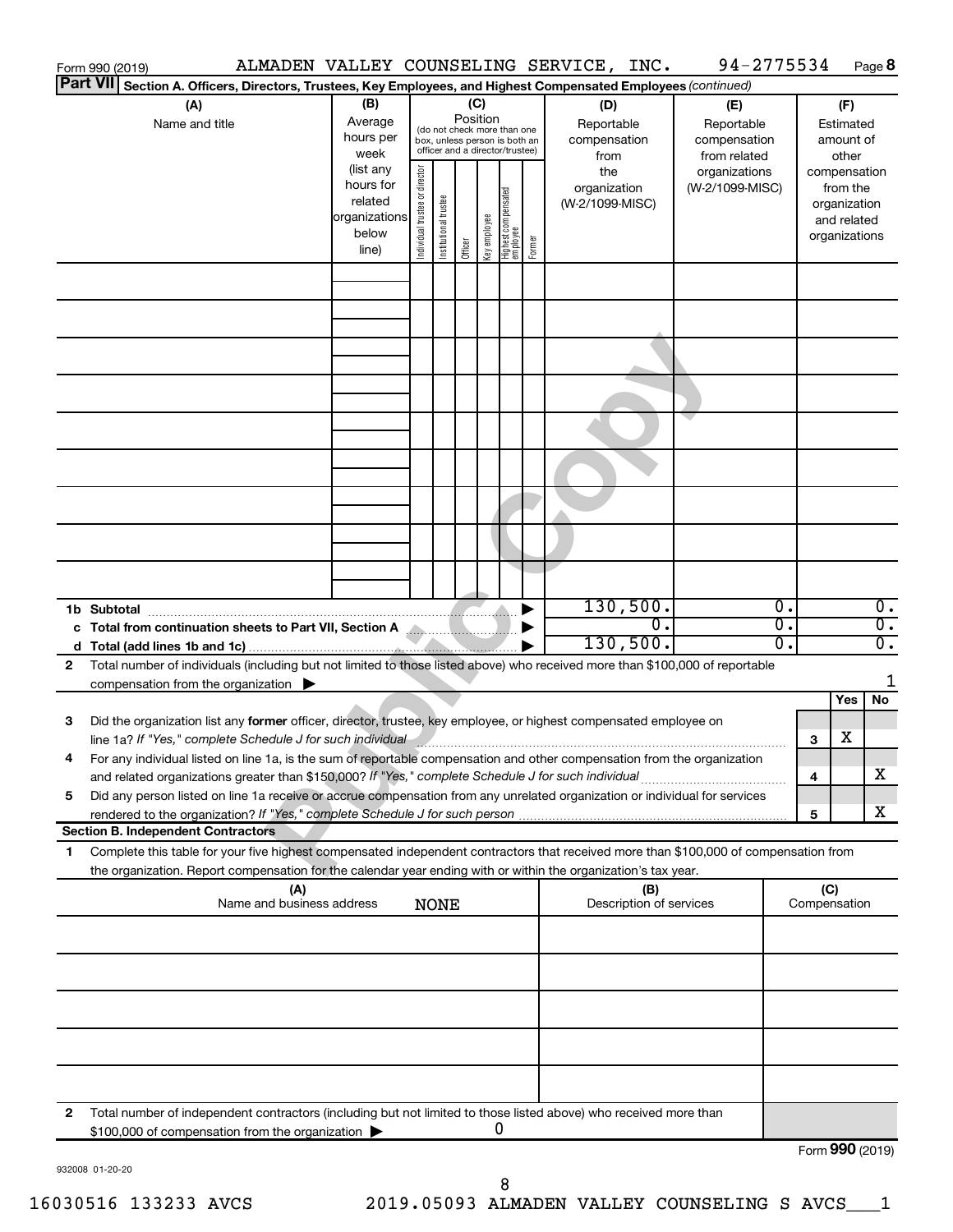|                                                                                         |             |                                                      | ALMADEN VALLEY COUNSELING SERVICE, INC.<br>Form 990 (2019)                                                                                                                                                                                                                                                                                                                                                                                                                                                                               |                                                     |                                 |                                                               | 94-2775534                  | Page 9                                                          |
|-----------------------------------------------------------------------------------------|-------------|------------------------------------------------------|------------------------------------------------------------------------------------------------------------------------------------------------------------------------------------------------------------------------------------------------------------------------------------------------------------------------------------------------------------------------------------------------------------------------------------------------------------------------------------------------------------------------------------------|-----------------------------------------------------|---------------------------------|---------------------------------------------------------------|-----------------------------|-----------------------------------------------------------------|
| <b>Part VIII</b>                                                                        |             |                                                      | <b>Statement of Revenue</b>                                                                                                                                                                                                                                                                                                                                                                                                                                                                                                              |                                                     |                                 |                                                               |                             |                                                                 |
|                                                                                         |             |                                                      |                                                                                                                                                                                                                                                                                                                                                                                                                                                                                                                                          |                                                     |                                 |                                                               |                             |                                                                 |
|                                                                                         |             |                                                      |                                                                                                                                                                                                                                                                                                                                                                                                                                                                                                                                          |                                                     | (A)<br>Total revenue            | (B)<br>Related or exempt<br>function revenue business revenue | $\overline{C}$<br>Unrelated | (D)<br>Revenue excluded<br>from tax under<br>sections 512 - 514 |
| Contributions, Gifts, Grants<br>and Other Similar Amounts<br>Program Service<br>Revenue |             | с<br>е<br>f<br>h<br>2a<br>$\mathbf b$<br>c<br>d<br>e | 1a<br>1 a Federated campaigns<br>1 <sub>b</sub><br><b>b</b> Membership dues<br>1 <sub>c</sub><br>Fundraising events<br>1 <sub>d</sub><br>d Related organizations<br>Government grants (contributions)<br>1e<br>All other contributions, gifts, grants, and<br>similar amounts not included above<br>1f<br>$1g$ \$<br>Noncash contributions included in lines 1a-1f<br>SCHOOL CONTRACTS<br>CLIENT AND CLASS FEES<br><u> 1980 - Johann Barbara, martin amerikan basar dan berasal dan berasal dalam basar dalam basar dalam basar dala</u> | 89,866.<br><b>Business Code</b><br>624100<br>624100 | 89,866.<br>577,740.<br>181,680. | 577,740.<br>181,680.                                          |                             |                                                                 |
|                                                                                         |             | f                                                    | All other program service revenue                                                                                                                                                                                                                                                                                                                                                                                                                                                                                                        |                                                     |                                 |                                                               |                             |                                                                 |
|                                                                                         |             |                                                      |                                                                                                                                                                                                                                                                                                                                                                                                                                                                                                                                          |                                                     | 759,420.                        |                                                               |                             |                                                                 |
|                                                                                         | 3<br>4<br>5 |                                                      | Investment income (including dividends, interest, and<br>Income from investment of tax-exempt bond proceeds<br>(i) Real<br>182.<br> 6a<br>6 a Gross rents                                                                                                                                                                                                                                                                                                                                                                                | (ii) Personal                                       | 788.                            |                                                               |                             | 788.                                                            |
|                                                                                         |             | b<br>c                                               | $\overline{0}$ .<br>6 <sub>b</sub><br>Less: rental expenses<br>182.<br>6c<br>Rental income or (loss)                                                                                                                                                                                                                                                                                                                                                                                                                                     |                                                     |                                 |                                                               |                             |                                                                 |
|                                                                                         |             |                                                      | d Net rental income or (loss)<br>(i) Securities<br>7 a Gross amount from sales of<br>7a 219, 523.<br>assets other than inventory<br><b>b</b> Less: cost or other basis<br>$ zb $ 212,076.<br>and sales expenses                                                                                                                                                                                                                                                                                                                          | (ii) Other                                          | 182.                            |                                                               |                             | 182.                                                            |
| evenue                                                                                  |             |                                                      | 7,447.<br> 7c <br>c Gain or (loss)                                                                                                                                                                                                                                                                                                                                                                                                                                                                                                       |                                                     |                                 |                                                               |                             |                                                                 |
| Other F                                                                                 |             |                                                      | 8 a Gross income from fundraising events (not<br>including \$<br>$\overline{\phantom{a}}$ of<br>contributions reported on line 1c). See                                                                                                                                                                                                                                                                                                                                                                                                  |                                                     | 7,447.                          |                                                               |                             | 7,447.                                                          |
|                                                                                         |             |                                                      | Part IV, line 18<br> 8a<br>l 8b                                                                                                                                                                                                                                                                                                                                                                                                                                                                                                          |                                                     |                                 |                                                               |                             |                                                                 |
|                                                                                         |             |                                                      |                                                                                                                                                                                                                                                                                                                                                                                                                                                                                                                                          |                                                     |                                 |                                                               |                             |                                                                 |
|                                                                                         |             |                                                      | 9 a Gross income from gaming activities. See<br> 9a<br>l 9b                                                                                                                                                                                                                                                                                                                                                                                                                                                                              |                                                     |                                 |                                                               |                             |                                                                 |
|                                                                                         |             |                                                      |                                                                                                                                                                                                                                                                                                                                                                                                                                                                                                                                          |                                                     |                                 |                                                               |                             |                                                                 |
|                                                                                         |             |                                                      | 10 a Gross sales of inventory, less returns                                                                                                                                                                                                                                                                                                                                                                                                                                                                                              |                                                     |                                 |                                                               |                             |                                                                 |
|                                                                                         |             |                                                      | H <sub>0b</sub><br><b>b</b> Less: cost of goods sold                                                                                                                                                                                                                                                                                                                                                                                                                                                                                     |                                                     |                                 |                                                               |                             |                                                                 |
|                                                                                         |             |                                                      | c Net income or (loss) from sales of inventory                                                                                                                                                                                                                                                                                                                                                                                                                                                                                           | ▶<br><b>Business Code</b>                           |                                 |                                                               |                             |                                                                 |
|                                                                                         | 11 a        |                                                      | <u> 1989 - Johann John Stein, markin fan it ferskearre fan it ferskearre fan it ferskearre fan it ferskearre fan</u>                                                                                                                                                                                                                                                                                                                                                                                                                     |                                                     |                                 |                                                               |                             |                                                                 |
| Miscellaneous<br>Revenue                                                                |             | b                                                    | the control of the control of the control of the control of the control of                                                                                                                                                                                                                                                                                                                                                                                                                                                               |                                                     |                                 |                                                               |                             |                                                                 |
|                                                                                         |             | c                                                    | <u> 1989 - Johann Barbara, martxa alemaniar a</u>                                                                                                                                                                                                                                                                                                                                                                                                                                                                                        |                                                     |                                 |                                                               |                             |                                                                 |
|                                                                                         |             |                                                      |                                                                                                                                                                                                                                                                                                                                                                                                                                                                                                                                          |                                                     |                                 |                                                               |                             |                                                                 |
|                                                                                         |             |                                                      |                                                                                                                                                                                                                                                                                                                                                                                                                                                                                                                                          |                                                     | 857,703.                        |                                                               | 0.                          | 8,417.                                                          |
| 932009 01-20-20                                                                         | 12          |                                                      |                                                                                                                                                                                                                                                                                                                                                                                                                                                                                                                                          |                                                     |                                 | 759,420.                                                      |                             | Form 990 (2019)                                                 |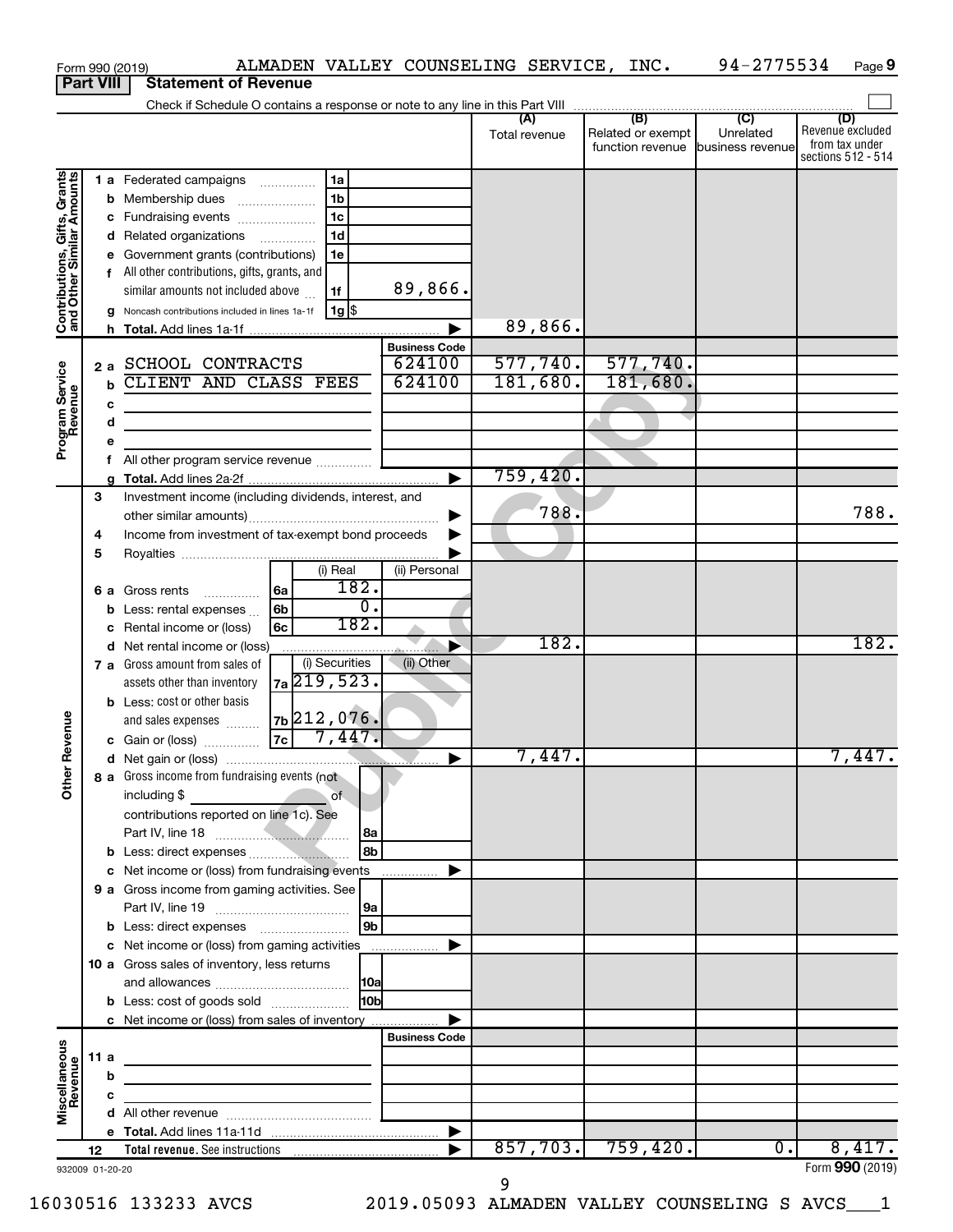## *Section 501(c)(3) and 501(c)(4) organizations must complete all columns. All other organizations must complete column (A).* Form 990 (2019) Page ALMADEN VALLEY COUNSELING SERVICE, INC. 94-2775534 94-2775534 Page 10 **Part IX Statement of Functional Expenses**

|    | Check if Schedule O contains a response or note to any line in this Part IX                        | (A)            | (B)             | (C)              | (D)               |
|----|----------------------------------------------------------------------------------------------------|----------------|-----------------|------------------|-------------------|
|    | Do not include amounts reported on lines 6b,                                                       | Total expenses | Program service | Management and   | Fundraising       |
|    | 7b, 8b, 9b, and 10b of Part VIII.                                                                  |                | expenses        | general expenses | expenses          |
| 1. | Grants and other assistance to domestic organizations                                              |                |                 |                  |                   |
|    | and domestic governments. See Part IV, line 21                                                     |                |                 |                  |                   |
| 2  | Grants and other assistance to domestic                                                            |                |                 |                  |                   |
|    | individuals. See Part IV, line 22<br>$\overline{\phantom{a}}$                                      |                |                 |                  |                   |
| 3  | Grants and other assistance to foreign                                                             |                |                 |                  |                   |
|    | organizations, foreign governments, and foreign                                                    |                |                 |                  |                   |
|    | individuals. See Part IV, lines 15 and 16                                                          |                |                 |                  |                   |
|    |                                                                                                    |                |                 |                  |                   |
| 4  | Benefits paid to or for members                                                                    |                |                 |                  |                   |
| 5  | Compensation of current officers, directors,                                                       | 146,290.       | 117,032.        | 21,943.          |                   |
|    | trustees, and key employees                                                                        |                |                 |                  | 7,315.            |
| 6  | Compensation not included above to disqualified                                                    |                |                 |                  |                   |
|    | persons (as defined under section 4958(f)(1)) and                                                  |                |                 |                  |                   |
|    | persons described in section 4958(c)(3)(B)                                                         |                |                 |                  |                   |
| 7  |                                                                                                    | 510, 715.      | 434,083.        | 69, 156.         | 7,476.            |
| 8  | Pension plan accruals and contributions (include                                                   |                |                 |                  |                   |
|    | section 401(k) and 403(b) employer contributions)                                                  |                |                 |                  |                   |
| 9  |                                                                                                    | 3,908.         | 3,283.          | 547.             | 78.               |
| 10 |                                                                                                    | 50, 211.       | 42,043.         | 7,040.           | 1,128.            |
| 11 | Fees for services (nonemployees):                                                                  |                |                 |                  |                   |
| а  |                                                                                                    |                |                 |                  |                   |
| b  |                                                                                                    |                |                 |                  |                   |
| с  |                                                                                                    | 18,900.        |                 | 18,900.          |                   |
| d  |                                                                                                    |                |                 |                  |                   |
| е  | Professional fundraising services. See Part IV, line 17                                            | 5,116.         |                 |                  | 5,116.            |
| f  | Investment management fees                                                                         |                |                 |                  |                   |
| a  | Other. (If line 11g amount exceeds 10% of line 25,                                                 |                |                 |                  |                   |
|    | column (A) amount, list line 11g expenses on Sch O.)                                               | 6,478.         | 6,478.          |                  |                   |
| 12 |                                                                                                    | 1,937.         | 1,937.          |                  |                   |
|    |                                                                                                    | 13,812.        | 11,649.         | 1,977.           | <b>186.</b>       |
| 13 |                                                                                                    | 10,062.        | 9,559.          | 503.             |                   |
| 14 |                                                                                                    |                |                 |                  |                   |
| 15 |                                                                                                    | 84,284.        | 79,228.         | 4,223.           | 833.              |
| 16 |                                                                                                    | 201.           | 161.            | 30.              | 10.               |
| 17 |                                                                                                    |                |                 |                  |                   |
| 18 | Payments of travel or entertainment expenses                                                       |                |                 |                  |                   |
|    | for any federal, state, or local public officials                                                  | 3,773.         | 3,368.          | 349.             |                   |
| 19 | Conferences, conventions, and meetings                                                             |                |                 |                  | $\overline{56}$ . |
| 20 | Interest                                                                                           |                |                 |                  |                   |
| 21 |                                                                                                    | 5,728.         | 5,385.          | 286.             | 57.               |
| 22 | Depreciation, depletion, and amortization                                                          |                |                 |                  |                   |
| 23 | Insurance                                                                                          | 6,169.         | 5,799.          | 308.             | 62.               |
| 24 | Other expenses. Itemize expenses not covered<br>above (List miscellaneous expenses on line 24e. If |                |                 |                  |                   |
|    | line 24e amount exceeds 10% of line 25, column (A)                                                 |                |                 |                  |                   |
|    | amount, list line 24e expenses on Schedule O.)                                                     |                |                 |                  |                   |
| a  | PROGRAM MATERIALS                                                                                  | 1,102.         | 1,102.          |                  |                   |
| b  | LICENSES AND FEES                                                                                  | 700.           |                 | 610.             | 90.               |
| с  |                                                                                                    |                |                 |                  |                   |
| d  |                                                                                                    |                |                 |                  |                   |
| е  | All other expenses                                                                                 |                |                 |                  |                   |
| 25 | Total functional expenses. Add lines 1 through 24e                                                 | 869,386.       | 721, 107.       | 125,872.         | 22,407.           |
| 26 | Joint costs. Complete this line only if the organization                                           |                |                 |                  |                   |
|    | reported in column (B) joint costs from a combined                                                 |                |                 |                  |                   |
|    | educational campaign and fundraising solicitation.                                                 |                |                 |                  |                   |
|    | Check here $\blacktriangleright$<br>if following SOP 98-2 (ASC 958-720)                            |                |                 |                  |                   |
|    |                                                                                                    |                |                 |                  |                   |

932010 01-20-20

Form (2019) **990**

16030516 133233 AVCS 2019.05093 ALMADEN VALLEY COUNSELING S AVCS\_\_\_1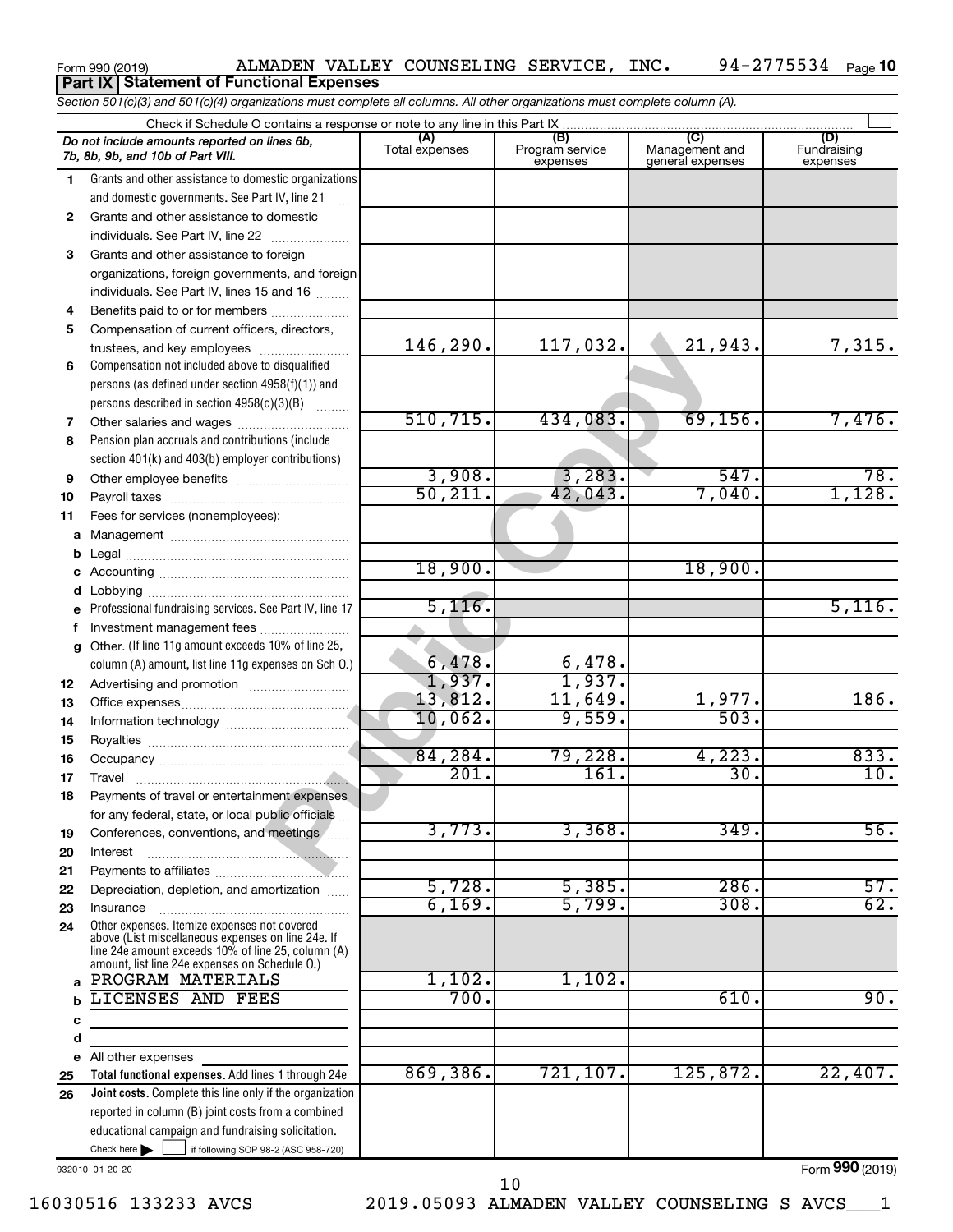$\mathbf{1}$ Cash - non-interest-bearing ~~~~~~~~~~~~~~~~~~~~~~~~~  $\sim$ Savings and temporary cash investments Pledges and grants receivable, net

Check if Schedule O contains a response or note to any line in this Part X

|                        | 1  |                                                                                                                   |  |           | 31,012.   | $\mathbf{1}$             | 178,897 <b>.</b> |
|------------------------|----|-------------------------------------------------------------------------------------------------------------------|--|-----------|-----------|--------------------------|------------------|
|                        | 2  |                                                                                                                   |  |           | 5,017.    | $\mathbf{2}$             | 230,594.         |
|                        | з  |                                                                                                                   |  |           |           | 3                        |                  |
|                        | 4  |                                                                                                                   |  |           | 2,505.    | 4                        | 15, 127.         |
|                        | 5  | Loans and other receivables from any current or former officer, director,                                         |  |           |           |                          |                  |
|                        |    | trustee, key employee, creator or founder, substantial contributor, or 35%                                        |  |           |           |                          |                  |
|                        |    |                                                                                                                   |  |           |           | 5                        |                  |
|                        | 6  | Loans and other receivables from other disqualified persons (as defined                                           |  |           |           |                          |                  |
|                        |    | under section 4958(f)(1)), and persons described in section 4958(c)(3)(B)                                         |  |           |           | 6                        |                  |
|                        | 7  |                                                                                                                   |  |           |           | $\overline{\phantom{a}}$ |                  |
| Assets                 | 8  |                                                                                                                   |  | 8         |           |                          |                  |
|                        | 9  | Prepaid expenses and deferred charges [11] [11] prepaid expenses and deferred charges [11] [11] minimum and the P |  |           | 4, 111.   | 9                        | 6,657.           |
|                        |    | <b>10a</b> Land, buildings, and equipment: cost or other                                                          |  |           |           |                          |                  |
|                        |    | basis. Complete Part VI of Schedule D  10a                                                                        |  | 49,763.   |           |                          |                  |
|                        |    |                                                                                                                   |  | 40,683.   | 14,808.   | 10 <sub>c</sub>          | 9,080.           |
|                        | 11 |                                                                                                                   |  |           |           | 11                       |                  |
|                        | 12 |                                                                                                                   |  |           | 211, 342. | 12                       |                  |
|                        | 13 |                                                                                                                   |  |           |           | 13                       |                  |
|                        |    |                                                                                                                   |  |           |           | 14                       |                  |
|                        | 14 |                                                                                                                   |  |           |           |                          |                  |
|                        | 15 |                                                                                                                   |  |           | 274,795.  | 15<br>16                 | 440,355.         |
|                        | 16 |                                                                                                                   |  |           | 10,380.   |                          | 22,733.          |
|                        | 17 |                                                                                                                   |  |           |           | 17                       |                  |
|                        | 18 |                                                                                                                   |  |           |           | 18                       | 21,600.          |
|                        | 19 |                                                                                                                   |  |           |           | 19                       |                  |
|                        | 20 |                                                                                                                   |  | 20        |           |                          |                  |
|                        | 21 | Escrow or custodial account liability. Complete Part IV of Schedule D [                                           |  | 21        |           |                          |                  |
|                        | 22 | Loans and other payables to any current or former officer, director,                                              |  |           |           |                          |                  |
| Liabilities            |    | trustee, key employee, creator or founder, substantial contributor, or 35%                                        |  |           |           |                          |                  |
|                        |    | controlled entity or family member of any of these persons                                                        |  |           |           | 22                       |                  |
|                        | 23 | Secured mortgages and notes payable to unrelated third parties                                                    |  |           |           | 23                       |                  |
|                        | 24 | Unsecured notes and loans payable to unrelated third parties                                                      |  |           |           | 24                       | 143, 290.        |
|                        | 25 | Other liabilities (including federal income tax, payables to related third                                        |  |           |           |                          |                  |
|                        |    | parties, and other liabilities not included on lines 17-24). Complete Part X                                      |  |           |           |                          |                  |
|                        |    | of Schedule D                                                                                                     |  |           |           | 25                       |                  |
|                        | 26 |                                                                                                                   |  |           | 10,380.   | 26                       | 187,623.         |
|                        |    | Organizations that follow FASB ASC 958, check here $\blacktriangleright \lfloor X \rfloor$                        |  |           |           |                          |                  |
| ances                  |    | and complete lines 27, 28, 32, and 33.                                                                            |  |           |           |                          |                  |
|                        | 27 | Net assets without donor restrictions                                                                             |  |           | 264, 415. | 27                       | 252,732.         |
|                        | 28 | Net assets with donor restrictions <b>Manual Community of the ASS</b>                                             |  |           |           | 28                       |                  |
|                        |    | Organizations that do not follow FASB ASC 958, check here $\blacktriangleright \perp$                             |  |           |           |                          |                  |
|                        |    | and complete lines 29 through 33.                                                                                 |  |           |           |                          |                  |
| Net Assets or Fund Bal | 29 |                                                                                                                   |  | 29        |           |                          |                  |
|                        | 30 | Paid-in or capital surplus, or land, building, or equipment fund                                                  |  | 30        |           |                          |                  |
|                        | 31 | Retained earnings, endowment, accumulated income, or other funds                                                  |  |           |           | 31                       |                  |
|                        | 32 |                                                                                                                   |  | 264, 415. | 32        | 252,732.                 |                  |
|                        | 33 |                                                                                                                   |  |           | 274,795.  | 33                       | 440,355.         |
|                        |    |                                                                                                                   |  |           |           |                          | Form 990 (2019)  |

**(A) (B)**

 $37,012.$  1 $178,897.$ 

 $\perp$ 

Beginning of year | End of year

**Part X** | Balance Sheet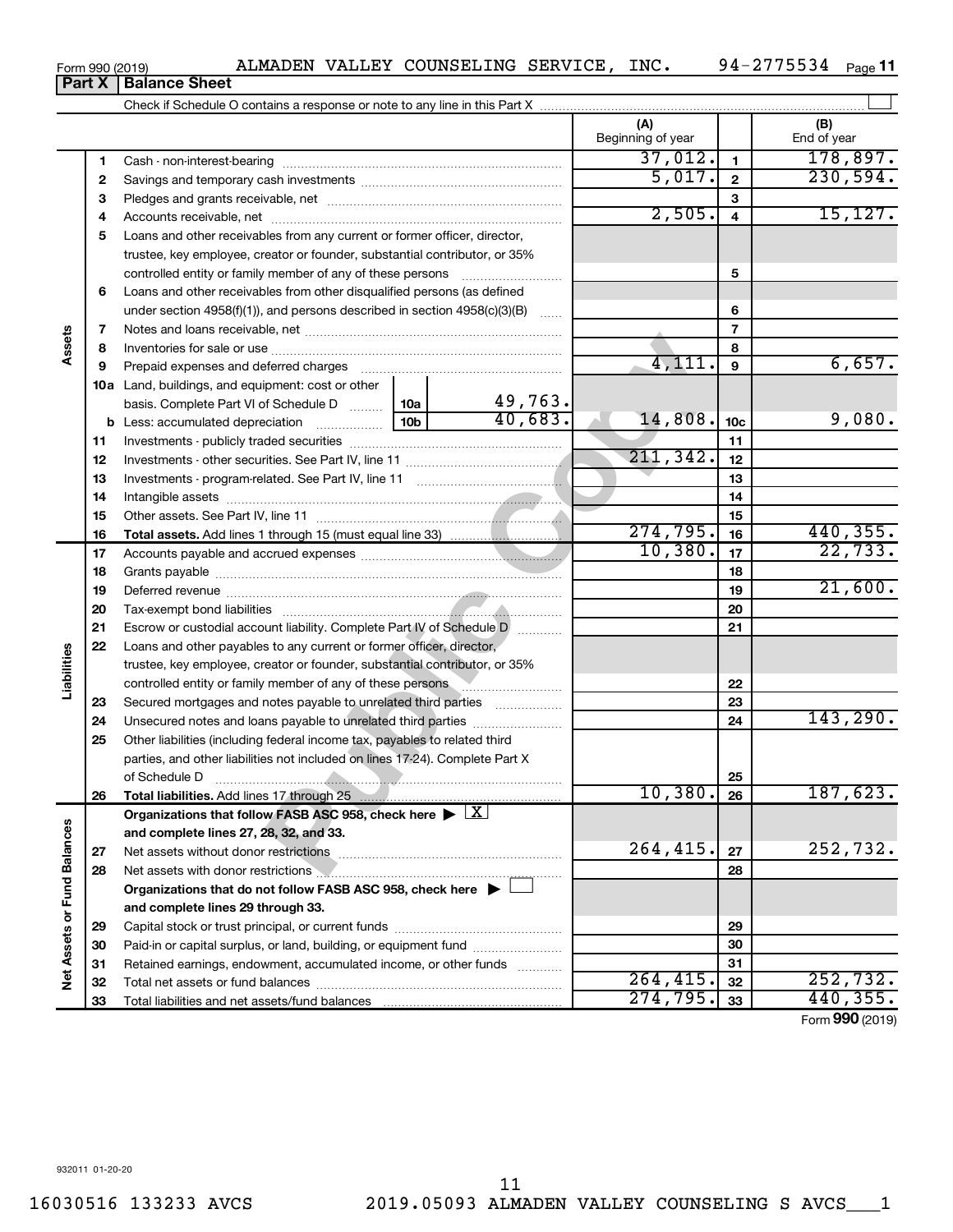|    | ALMADEN VALLEY COUNSELING SERVICE, INC.<br>Form 990 (2019)                                                                                                                                                                     | 94-2775534 Page 12 |                |            |                  |
|----|--------------------------------------------------------------------------------------------------------------------------------------------------------------------------------------------------------------------------------|--------------------|----------------|------------|------------------|
|    | Part XI<br><b>Reconciliation of Net Assets</b>                                                                                                                                                                                 |                    |                |            |                  |
|    |                                                                                                                                                                                                                                |                    |                |            |                  |
|    |                                                                                                                                                                                                                                |                    |                |            |                  |
| 1  |                                                                                                                                                                                                                                | 1                  |                | 857,703.   |                  |
| 2  |                                                                                                                                                                                                                                | $\mathbf{2}$       |                |            | 869,386.         |
| з  | Revenue less expenses. Subtract line 2 from line 1                                                                                                                                                                             | 3                  |                | $-11,683.$ |                  |
| 4  |                                                                                                                                                                                                                                | $\overline{4}$     |                | 264, 415.  |                  |
| 5  |                                                                                                                                                                                                                                | 5                  |                |            |                  |
| 6  |                                                                                                                                                                                                                                | 6                  |                |            |                  |
| 7  | Investment expenses www.communication.com/www.communication.com/www.communication.com/www.com                                                                                                                                  | $\overline{7}$     |                |            |                  |
| 8  | Prior period adjustments www.communication.communication.communication.com/news-managements                                                                                                                                    | 8                  |                |            |                  |
| 9  | Other changes in net assets or fund balances (explain on Schedule O) [11] [2000] [2000] [2000] [2000] [2000] [                                                                                                                 | 9                  |                |            | $\overline{0}$ . |
| 10 | Net assets or fund balances at end of year. Combine lines 3 through 9 (must equal Part X, line 32,                                                                                                                             |                    |                |            |                  |
|    |                                                                                                                                                                                                                                | 10                 |                | 252,732.   |                  |
|    | Part XII Financial Statements and Reporting                                                                                                                                                                                    |                    |                |            |                  |
|    | Check if Schedule O contains a response or note to any line in this Part XII music contains a contained and contains a response or note to any line in this Part XII music contains and contains a response or note to any lin |                    |                |            |                  |
|    |                                                                                                                                                                                                                                |                    |                | Yes        | No               |
| 1  | Accounting method used to prepare the Form 990: $\Box$ Cash $\Box X$ Accrual<br>$\Box$ Other                                                                                                                                   |                    |                |            |                  |
|    | If the organization changed its method of accounting from a prior year or checked "Other," explain in Schedule O.                                                                                                              |                    |                |            |                  |
|    | 2a Were the organization's financial statements compiled or reviewed by an independent accountant?                                                                                                                             |                    | 2a             |            | x                |
|    | If "Yes," check a box below to indicate whether the financial statements for the year were compiled or reviewed on a                                                                                                           |                    |                |            |                  |
|    | separate basis, consolidated basis, or both:                                                                                                                                                                                   |                    |                |            |                  |
|    | Consolidated basis<br>$\Box$ Both consolidated and separate basis<br>Separate basis                                                                                                                                            |                    |                |            |                  |
|    | b Were the organization's financial statements audited by an independent accountant?                                                                                                                                           |                    | 2 <sub>b</sub> | x          |                  |
|    | If "Yes," check a box below to indicate whether the financial statements for the year were audited on a separate basis,                                                                                                        |                    |                |            |                  |
|    | consolidated basis, or both:                                                                                                                                                                                                   |                    |                |            |                  |
|    | $ \mathbf{X} $ Separate basis<br>Consolidated basis<br>Both consolidated and separate basis                                                                                                                                    |                    |                |            |                  |
|    | c If "Yes" to line 2a or 2b, does the organization have a committee that assumes responsibility for oversight of the audit,                                                                                                    |                    |                |            |                  |
|    |                                                                                                                                                                                                                                |                    | 2c             | х          |                  |
|    | If the organization changed either its oversight process or selection process during the tax year, explain on Schedule O.                                                                                                      |                    |                |            |                  |
|    | 3a As a result of a federal award, was the organization required to undergo an audit or audits as set forth in the Single Audit                                                                                                |                    |                |            |                  |
|    |                                                                                                                                                                                                                                |                    | За             |            | х                |
|    | b If "Yes," did the organization undergo the required audit or audits? If the organization did not undergo the required audit                                                                                                  |                    |                |            |                  |
|    |                                                                                                                                                                                                                                |                    | 3b             |            |                  |
|    |                                                                                                                                                                                                                                |                    |                |            | Form 990 (2019)  |
|    |                                                                                                                                                                                                                                |                    |                |            |                  |
|    |                                                                                                                                                                                                                                |                    |                |            |                  |
|    |                                                                                                                                                                                                                                |                    |                |            |                  |
|    |                                                                                                                                                                                                                                |                    |                |            |                  |
|    |                                                                                                                                                                                                                                |                    |                |            |                  |
|    |                                                                                                                                                                                                                                |                    |                |            |                  |
|    |                                                                                                                                                                                                                                |                    |                |            |                  |
|    |                                                                                                                                                                                                                                |                    |                |            |                  |
|    |                                                                                                                                                                                                                                |                    |                |            |                  |
|    |                                                                                                                                                                                                                                |                    |                |            |                  |
|    |                                                                                                                                                                                                                                |                    |                |            |                  |
|    |                                                                                                                                                                                                                                |                    |                |            |                  |
|    |                                                                                                                                                                                                                                |                    |                |            |                  |
|    |                                                                                                                                                                                                                                |                    |                |            |                  |
|    |                                                                                                                                                                                                                                |                    |                |            |                  |
|    |                                                                                                                                                                                                                                |                    |                |            |                  |
|    |                                                                                                                                                                                                                                |                    |                |            |                  |
|    |                                                                                                                                                                                                                                |                    |                |            |                  |
|    |                                                                                                                                                                                                                                |                    |                |            |                  |
|    |                                                                                                                                                                                                                                |                    |                |            |                  |
|    |                                                                                                                                                                                                                                |                    |                |            |                  |
|    |                                                                                                                                                                                                                                |                    |                |            |                  |
|    |                                                                                                                                                                                                                                |                    |                |            |                  |
|    | 932012 01-20-20                                                                                                                                                                                                                |                    |                |            |                  |

932012 01-20-20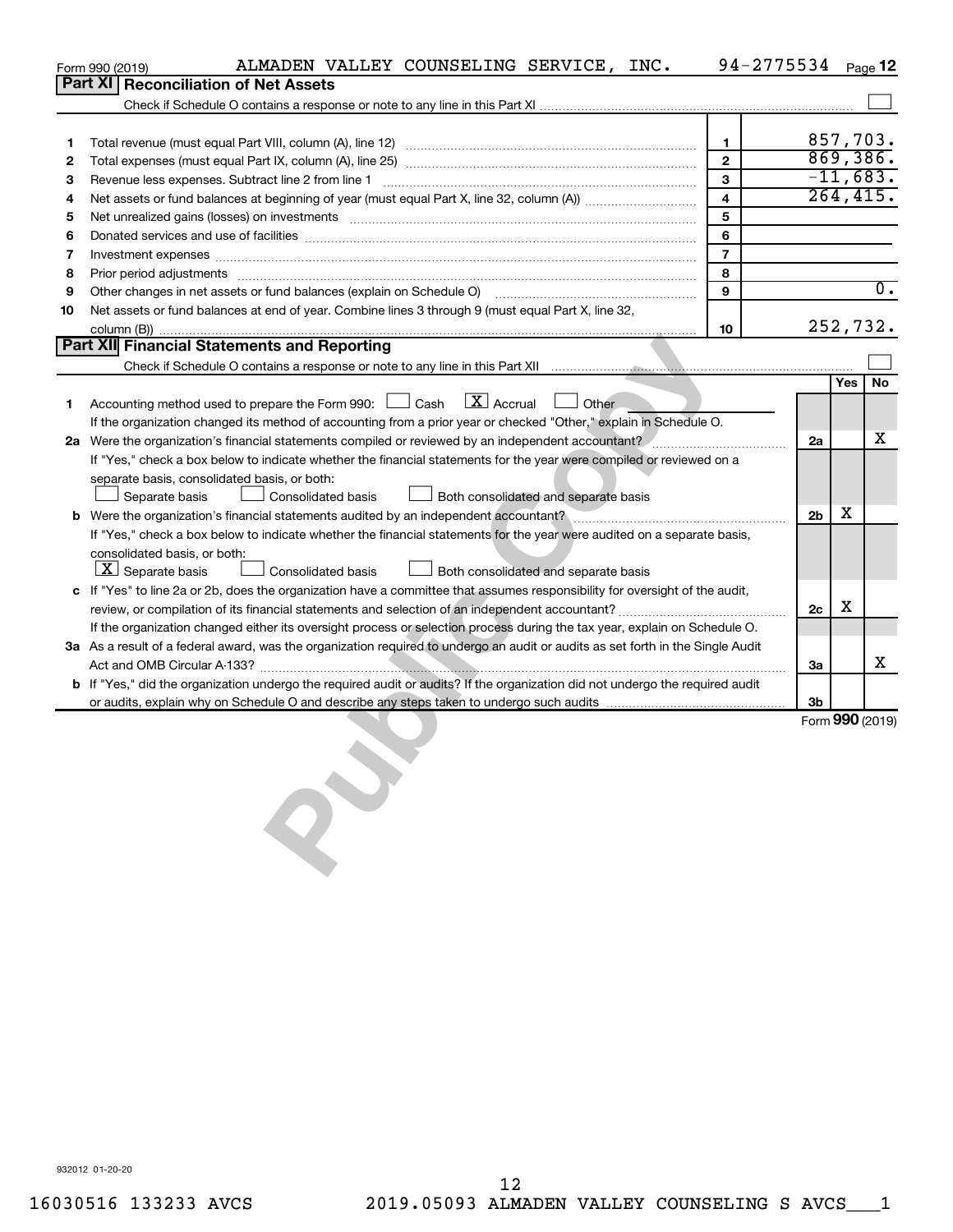|  |  | <b>SCHEDULE A</b> |  |
|--|--|-------------------|--|
|  |  |                   |  |

Department of the Treasury Internal Revenue Service

Form 990 or 990-EZ)<br>
Complete if the organization is a section 501(c)(3) organization or a section<br> **Public Charity Status and Public Support 4947(a)(1) nonexempt charitable trust.**

**| Attach to Form 990 or Form 990-EZ.** 

**| Go to www.irs.gov/Form990 for instructions and the latest information.**

| <b>Open to Public</b><br>Inspection |
|-------------------------------------|
| ntification num≏                    |

OMB No. 1545-0047

|              |                     | Name of the organization                                                                                                                      |          |                                                        |                                 |    |                                                      |  | <b>Employer identification number</b>              |  |  |  |  |  |
|--------------|---------------------|-----------------------------------------------------------------------------------------------------------------------------------------------|----------|--------------------------------------------------------|---------------------------------|----|------------------------------------------------------|--|----------------------------------------------------|--|--|--|--|--|
|              |                     |                                                                                                                                               |          | ALMADEN VALLEY COUNSELING SERVICE, INC.                |                                 |    |                                                      |  | 94-2775534                                         |  |  |  |  |  |
| Part I       |                     | Reason for Public Charity Status (All organizations must complete this part.) See instructions.                                               |          |                                                        |                                 |    |                                                      |  |                                                    |  |  |  |  |  |
|              |                     | The organization is not a private foundation because it is: (For lines 1 through 12, check only one box.)                                     |          |                                                        |                                 |    |                                                      |  |                                                    |  |  |  |  |  |
| 1.           |                     | A church, convention of churches, or association of churches described in section 170(b)(1)(A)(i).                                            |          |                                                        |                                 |    |                                                      |  |                                                    |  |  |  |  |  |
| 2            |                     | A school described in section 170(b)(1)(A)(ii). (Attach Schedule E (Form 990 or 990-EZ).)                                                     |          |                                                        |                                 |    |                                                      |  |                                                    |  |  |  |  |  |
| з            |                     | A hospital or a cooperative hospital service organization described in section 170(b)(1)(A)(iii).                                             |          |                                                        |                                 |    |                                                      |  |                                                    |  |  |  |  |  |
| 4            |                     | A medical research organization operated in conjunction with a hospital described in section 170(b)(1)(A)(iii). Enter the hospital's name,    |          |                                                        |                                 |    |                                                      |  |                                                    |  |  |  |  |  |
|              |                     | city, and state:                                                                                                                              |          |                                                        |                                 |    |                                                      |  |                                                    |  |  |  |  |  |
| 5            |                     | An organization operated for the benefit of a college or university owned or operated by a governmental unit described in                     |          |                                                        |                                 |    |                                                      |  |                                                    |  |  |  |  |  |
|              |                     | section 170(b)(1)(A)(iv). (Complete Part II.)                                                                                                 |          |                                                        |                                 |    |                                                      |  |                                                    |  |  |  |  |  |
| 6            |                     | A federal, state, or local government or governmental unit described in section 170(b)(1)(A)(v).                                              |          |                                                        |                                 |    |                                                      |  |                                                    |  |  |  |  |  |
| 7            |                     | An organization that normally receives a substantial part of its support from a governmental unit or from the general public described in     |          |                                                        |                                 |    |                                                      |  |                                                    |  |  |  |  |  |
|              |                     | section 170(b)(1)(A)(vi). (Complete Part II.)                                                                                                 |          |                                                        |                                 |    |                                                      |  |                                                    |  |  |  |  |  |
| 8            |                     | A community trust described in section 170(b)(1)(A)(vi). (Complete Part II.)                                                                  |          |                                                        |                                 |    |                                                      |  |                                                    |  |  |  |  |  |
| 9            |                     | An agricultural research organization described in section 170(b)(1)(A)(ix) operated in conjunction with a land-grant college                 |          |                                                        |                                 |    |                                                      |  |                                                    |  |  |  |  |  |
|              |                     | or university or a non-land-grant college of agriculture (see instructions). Enter the name, city, and state of the college or                |          |                                                        |                                 |    |                                                      |  |                                                    |  |  |  |  |  |
|              |                     | university:                                                                                                                                   |          |                                                        |                                 |    |                                                      |  |                                                    |  |  |  |  |  |
| 10           | $\lfloor x \rfloor$ | An organization that normally receives: (1) more than 33 1/3% of its support from contributions, membership fees, and gross receipts from     |          |                                                        |                                 |    |                                                      |  |                                                    |  |  |  |  |  |
|              |                     | activities related to its exempt functions - subject to certain exceptions, and (2) no more than 33 1/3% of its support from gross investment |          |                                                        |                                 |    |                                                      |  |                                                    |  |  |  |  |  |
|              |                     | income and unrelated business taxable income (less section 511 tax) from businesses acquired by the organization after June 30, 1975.         |          |                                                        |                                 |    |                                                      |  |                                                    |  |  |  |  |  |
|              |                     | See section 509(a)(2). (Complete Part III.)                                                                                                   |          |                                                        |                                 |    |                                                      |  |                                                    |  |  |  |  |  |
| 11           |                     | An organization organized and operated exclusively to test for public safety. See section 509(a)(4).                                          |          |                                                        |                                 |    |                                                      |  |                                                    |  |  |  |  |  |
| 12           |                     | An organization organized and operated exclusively for the benefit of, to perform the functions of, or to carry out the purposes of one or    |          |                                                        |                                 |    |                                                      |  |                                                    |  |  |  |  |  |
|              |                     | more publicly supported organizations described in section 509(a)(1) or section 509(a)(2). See section 509(a)(3). Check the box in            |          |                                                        |                                 |    |                                                      |  |                                                    |  |  |  |  |  |
|              |                     | lines 12a through 12d that describes the type of supporting organization and complete lines 12e, 12f, and 12g.                                |          |                                                        |                                 |    |                                                      |  |                                                    |  |  |  |  |  |
| a            |                     | Type I. A supporting organization operated, supervised, or controlled by its supported organization(s), typically by giving                   |          |                                                        |                                 |    |                                                      |  |                                                    |  |  |  |  |  |
|              |                     | the supported organization(s) the power to regularly appoint or elect a majority of the directors or trustees of the supporting               |          |                                                        |                                 |    |                                                      |  |                                                    |  |  |  |  |  |
|              |                     | organization. You must complete Part IV, Sections A and B.                                                                                    |          |                                                        |                                 |    |                                                      |  |                                                    |  |  |  |  |  |
| b            |                     | Type II. A supporting organization supervised or controlled in connection with its supported organization(s), by having                       |          |                                                        |                                 |    |                                                      |  |                                                    |  |  |  |  |  |
|              |                     | control or management of the supporting organization vested in the same persons that control or manage the supported                          |          |                                                        |                                 |    |                                                      |  |                                                    |  |  |  |  |  |
|              |                     | organization(s). You must complete Part IV, Sections A and C.                                                                                 |          |                                                        |                                 |    |                                                      |  |                                                    |  |  |  |  |  |
| c            |                     | Type III functionally integrated. A supporting organization operated in connection with, and functionally integrated with,                    |          |                                                        |                                 |    |                                                      |  |                                                    |  |  |  |  |  |
|              |                     | its supported organization(s) (see instructions). You must complete Part IV, Sections A, D, and E.                                            |          |                                                        |                                 |    |                                                      |  |                                                    |  |  |  |  |  |
| d            |                     | Type III non-functionally integrated. A supporting organization operated in connection with its supported organization(s)                     |          |                                                        |                                 |    |                                                      |  |                                                    |  |  |  |  |  |
|              |                     | that is not functionally integrated. The organization generally must satisfy a distribution requirement and an attentiveness                  |          |                                                        |                                 |    |                                                      |  |                                                    |  |  |  |  |  |
|              |                     | requirement (see instructions). You must complete Part IV, Sections A and D, and Part V.                                                      |          |                                                        |                                 |    |                                                      |  |                                                    |  |  |  |  |  |
| е            |                     | Check this box if the organization received a written determination from the IRS that it is a Type I, Type II, Type III                       |          |                                                        |                                 |    |                                                      |  |                                                    |  |  |  |  |  |
|              |                     | functionally integrated, or Type III non-functionally integrated supporting organization.                                                     |          |                                                        |                                 |    |                                                      |  |                                                    |  |  |  |  |  |
| f            |                     | Enter the number of supported organizations                                                                                                   |          |                                                        |                                 |    |                                                      |  |                                                    |  |  |  |  |  |
| g            |                     | Provide the following information about the supported organization(s).                                                                        |          |                                                        | (iv) Is the organization listed |    |                                                      |  |                                                    |  |  |  |  |  |
|              |                     | (i) Name of supported<br>organization                                                                                                         | (ii) EIN | (iii) Type of organization<br>(described on lines 1-10 | in your governing document?     |    | (v) Amount of monetary<br>support (see instructions) |  | (vi) Amount of other<br>support (see instructions) |  |  |  |  |  |
|              |                     |                                                                                                                                               |          | above (see instructions))                              | Yes                             | No |                                                      |  |                                                    |  |  |  |  |  |
|              |                     |                                                                                                                                               |          |                                                        |                                 |    |                                                      |  |                                                    |  |  |  |  |  |
|              |                     |                                                                                                                                               |          |                                                        |                                 |    |                                                      |  |                                                    |  |  |  |  |  |
|              |                     |                                                                                                                                               |          |                                                        |                                 |    |                                                      |  |                                                    |  |  |  |  |  |
|              |                     |                                                                                                                                               |          |                                                        |                                 |    |                                                      |  |                                                    |  |  |  |  |  |
|              |                     |                                                                                                                                               |          |                                                        |                                 |    |                                                      |  |                                                    |  |  |  |  |  |
|              |                     |                                                                                                                                               |          |                                                        |                                 |    |                                                      |  |                                                    |  |  |  |  |  |
|              |                     |                                                                                                                                               |          |                                                        |                                 |    |                                                      |  |                                                    |  |  |  |  |  |
|              |                     |                                                                                                                                               |          |                                                        |                                 |    |                                                      |  |                                                    |  |  |  |  |  |
|              |                     |                                                                                                                                               |          |                                                        |                                 |    |                                                      |  |                                                    |  |  |  |  |  |
| <b>Total</b> |                     |                                                                                                                                               |          |                                                        |                                 |    |                                                      |  |                                                    |  |  |  |  |  |

LHA For Paperwork Reduction Act Notice, see the Instructions for Form 990 or 990-EZ. 932021 09-25-19 Schedule A (Form 990 or 990-EZ) 2019 13

<sup>16030516 133233</sup> AVCS 2019.05093 ALMADEN VALLEY COUNSELING S AVCS\_\_\_1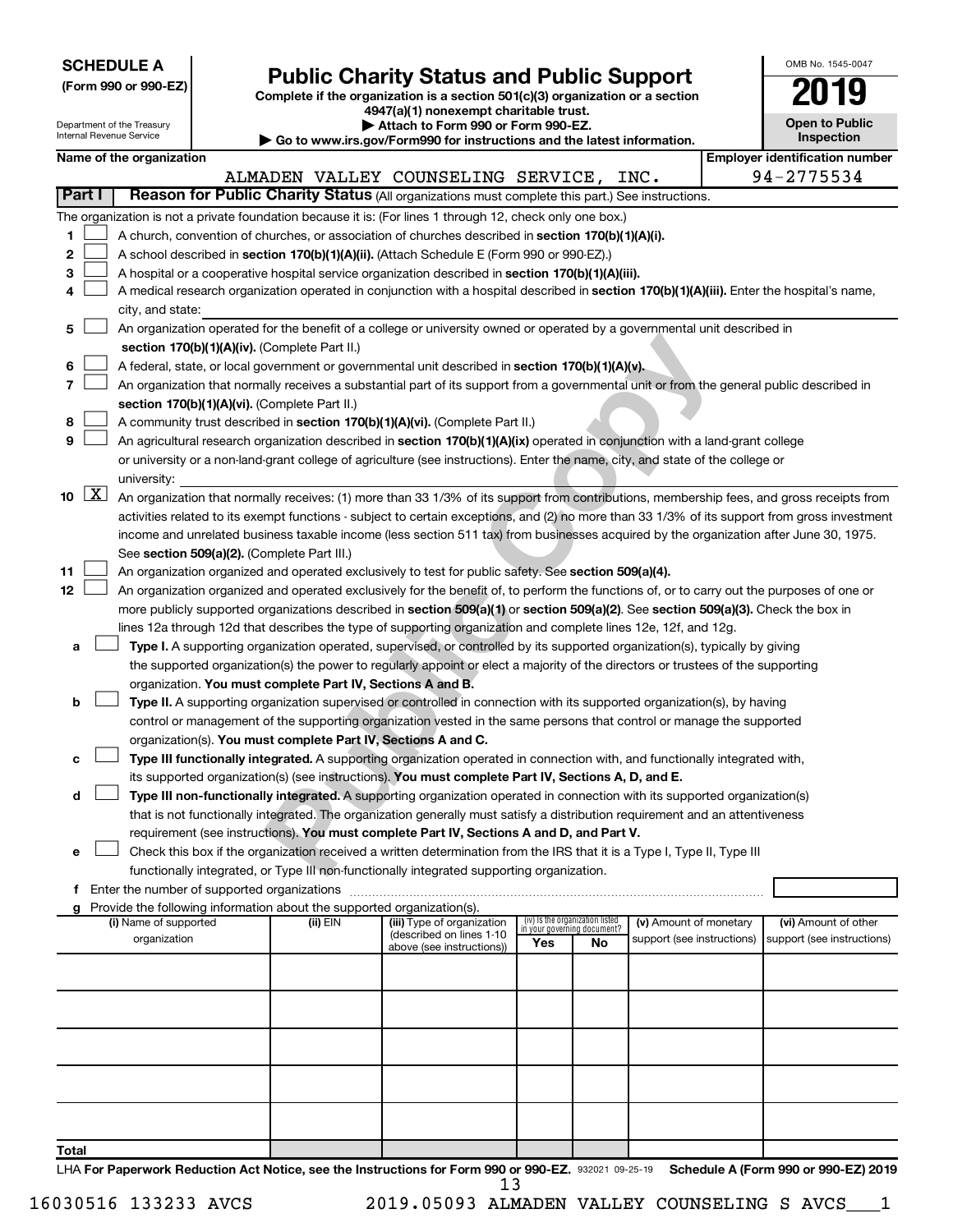# Schedule A (Form 990 or 990-EZ) 2019 ALMADEN VALLEY COUNSELING SERVICE, INC. 94-2775534 <sub>Page 2</sub> **Part II Support Schedule for Organizations Described in Sections 170(b)(1)(A)(iv) and 170(b)(1)(A)(vi)**

(Complete only if you checked the box on line 5, 7, or 8 of Part I or if the organization failed to qualify under Part III. If the organization fails to qualify under the tests listed below, please complete Part III.)

|    | <b>Section A. Public Support</b>                                                                                                           |          |          |            |            |          |                                      |  |  |  |  |
|----|--------------------------------------------------------------------------------------------------------------------------------------------|----------|----------|------------|------------|----------|--------------------------------------|--|--|--|--|
|    | Calendar year (or fiscal year beginning in)                                                                                                | (a) 2015 | (b) 2016 | $(c)$ 2017 | $(d)$ 2018 | (e) 2019 | (f) Total                            |  |  |  |  |
|    | 1 Gifts, grants, contributions, and                                                                                                        |          |          |            |            |          |                                      |  |  |  |  |
|    | membership fees received. (Do not                                                                                                          |          |          |            |            |          |                                      |  |  |  |  |
|    | include any "unusual grants.")                                                                                                             |          |          |            |            |          |                                      |  |  |  |  |
|    | 2 Tax revenues levied for the organ-                                                                                                       |          |          |            |            |          |                                      |  |  |  |  |
|    | ization's benefit and either paid to                                                                                                       |          |          |            |            |          |                                      |  |  |  |  |
|    | or expended on its behalf                                                                                                                  |          |          |            |            |          |                                      |  |  |  |  |
|    | 3 The value of services or facilities                                                                                                      |          |          |            |            |          |                                      |  |  |  |  |
|    | furnished by a governmental unit to                                                                                                        |          |          |            |            |          |                                      |  |  |  |  |
|    | the organization without charge                                                                                                            |          |          |            |            |          |                                      |  |  |  |  |
|    | 4 Total. Add lines 1 through 3                                                                                                             |          |          |            |            |          |                                      |  |  |  |  |
| 5. | The portion of total contributions                                                                                                         |          |          |            |            |          |                                      |  |  |  |  |
|    | by each person (other than a                                                                                                               |          |          |            |            |          |                                      |  |  |  |  |
|    | governmental unit or publicly                                                                                                              |          |          |            |            |          |                                      |  |  |  |  |
|    | supported organization) included                                                                                                           |          |          |            |            |          |                                      |  |  |  |  |
|    | on line 1 that exceeds 2% of the                                                                                                           |          |          |            |            |          |                                      |  |  |  |  |
|    | amount shown on line 11,                                                                                                                   |          |          |            |            |          |                                      |  |  |  |  |
|    | column (f)                                                                                                                                 |          |          |            |            |          |                                      |  |  |  |  |
|    | 6 Public support. Subtract line 5 from line 4.                                                                                             |          |          |            |            |          |                                      |  |  |  |  |
|    | <b>Section B. Total Support</b>                                                                                                            |          |          |            |            |          |                                      |  |  |  |  |
|    | Calendar year (or fiscal year beginning in)                                                                                                | (a) 2015 | (b) 2016 | $(c)$ 2017 | $(d)$ 2018 | (e) 2019 | (f) Total                            |  |  |  |  |
|    | 7 Amounts from line 4                                                                                                                      |          |          |            |            |          |                                      |  |  |  |  |
| 8  | Gross income from interest,                                                                                                                |          |          |            |            |          |                                      |  |  |  |  |
|    | dividends, payments received on                                                                                                            |          |          |            |            |          |                                      |  |  |  |  |
|    | securities loans, rents, royalties,                                                                                                        |          |          |            |            |          |                                      |  |  |  |  |
|    | and income from similar sources                                                                                                            |          |          |            |            |          |                                      |  |  |  |  |
| 9  | Net income from unrelated business                                                                                                         |          |          |            |            |          |                                      |  |  |  |  |
|    | activities, whether or not the                                                                                                             |          |          |            |            |          |                                      |  |  |  |  |
|    | business is regularly carried on                                                                                                           |          |          |            |            |          |                                      |  |  |  |  |
|    | 10 Other income. Do not include gain                                                                                                       |          |          |            |            |          |                                      |  |  |  |  |
|    | or loss from the sale of capital                                                                                                           |          |          |            |            |          |                                      |  |  |  |  |
|    | assets (Explain in Part VI.)                                                                                                               |          |          |            |            |          |                                      |  |  |  |  |
|    | 11 Total support. Add lines 7 through 10                                                                                                   |          |          |            |            |          |                                      |  |  |  |  |
|    | <b>12</b> Gross receipts from related activities, etc. (see instructions)                                                                  |          |          |            |            | 12       |                                      |  |  |  |  |
|    | 13 First five years. If the Form 990 is for the organization's first, second, third, fourth, or fifth tax year as a section 501(c)(3)      |          |          |            |            |          |                                      |  |  |  |  |
|    | organization, check this box and stop here                                                                                                 |          |          |            |            |          |                                      |  |  |  |  |
|    | <b>Section C. Computation of Public Support Percentage</b>                                                                                 |          |          |            |            |          |                                      |  |  |  |  |
|    |                                                                                                                                            |          |          |            |            | 14       | %                                    |  |  |  |  |
|    |                                                                                                                                            |          |          |            |            | 15       | %                                    |  |  |  |  |
|    | 16a 33 1/3% support test - 2019. If the organization did not check the box on line 13, and line 14 is 33 1/3% or more, check this box and  |          |          |            |            |          |                                      |  |  |  |  |
|    |                                                                                                                                            |          |          |            |            |          |                                      |  |  |  |  |
|    | b 33 1/3% support test - 2018. If the organization did not check a box on line 13 or 16a, and line 15 is 33 1/3% or more, check this box   |          |          |            |            |          |                                      |  |  |  |  |
|    |                                                                                                                                            |          |          |            |            |          |                                      |  |  |  |  |
|    | 17a 10% -facts-and-circumstances test - 2019. If the organization did not check a box on line 13, 16a, or 16b, and line 14 is 10% or more, |          |          |            |            |          |                                      |  |  |  |  |
|    | and if the organization meets the "facts-and-circumstances" test, check this box and stop here. Explain in Part VI how the organization    |          |          |            |            |          |                                      |  |  |  |  |
|    |                                                                                                                                            |          |          |            |            |          |                                      |  |  |  |  |
|    | b 10% -facts-and-circumstances test - 2018. If the organization did not check a box on line 13, 16a, 16b, or 17a, and line 15 is 10% or    |          |          |            |            |          |                                      |  |  |  |  |
|    | more, and if the organization meets the "facts-and-circumstances" test, check this box and stop here. Explain in Part VI how the           |          |          |            |            |          |                                      |  |  |  |  |
|    | organization meets the "facts-and-circumstances" test. The organization qualifies as a publicly supported organization                     |          |          |            |            |          |                                      |  |  |  |  |
|    | 18 Private foundation. If the organization did not check a box on line 13, 16a, 16b, 17a, or 17b, check this box and see instructions      |          |          |            |            |          |                                      |  |  |  |  |
|    |                                                                                                                                            |          |          |            |            |          | Schedule A (Form 990 or 990-F7) 2019 |  |  |  |  |

**Schedule A (Form 990 or 990-EZ) 2019**

932022 09-25-19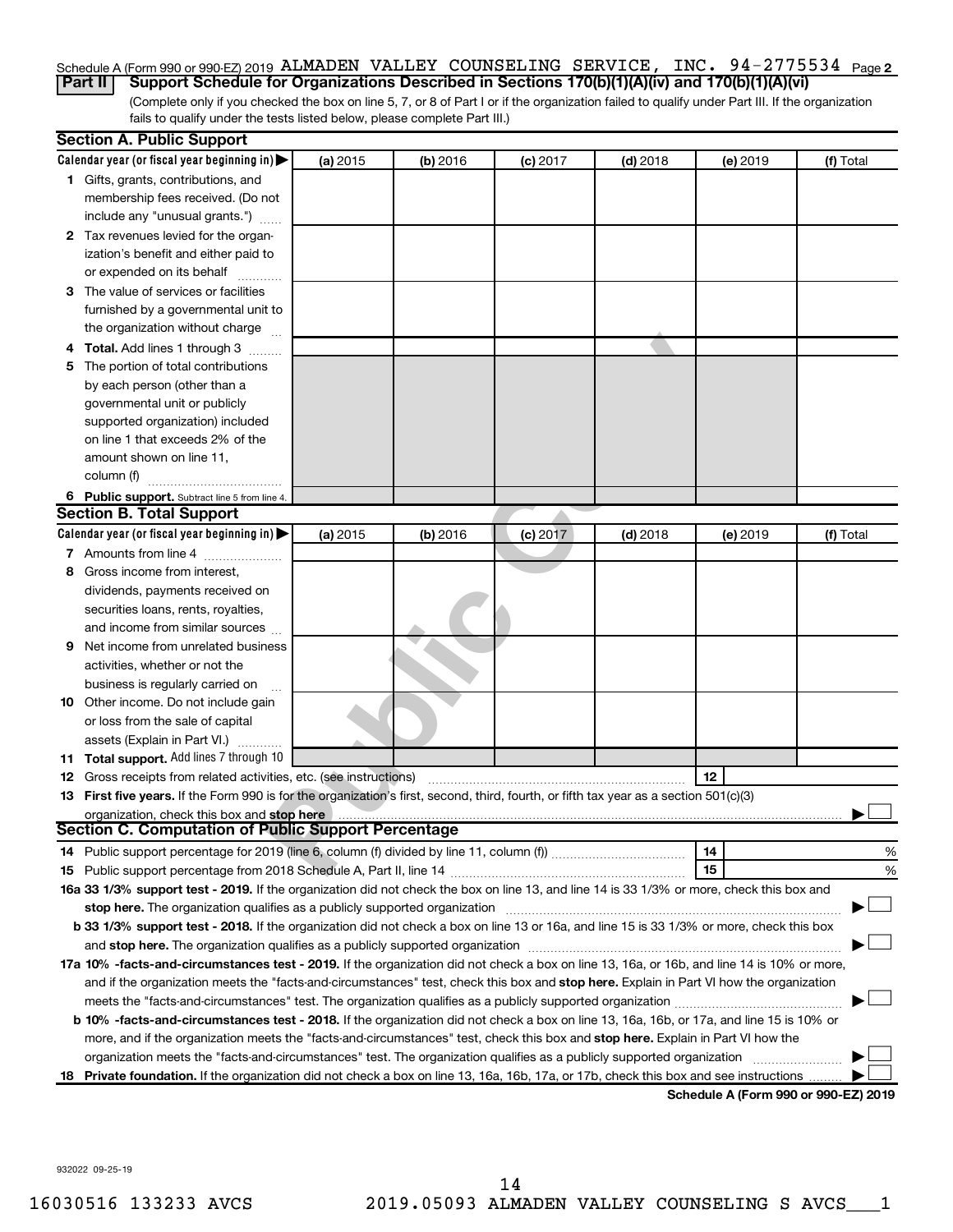# Schedule A (Form 990 or 990-EZ) 2019 ALMADEN VALLEY COUNSELING SERVICE, INC. 94-2775534 <sub>Page 3</sub> **Part III Support Schedule for Organizations Described in Section 509(a)(2)**

(Complete only if you checked the box on line 10 of Part I or if the organization failed to qualify under Part II. If the organization fails to qualify under the tests listed below, please complete Part II.)

|    | <b>Section A. Public Support</b>                                                                                                                    |           |           |                                    |                        |                                      |                                          |
|----|-----------------------------------------------------------------------------------------------------------------------------------------------------|-----------|-----------|------------------------------------|------------------------|--------------------------------------|------------------------------------------|
|    | Calendar year (or fiscal year beginning in)                                                                                                         | (a) 2015  | (b) 2016  | $(c)$ 2017                         | $(d)$ 2018             | (e) 2019                             | (f) Total                                |
|    | 1 Gifts, grants, contributions, and                                                                                                                 |           |           |                                    |                        |                                      |                                          |
|    | membership fees received. (Do not                                                                                                                   |           |           |                                    |                        |                                      |                                          |
|    | include any "unusual grants.")                                                                                                                      | 2,348.    | 129,471.  | 78,192.                            | 66,132.                | 89,866.                              | 366,009.                                 |
|    | 2 Gross receipts from admissions,<br>merchandise sold or services per-<br>formed, or facilities furnished in<br>any activity that is related to the |           |           |                                    |                        |                                      |                                          |
|    | organization's tax-exempt purpose                                                                                                                   | 392, 431. | 740, 155. | 705,742.                           | 736,954.               | 759,420.                             | 3334702.                                 |
|    | 3 Gross receipts from activities that                                                                                                               |           |           |                                    |                        |                                      |                                          |
|    | are not an unrelated trade or bus-                                                                                                                  |           |           |                                    |                        |                                      |                                          |
|    | iness under section 513                                                                                                                             |           |           |                                    |                        |                                      |                                          |
|    | 4 Tax revenues levied for the organ-                                                                                                                |           |           |                                    |                        |                                      |                                          |
|    | ization's benefit and either paid to                                                                                                                |           |           |                                    |                        |                                      |                                          |
|    | or expended on its behalf                                                                                                                           |           |           |                                    |                        |                                      |                                          |
|    | 5 The value of services or facilities<br>furnished by a governmental unit to                                                                        |           |           |                                    |                        |                                      |                                          |
|    | the organization without charge                                                                                                                     |           |           |                                    |                        |                                      |                                          |
|    |                                                                                                                                                     | 394,779.  | 869,626.  | 783,934.                           | 803,086.               | 849,286.                             | 3700711.                                 |
|    | <b>6 Total.</b> Add lines 1 through 5<br>7a Amounts included on lines 1, 2, and                                                                     |           |           |                                    |                        |                                      |                                          |
|    |                                                                                                                                                     |           |           |                                    |                        | 3,500.                               | 3,500.                                   |
|    | 3 received from disqualified persons<br><b>b</b> Amounts included on lines 2 and 3 received                                                         |           |           |                                    |                        |                                      |                                          |
|    | from other than disqualified persons that<br>exceed the greater of \$5,000 or 1% of the                                                             |           |           |                                    |                        |                                      |                                          |
|    | amount on line 13 for the year                                                                                                                      |           |           |                                    |                        |                                      | 0.                                       |
|    | c Add lines 7a and 7b                                                                                                                               |           |           |                                    |                        | 3,500.                               | 3,500.                                   |
|    | <b>8</b> Public support. (Subtract line 7c from line 6.)                                                                                            |           |           |                                    |                        |                                      | 3697211                                  |
|    | <b>Section B. Total Support</b>                                                                                                                     |           |           |                                    |                        |                                      |                                          |
|    | Calendar year (or fiscal year beginning in)                                                                                                         | (a) 2015  | (b) 2016  | $(c)$ 2017<br>$\overline{783,934}$ | $(d)$ 2018<br>803,086. | (e) 2019<br>849,286.                 | $\frac{f(f) \text{ Total}}{3700711.}$    |
|    | <b>9</b> Amounts from line 6                                                                                                                        | 394,779.  | 869,626.  |                                    |                        |                                      |                                          |
|    | <b>10a</b> Gross income from interest,<br>dividends, payments received on<br>securities loans, rents, royalties,                                    |           |           |                                    |                        |                                      |                                          |
|    | and income from similar sources                                                                                                                     | 1,329.    | 2,177.    | 5,086.                             | 13,490.                | 970.                                 | 23,052.                                  |
|    | <b>b</b> Unrelated business taxable income                                                                                                          |           |           |                                    |                        |                                      |                                          |
|    | (less section 511 taxes) from businesses                                                                                                            |           |           |                                    |                        |                                      |                                          |
|    | acquired after June 30, 1975                                                                                                                        | 1,329.    | 2,177.    | 5,086.                             | 13,490.                | 970.                                 | 23,052.                                  |
|    | c Add lines 10a and 10b<br><b>11</b> Net income from unrelated business                                                                             |           |           |                                    |                        |                                      |                                          |
|    | activities not included in line 10b,<br>whether or not the business is<br>regularly carried on                                                      |           |           |                                    |                        |                                      |                                          |
|    | <b>12</b> Other income. Do not include gain<br>or loss from the sale of capital                                                                     |           |           |                                    | 43.                    |                                      | 43.                                      |
|    | assets (Explain in Part VI.)<br><b>13</b> Total support. (Add lines 9, 10c, 11, and 12.)                                                            | 396, 108. | 871,803.  | 789,020.                           | 816,619.               | 850, 256.                            | 3723806.                                 |
|    | 14 First five years. If the Form 990 is for the organization's first, second, third, fourth, or fifth tax year as a section 501(c)(3) organization, |           |           |                                    |                        |                                      |                                          |
|    | check this box and stop here                                                                                                                        |           |           |                                    |                        |                                      |                                          |
|    | <b>Section C. Computation of Public Support Percentage</b>                                                                                          |           |           |                                    |                        |                                      |                                          |
|    | 15 Public support percentage for 2019 (line 8, column (f), divided by line 13, column (f) <i></i>                                                   |           |           |                                    |                        | 15                                   | 99.29<br>%                               |
|    | 16 Public support percentage from 2018 Schedule A, Part III, line 15                                                                                |           |           |                                    |                        | 16                                   | 99.35<br>$\%$                            |
|    | Section D. Computation of Investment Income Percentage                                                                                              |           |           |                                    |                        |                                      |                                          |
|    |                                                                                                                                                     |           |           |                                    |                        | 17                                   | .62<br>$\%$                              |
|    | 18 Investment income percentage from 2018 Schedule A, Part III, line 17                                                                             |           |           |                                    |                        | 18                                   | .65<br>$\%$                              |
|    | 19a 33 1/3% support tests - 2019. If the organization did not check the box on line 14, and line 15 is more than 33 1/3%, and line 17 is not        |           |           |                                    |                        |                                      |                                          |
|    | more than 33 1/3%, check this box and stop here. The organization qualifies as a publicly supported organization                                    |           |           |                                    |                        |                                      | $\blacktriangleright$ $\boxed{\text{X}}$ |
|    | <b>b 33 1/3% support tests - 2018.</b> If the organization did not check a box on line 14 or line 19a, and line 16 is more than 33 1/3%, and        |           |           |                                    |                        |                                      |                                          |
|    | line 18 is not more than 33 1/3%, check this box and stop here. The organization qualifies as a publicly supported organization                     |           |           |                                    |                        |                                      |                                          |
| 20 |                                                                                                                                                     |           |           |                                    |                        |                                      |                                          |
|    | 932023 09-25-19                                                                                                                                     |           |           | 15                                 |                        | Schedule A (Form 990 or 990-EZ) 2019 |                                          |

16030516 133233 AVCS 2019.05093 ALMADEN VALLEY COUNSELING S AVCS\_\_\_1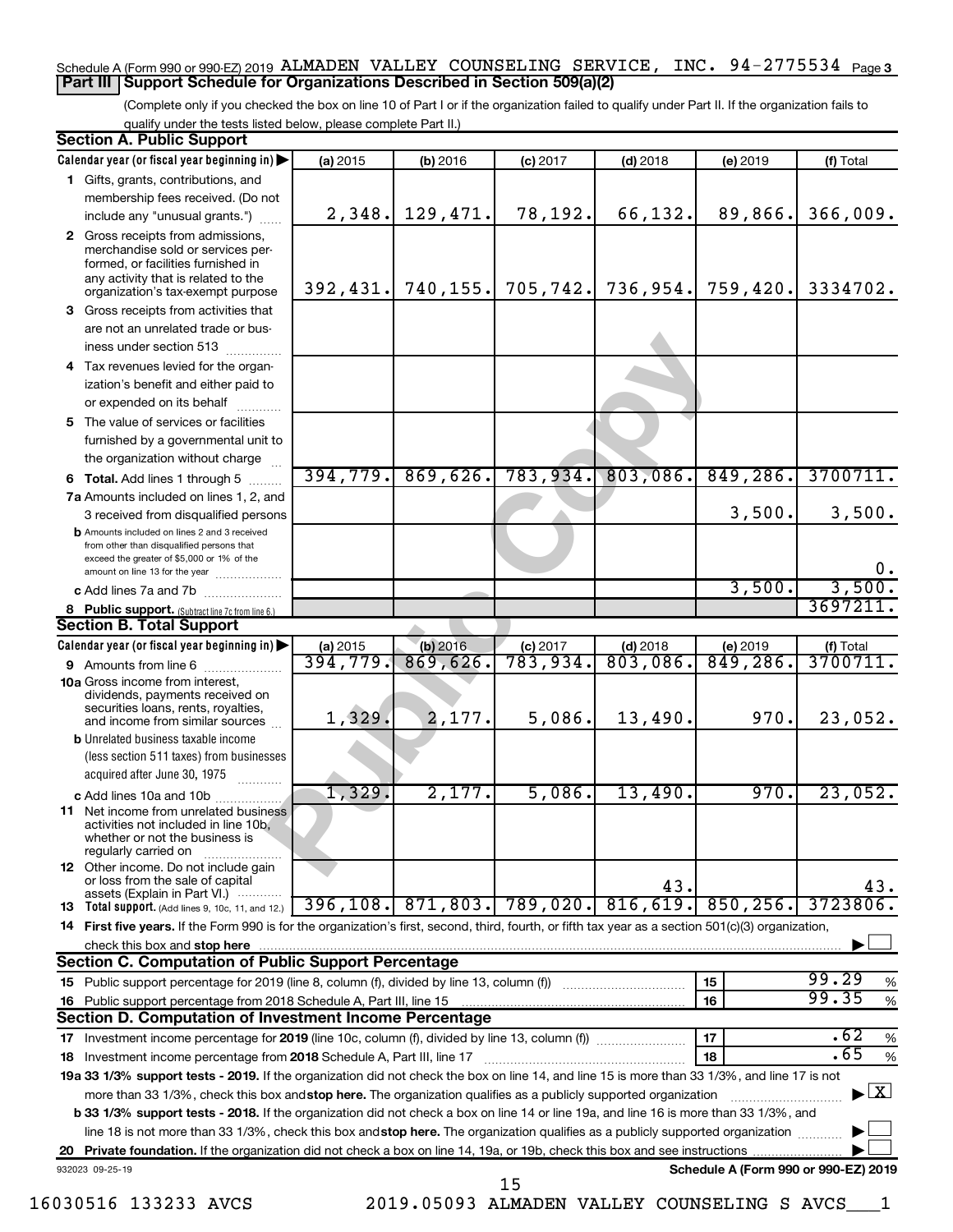# Schedule A (Form 990 or 990-EZ) 2019 ALMADEN VALLEY COUNSELING SERVICE, INC. 94-2775534 <sub>Page 4</sub>

# **Part IV Supporting Organizations**

(Complete only if you checked a box in line 12 on Part I. If you checked 12a of Part I, complete Sections A and B. If you checked 12b of Part I, complete Sections A and C. If you checked 12c of Part I, complete Sections A, D, and E. If you checked 12d of Part I, complete Sections A and D, and complete Part V.)

# **Section A. All Supporting Organizations**

- documents? If "No," describe in Part VI how the supported organizations are designated. If designated by *class or purpose, describe the designation. If historic and continuing relationship, explain.* 1 Are all of the organization's supported organizations listed by name in the organization's governing
- under section 509(a)(1) or (2)? If "Yes," explain in Part **VI** how the organization determined that the supported *organization was described in section 509(a)(1) or (2).* 2 Did the organization have any supported organization that does not have an IRS determination of status
- Did the organization have a supported organization described in section 501(c)(4), (5), or (6)? If "Yes," answer *(b) and (c) below.*
- satisfied the public support tests under section 509(a)(2)? If "Yes," describe in Part VI when and how the *organization made the determination.* **b** Did the organization confirm that each supported organization qualified under section  $501(c)(4)$ ,  $(5)$ , or  $(6)$  and
- purposes? If "Yes," explain in Part VI what controls the organization put in place to ensure such use.  $c$  Did the organization ensure that all support to such organizations was used exclusively for section 170(c)(2)(B)
- Was any supported organization not organized in the United States ("foreign supported organization")? If *"Yes," and if you checked 12a or 12b in Part I, answer (b) and (c) below.*
- supported organization? If "Yes," describe in Part VI how the organization had such control and discretion *despite being controlled or supervised by or in connection with its supported organizations.* **b** Did the organization have ultimate control and discretion in deciding whether to make grants to the foreign
- under sections 501(c)(3) and 509(a)(1) or (2)? If "Yes," explain in Part VI what controls the organization used *to ensure that all support to the foreign supported organization was used exclusively for section 170(c)(2)(B) purposes.* Did the organization support any foreign supported organization that does not have an IRS determination
- answer (b) and (c) below (if applicable). Also, provide detail in **Part VI,** including (i) the names and EIN Did the organization add, substitute, or remove any supported organizations during the tax year? If "Yes," *numbers of the supported organizations added, substituted, or removed; (ii) the reasons for each such action; (iii) the authority under the organization's organizing document authorizing such action; and (iv) how the action was accomplished (such as by amendment to the organizing document).*
- **Type I or Type II only.** Was any added or substituted supported organization part of a class already designated in the organization's organizing document?
- Substitutions only. Was the substitution the result of an event beyond the organization's control?
- at each supported organization qualified under section 501(c)(4), (5), or (6) and<br>ts under section 509(a)(2)? *H* "Yes," *describe in* **Part VI** when and how the<br>attion.<br>How that all support to such organizations was used 1 2 3 4 5 6 7 8 <del>9</del> **abcabcabcabcab Part VI.** support or benefit one or more of the filing organization's supported organizations? If "Yes," provide detail in Did the organization provide support (whether in the form of grants or the provision of services or facilities) to anyone other than (i) its supported organizations, (ii) individuals that are part of the charitable class benefited by one or more of its supported organizations, or (iii) other supporting organizations that also
- regard to a substantial contributor? If "Yes," complete Part I of Schedule L (Form 990 or 990-EZ). Did the organization provide a grant, loan, compensation, or other similar payment to a substantial contributor (as defined in section 4958(c)(3)(C)), a family member of a substantial contributor, or a 35% controlled entity with
- *If "Yes," complete Part I of Schedule L (Form 990 or 990-EZ).* 8 Did the organization make a loan to a disqualified person (as defined in section 4958) not described in line 7?
- in section 509(a)(1) or (2))? If "Yes," provide detail in **Part VI.** 9a Was the organization controlled directly or indirectly at any time during the tax year by one or more disqualified persons as defined in section 4946 (other than foundation managers and organizations described
- the supporting organization had an interest? If "Yes," provide detail in Part VI. **b** Did one or more disqualified persons (as defined in line 9a) hold a controlling interest in any entity in which
- from, assets in which the supporting organization also had an interest? If "Yes," provide detail in Part VI. Did a disqualified person (as defined in line 9a) have an ownership interest in, or derive any personal benefit
- **10** Was the organization subject to the excess business holdings rules of section 4943 because of section supporting organizations)? If "Yes," answer 10b below. 4943(f) (regarding certain Type II supporting organizations, and all Type III non-functionally integrated
	- *(Use Schedule C, Form 4720, to* Did the organization have any excess business holdings in the tax year? *determine whether the organization had excess business holdings.)*

932024 09-25-19

**Schedule A (Form 990 or 990-EZ) 2019**

**Yes No**

**12**

 $\mathbf{2}$ 

 $\blacksquare$ 

**3a**

**3b**

**3c**

**4a**

**4b**

**4c**

**5a**

**5b**

5c

**5c**<br>**6**<br>**7**<br>**8** 

 $\overline{7}$ 

8

6

**9a**

**9b**

**9c**

**10a**

**10b**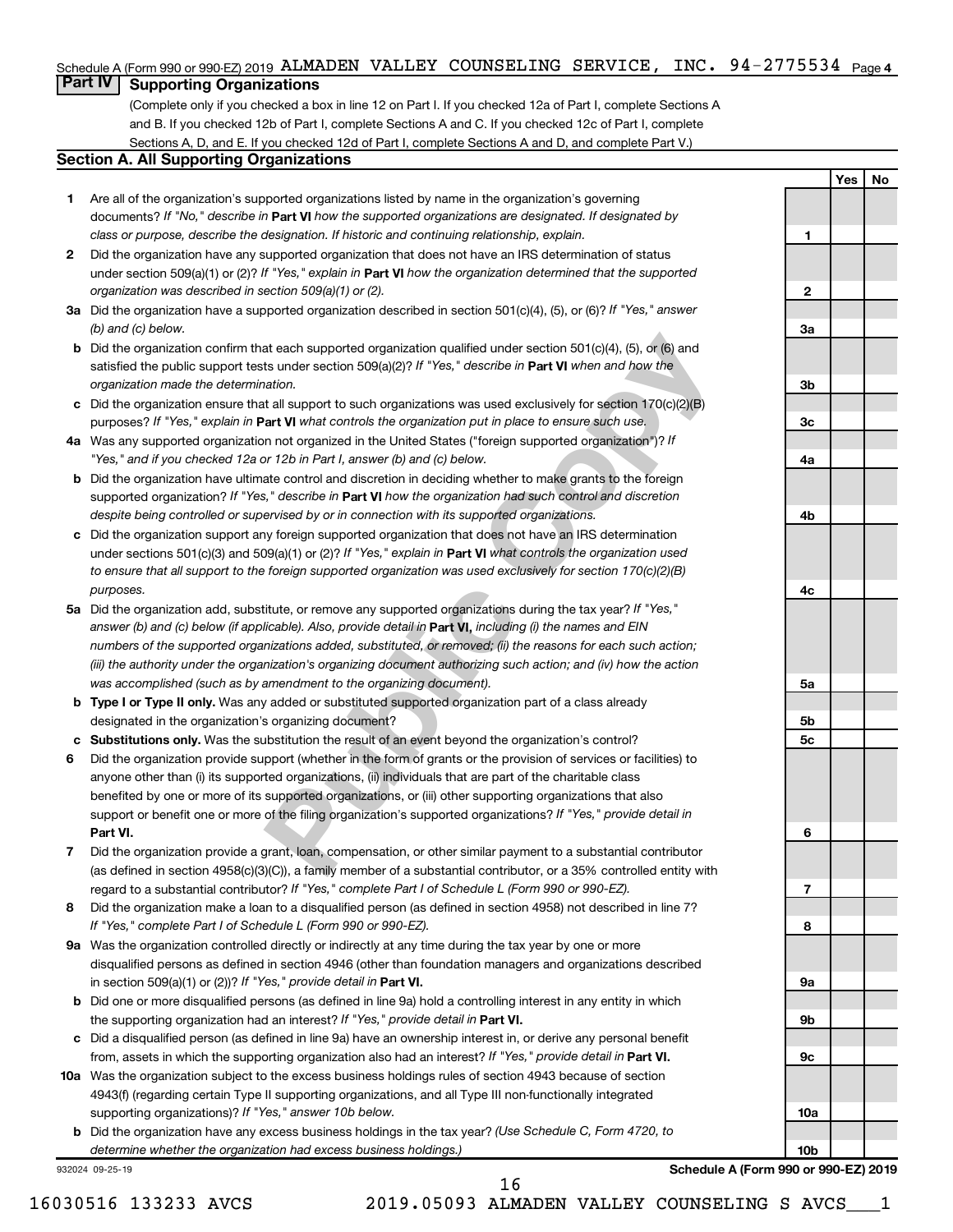## Schedule A (Form 990 or 990-EZ) 2019 ALMADEN VALLEY COUNSELING SERVICE, INC。 94-2775534 Page 5 **Part IV Supporting Organizations** *(continued)* ALMADEN VALLEY COUNSELING SERVICE, INC. 94-2775534

|        | continued of same and recontinued.                                                                                              |     |     |    |
|--------|---------------------------------------------------------------------------------------------------------------------------------|-----|-----|----|
|        |                                                                                                                                 |     | Yes | No |
| 11     | Has the organization accepted a gift or contribution from any of the following persons?                                         |     |     |    |
|        | a A person who directly or indirectly controls, either alone or together with persons described in (b) and (c)                  |     |     |    |
|        | below, the governing body of a supported organization?                                                                          | 11a |     |    |
|        | <b>b</b> A family member of a person described in (a) above?                                                                    | 11b |     |    |
|        | c A 35% controlled entity of a person described in (a) or (b) above? If "Yes" to a, b, or c, provide detail in Part VI.         | 11c |     |    |
|        | <b>Section B. Type I Supporting Organizations</b>                                                                               |     |     |    |
|        |                                                                                                                                 |     | Yes | No |
| 1.     | Did the directors, trustees, or membership of one or more supported organizations have the power to                             |     |     |    |
|        | regularly appoint or elect at least a majority of the organization's directors or trustees at all times during the              |     |     |    |
|        | tax year? If "No," describe in Part VI how the supported organization(s) effectively operated, supervised, or                   |     |     |    |
|        | controlled the organization's activities. If the organization had more than one supported organization,                         |     |     |    |
|        | describe how the powers to appoint and/or remove directors or trustees were allocated among the supported                       |     |     |    |
|        | organizations and what conditions or restrictions, if any, applied to such powers during the tax year.                          | 1   |     |    |
| 2      | Did the organization operate for the benefit of any supported organization other than the supported                             |     |     |    |
|        | organization(s) that operated, supervised, or controlled the supporting organization? If "Yes," explain in                      |     |     |    |
|        | Part VI how providing such benefit carried out the purposes of the supported organization(s) that operated,                     |     |     |    |
|        | supervised, or controlled the supporting organization.                                                                          | 2   |     |    |
|        | <b>Section C. Type II Supporting Organizations</b>                                                                              |     |     |    |
|        |                                                                                                                                 |     | Yes | No |
| 1.     | Were a majority of the organization's directors or trustees during the tax year also a majority of the directors                |     |     |    |
|        | or trustees of each of the organization's supported organization(s)? If "No," describe in Part VI how control                   |     |     |    |
|        | or management of the supporting organization was vested in the same persons that controlled or managed                          |     |     |    |
|        | the supported organization(s).                                                                                                  | 1   |     |    |
|        | <b>Section D. All Type III Supporting Organizations</b>                                                                         |     |     |    |
|        |                                                                                                                                 |     | Yes | No |
| 1      | Did the organization provide to each of its supported organizations, by the last day of the fifth month of the                  |     |     |    |
|        | organization's tax year, (i) a written notice describing the type and amount of support provided during the prior tax           |     |     |    |
|        | year, (ii) a copy of the Form 990 that was most recently filed as of the date of notification, and (iii) copies of the          |     |     |    |
|        | organization's governing documents in effect on the date of notification, to the extent not previously provided?                | 1   |     |    |
| 2      | Were any of the organization's officers, directors, or trustees either (i) appointed or elected by the supported                |     |     |    |
|        | organization(s) or (ii) serving on the governing body of a supported organization? If "No," explain in Part VI how              |     |     |    |
|        | the organization maintained a close and continuous working relationship with the supported organization(s).                     | 2   |     |    |
|        |                                                                                                                                 |     |     |    |
| 3      | By reason of the relationship described in (2), did the organization's supported organizations have a                           |     |     |    |
|        | significant voice in the organization's investment policies and in directing the use of the organization's                      |     |     |    |
|        | income or assets at all times during the tax year? If "Yes," describe in Part VI the role the organization's                    |     |     |    |
|        | supported organizations played in this regard.<br>Section E. Type III Functionally Integrated Supporting Organizations          | 3   |     |    |
| 1      | Check the box next to the method that the organization used to satisfy the Integral Part Test during the yealsee instructions). |     |     |    |
|        | The organization satisfied the Activities Test. Complete line 2 below.                                                          |     |     |    |
| a      | The organization is the parent of each of its supported organizations. Complete line 3 below.                                   |     |     |    |
| b<br>с | The organization supported a governmental entity. Describe in Part VI how you supported a government entity (see instructions). |     |     |    |
| 2      | Activities Test. Answer (a) and (b) below.                                                                                      |     | Yes | No |
|        | Did substantially all of the organization's activities during the tax year directly further the exempt purposes of              |     |     |    |
| а      | the supported organization(s) to which the organization was responsive? If "Yes," then in Part VI identify                      |     |     |    |
|        | those supported organizations and explain how these activities directly furthered their exempt purposes,                        |     |     |    |
|        |                                                                                                                                 |     |     |    |
|        | how the organization was responsive to those supported organizations, and how the organization determined                       |     |     |    |
|        | that these activities constituted substantially all of its activities.                                                          | 2a  |     |    |
| b      | Did the activities described in (a) constitute activities that, but for the organization's involvement, one or more             |     |     |    |
|        | of the organization's supported organization(s) would have been engaged in? If "Yes," explain in Part VI the                    |     |     |    |
|        | reasons for the organization's position that its supported organization(s) would have engaged in these                          |     |     |    |
|        | activities but for the organization's involvement.                                                                              | 2b  |     |    |
| 3      | Parent of Supported Organizations. Answer (a) and (b) below.                                                                    |     |     |    |
| а      | Did the organization have the power to regularly appoint or elect a majority of the officers, directors, or                     |     |     |    |
|        | trustees of each of the supported organizations? Provide details in Part VI.                                                    | За  |     |    |
| b      | Did the organization exercise a substantial degree of direction over the policies, programs, and activities of each             |     |     |    |
|        | of its supported organizations? If "Yes," describe in Part VI the role played by the organization in this regard.               | 3b  |     |    |
|        | Schedule A (Form 990 or 990-EZ) 2019<br>932025 09-25-19                                                                         |     |     |    |

16030516 133233 AVCS 2019.05093 ALMADEN VALLEY COUNSELING S AVCS\_\_\_1 17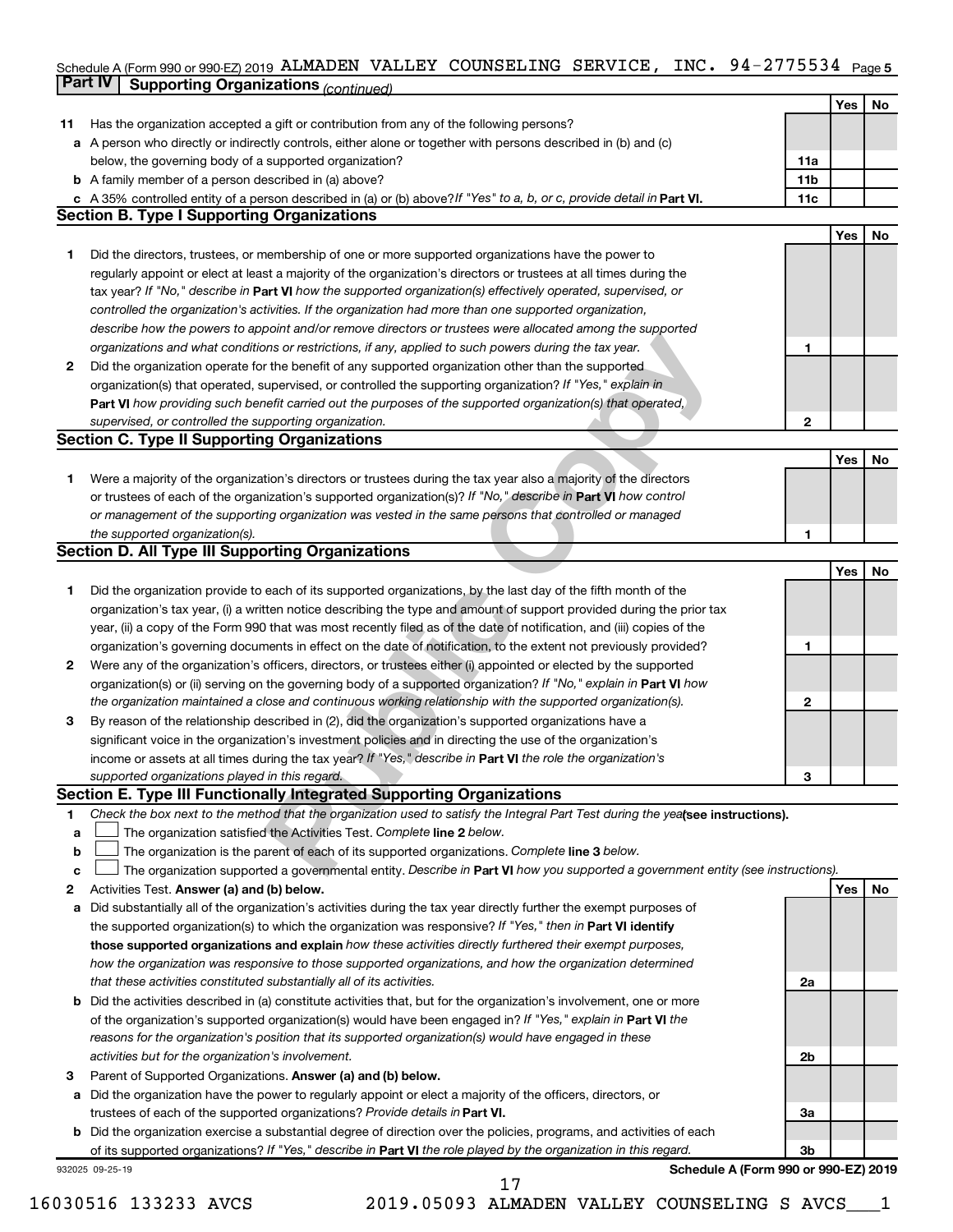# Schedule A (Form 990 or 990-EZ) 2019 ALMADEN VALLEY COUNSELING SERVICE, INC. 94-2775534 <sub>Page 6</sub> **Part V Type III Non-Functionally Integrated 509(a)(3) Supporting Organizations**

| 1              | Check here if the organization satisfied the Integral Part Test as a qualifying trust on Nov. 20, 1970 (explain in Part VI). See instructions. Al<br>other Type III non-functionally integrated supporting organizations must complete Sections A through E. |                |                |                                |
|----------------|--------------------------------------------------------------------------------------------------------------------------------------------------------------------------------------------------------------------------------------------------------------|----------------|----------------|--------------------------------|
|                | Section A - Adjusted Net Income                                                                                                                                                                                                                              |                | (A) Prior Year | (B) Current Year<br>(optional) |
| 1              | Net short-term capital gain                                                                                                                                                                                                                                  | 1              |                |                                |
| 2              | Recoveries of prior-year distributions                                                                                                                                                                                                                       | $\mathbf{2}$   |                |                                |
| 3              | Other gross income (see instructions)                                                                                                                                                                                                                        | 3              |                |                                |
| 4              | Add lines 1 through 3.                                                                                                                                                                                                                                       | 4              |                |                                |
| 5              | Depreciation and depletion                                                                                                                                                                                                                                   | 5              |                |                                |
| 6              | Portion of operating expenses paid or incurred for production or                                                                                                                                                                                             |                |                |                                |
|                | collection of gross income or for management, conservation, or                                                                                                                                                                                               |                |                |                                |
|                | maintenance of property held for production of income (see instructions)                                                                                                                                                                                     | 6              |                |                                |
| 7              | Other expenses (see instructions)                                                                                                                                                                                                                            | $\overline{7}$ |                |                                |
| 8              | Adjusted Net Income (subtract lines 5, 6, and 7 from line 4)                                                                                                                                                                                                 | 8              |                |                                |
|                | <b>Section B - Minimum Asset Amount</b>                                                                                                                                                                                                                      |                | (A) Prior Year | (B) Current Year<br>(optional) |
| 1.             | Aggregate fair market value of all non-exempt-use assets (see                                                                                                                                                                                                |                |                |                                |
|                | instructions for short tax year or assets held for part of year):                                                                                                                                                                                            |                |                |                                |
|                | a Average monthly value of securities                                                                                                                                                                                                                        | 1a             |                |                                |
|                | <b>b</b> Average monthly cash balances                                                                                                                                                                                                                       | 1b             |                |                                |
|                | c Fair market value of other non-exempt-use assets                                                                                                                                                                                                           | 1 <sub>c</sub> |                |                                |
|                | <b>d</b> Total (add lines 1a, 1b, and 1c)                                                                                                                                                                                                                    | 1d             |                |                                |
|                | <b>e</b> Discount claimed for blockage or other                                                                                                                                                                                                              |                |                |                                |
|                | factors (explain in detail in Part VI):                                                                                                                                                                                                                      |                |                |                                |
| 2              | Acquisition indebtedness applicable to non-exempt-use assets                                                                                                                                                                                                 | $\overline{2}$ |                |                                |
| З              | Subtract line 2 from line 1d.                                                                                                                                                                                                                                | 3              |                |                                |
| 4              | Cash deemed held for exempt use. Enter 1-1/2% of line 3 (for greater amount,                                                                                                                                                                                 |                |                |                                |
|                | see instructions).                                                                                                                                                                                                                                           | 4              |                |                                |
| 5              | Net value of non-exempt-use assets (subtract line 4 from line 3)                                                                                                                                                                                             | 5              |                |                                |
| 6              | Multiply line 5 by .035.                                                                                                                                                                                                                                     | 6              |                |                                |
| 7              | Recoveries of prior-year distributions                                                                                                                                                                                                                       | $\overline{7}$ |                |                                |
| 8              | Minimum Asset Amount (add line 7 to line 6)                                                                                                                                                                                                                  | 8              |                |                                |
|                | <b>Section C - Distributable Amount</b>                                                                                                                                                                                                                      |                |                | <b>Current Year</b>            |
| 1              | Adjusted net income for prior year (from Section A, line 8, Column A)                                                                                                                                                                                        | $\mathbf{1}$   |                |                                |
| 2              | Enter 85% of line 1.                                                                                                                                                                                                                                         | $\mathbf{2}$   |                |                                |
| З              | Minimum asset amount for prior year (from Section B, line 8, Column A)                                                                                                                                                                                       | 3              |                |                                |
| 4              | Enter greater of line 2 or line 3.                                                                                                                                                                                                                           | 4              |                |                                |
| 5              | Income tax imposed in prior year                                                                                                                                                                                                                             | 5              |                |                                |
| 6              | Distributable Amount. Subtract line 5 from line 4, unless subject to                                                                                                                                                                                         |                |                |                                |
|                | emergency temporary reduction (see instructions).                                                                                                                                                                                                            | 6              |                |                                |
| $\overline{7}$ | Check here if the current year is the organization's first as a non-functionally integrated Type III supporting organization (see                                                                                                                            |                |                |                                |

instructions).

**Schedule A (Form 990 or 990-EZ) 2019**

932026 09-25-19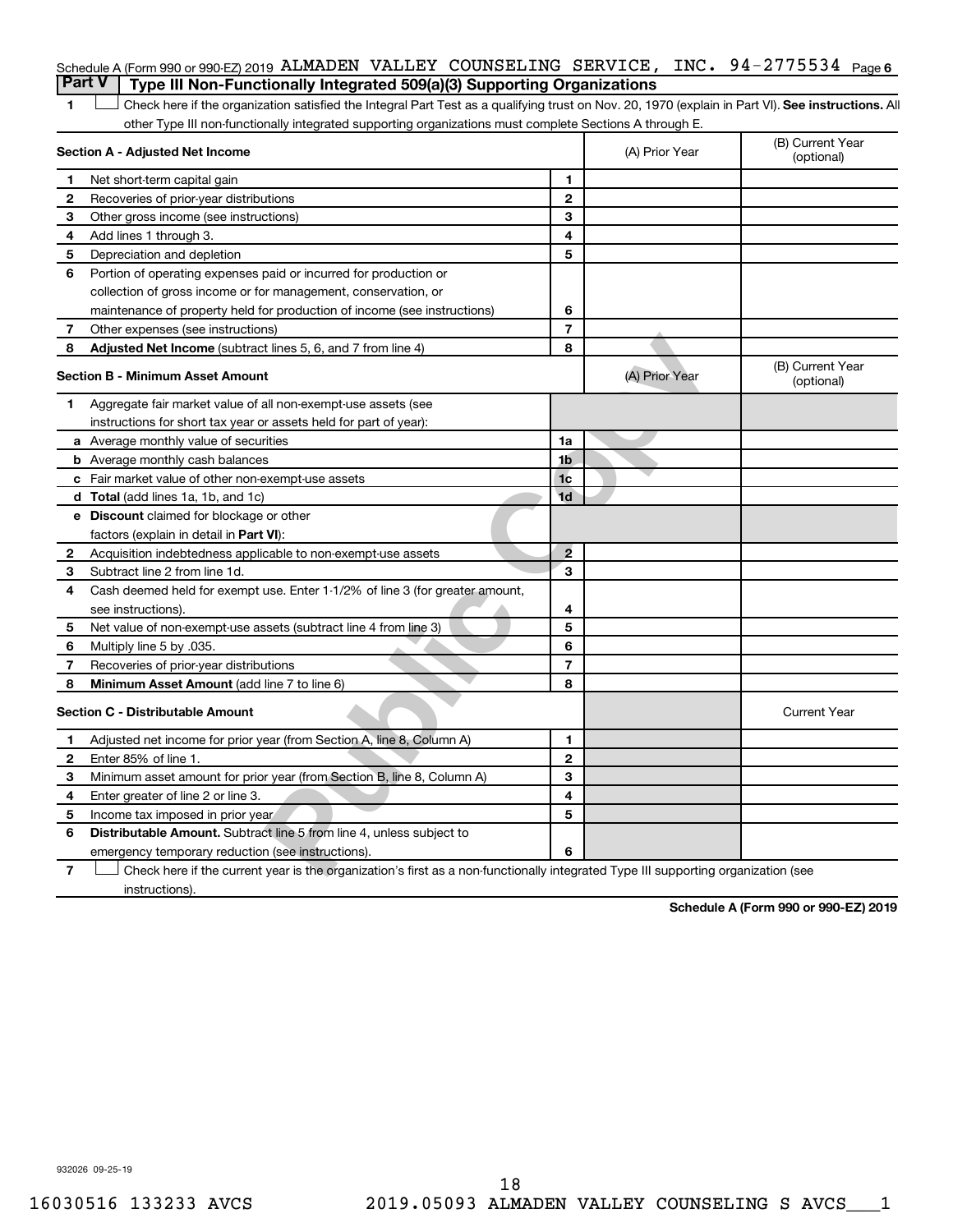### INC. 94-2775534 Page 7 Schedule A (Form 990 or 990-EZ) 2019 ALMADEN VALLEY COUNSELING SERVICE,INC。 94-2775534 Page ALMADEN VALLEY COUNSELING SERVICE, INC. 94-2775534

| <b>Part V</b> | Type III Non-Functionally Integrated 509(a)(3) Supporting Organizations (continued)                                       |                                    |                                               |                                                         |  |  |
|---------------|---------------------------------------------------------------------------------------------------------------------------|------------------------------------|-----------------------------------------------|---------------------------------------------------------|--|--|
|               | <b>Section D - Distributions</b>                                                                                          |                                    |                                               | <b>Current Year</b>                                     |  |  |
| 1             | Amounts paid to supported organizations to accomplish exempt purposes                                                     |                                    |                                               |                                                         |  |  |
| $\mathbf{2}$  | Amounts paid to perform activity that directly furthers exempt purposes of supported                                      |                                    |                                               |                                                         |  |  |
|               | organizations, in excess of income from activity                                                                          |                                    |                                               |                                                         |  |  |
| 3             | Administrative expenses paid to accomplish exempt purposes of supported organizations                                     |                                    |                                               |                                                         |  |  |
| 4             | Amounts paid to acquire exempt-use assets                                                                                 |                                    |                                               |                                                         |  |  |
| 5             | Qualified set-aside amounts (prior IRS approval required)                                                                 |                                    |                                               |                                                         |  |  |
| 6             | Other distributions (describe in <b>Part VI</b> ). See instructions.                                                      |                                    |                                               |                                                         |  |  |
| 7             | Total annual distributions. Add lines 1 through 6.                                                                        |                                    |                                               |                                                         |  |  |
| 8             | Distributions to attentive supported organizations to which the organization is responsive                                |                                    |                                               |                                                         |  |  |
|               | (provide details in Part VI). See instructions.                                                                           |                                    |                                               |                                                         |  |  |
| 9             | Distributable amount for 2019 from Section C, line 6                                                                      |                                    |                                               |                                                         |  |  |
| 10            | Line 8 amount divided by line 9 amount                                                                                    |                                    |                                               |                                                         |  |  |
|               | <b>Section E - Distribution Allocations (see instructions)</b>                                                            | (i)<br><b>Excess Distributions</b> | (ii)<br><b>Underdistributions</b><br>Pre-2019 | (iii)<br><b>Distributable</b><br><b>Amount for 2019</b> |  |  |
| 1             | Distributable amount for 2019 from Section C, line 6                                                                      |                                    |                                               |                                                         |  |  |
| $\mathbf{2}$  | Underdistributions, if any, for years prior to 2019 (reason-                                                              |                                    |                                               |                                                         |  |  |
|               | able cause required- explain in Part VI). See instructions.                                                               |                                    |                                               |                                                         |  |  |
| 3             | Excess distributions carryover, if any, to 2019                                                                           |                                    |                                               |                                                         |  |  |
|               | a From 2014                                                                                                               |                                    |                                               |                                                         |  |  |
|               | <b>b</b> From 2015                                                                                                        |                                    |                                               |                                                         |  |  |
|               | c From 2016                                                                                                               |                                    |                                               |                                                         |  |  |
|               | <b>d</b> From 2017                                                                                                        |                                    |                                               |                                                         |  |  |
|               | e From 2018                                                                                                               |                                    |                                               |                                                         |  |  |
|               | f Total of lines 3a through e                                                                                             |                                    |                                               |                                                         |  |  |
|               | <b>g</b> Applied to underdistributions of prior years                                                                     |                                    |                                               |                                                         |  |  |
|               | h Applied to 2019 distributable amount                                                                                    |                                    |                                               |                                                         |  |  |
| Ť.            | Carryover from 2014 not applied (see instructions)                                                                        |                                    |                                               |                                                         |  |  |
|               | Remainder. Subtract lines 3g, 3h, and 3i from 3f.                                                                         |                                    |                                               |                                                         |  |  |
| 4             | Distributions for 2019 from Section D,                                                                                    |                                    |                                               |                                                         |  |  |
|               | line $7:$                                                                                                                 |                                    |                                               |                                                         |  |  |
|               | a Applied to underdistributions of prior years                                                                            |                                    |                                               |                                                         |  |  |
|               | <b>b</b> Applied to 2019 distributable amount                                                                             |                                    |                                               |                                                         |  |  |
| с             | Remainder. Subtract lines 4a and 4b from 4.                                                                               |                                    |                                               |                                                         |  |  |
| 5             | Remaining underdistributions for years prior to 2019, if<br>any. Subtract lines 3g and 4a from line 2. For result greater |                                    |                                               |                                                         |  |  |
|               | than zero, explain in Part VI. See instructions.                                                                          |                                    |                                               |                                                         |  |  |
| 6             | Remaining underdistributions for 2019. Subtract lines 3h                                                                  |                                    |                                               |                                                         |  |  |
|               | and 4b from line 1. For result greater than zero, explain in                                                              |                                    |                                               |                                                         |  |  |
|               | <b>Part VI.</b> See instructions.                                                                                         |                                    |                                               |                                                         |  |  |
| $\mathbf{7}$  | Excess distributions carryover to 2020. Add lines 3j                                                                      |                                    |                                               |                                                         |  |  |
|               | and 4c.                                                                                                                   |                                    |                                               |                                                         |  |  |
| 8             | Breakdown of line 7:                                                                                                      |                                    |                                               |                                                         |  |  |
|               | a Excess from 2015                                                                                                        |                                    |                                               |                                                         |  |  |
|               | <b>b</b> Excess from 2016                                                                                                 |                                    |                                               |                                                         |  |  |
|               | c Excess from 2017                                                                                                        |                                    |                                               |                                                         |  |  |
|               | d Excess from 2018                                                                                                        |                                    |                                               |                                                         |  |  |
|               | e Excess from 2019                                                                                                        |                                    |                                               |                                                         |  |  |
|               |                                                                                                                           |                                    |                                               |                                                         |  |  |

**Schedule A (Form 990 or 990-EZ) 2019**

932027 09-25-19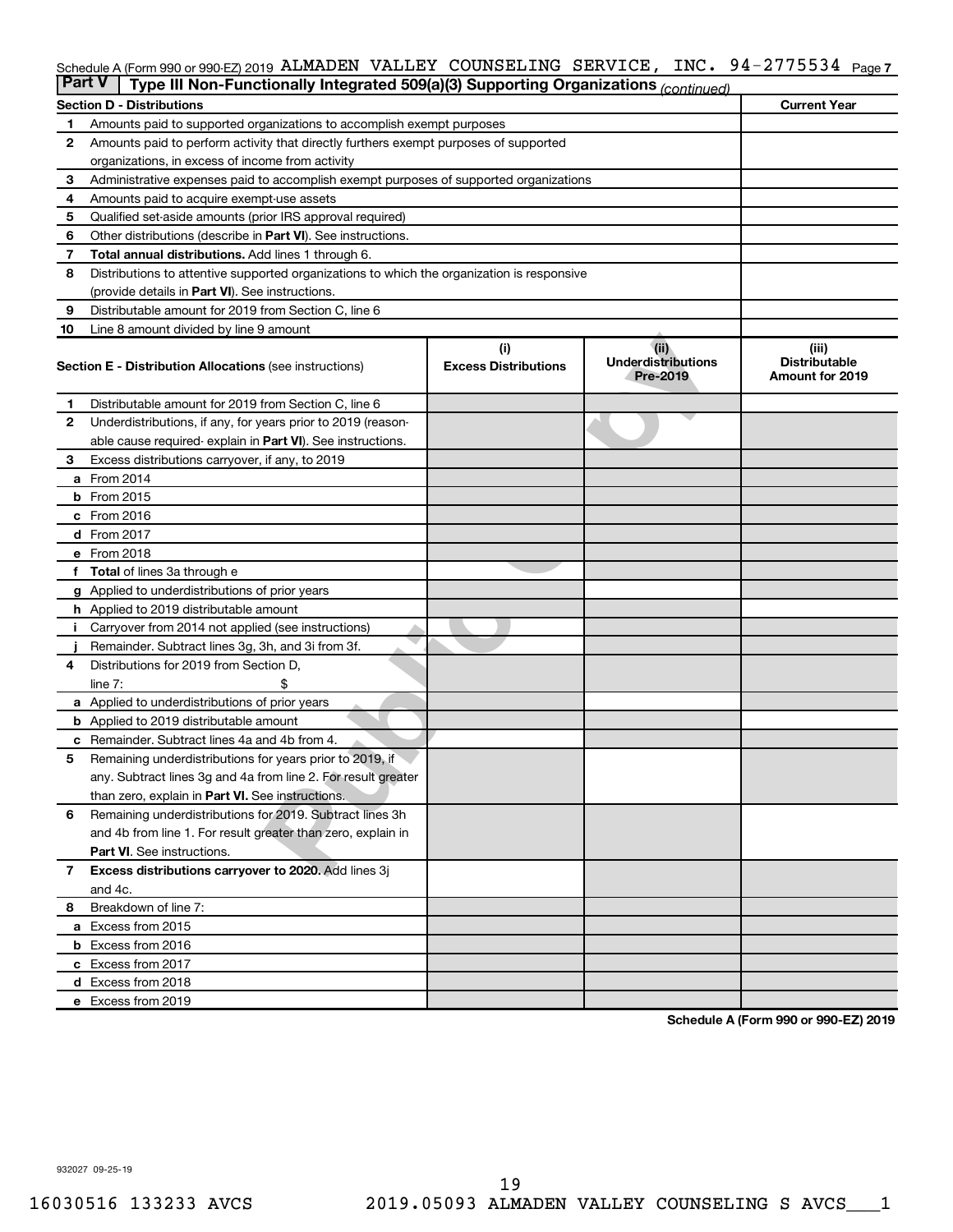|                 |                                                                                                                                                                                                                                                                               |  |    |  | Schedule A (Form 990 or 990-EZ) 2019 ALMADEN VALLEY COUNSELING SERVICE, INC. 94-2775534 Page 8                                                   |
|-----------------|-------------------------------------------------------------------------------------------------------------------------------------------------------------------------------------------------------------------------------------------------------------------------------|--|----|--|--------------------------------------------------------------------------------------------------------------------------------------------------|
| <b>Part VI</b>  | Supplemental Information. Provide the explanations required by Part II, line 10; Part II, line 17a or 17b; Part III, line 12;<br>Part IV, Section A, lines 1, 2, 3b, 3c, 4b, 4c, 5a, 6, 9a, 9b, 9c, 11a, 11b, and 11c; Part IV, Section B, lines 1 and 2; Part IV, Section C, |  |    |  | line 1; Part IV, Section D, lines 2 and 3; Part IV, Section E, lines 1c, 2a, 2b, 3a, and 3b; Part V, line 1; Part V, Section B, line 1e; Part V, |
|                 | Section D, lines 5, 6, and 8; and Part V, Section E, lines 2, 5, and 6. Also complete this part for any additional information.<br>(See instructions.)                                                                                                                        |  |    |  |                                                                                                                                                  |
|                 |                                                                                                                                                                                                                                                                               |  |    |  |                                                                                                                                                  |
|                 |                                                                                                                                                                                                                                                                               |  |    |  |                                                                                                                                                  |
|                 |                                                                                                                                                                                                                                                                               |  |    |  |                                                                                                                                                  |
|                 |                                                                                                                                                                                                                                                                               |  |    |  |                                                                                                                                                  |
|                 |                                                                                                                                                                                                                                                                               |  |    |  |                                                                                                                                                  |
|                 |                                                                                                                                                                                                                                                                               |  |    |  |                                                                                                                                                  |
|                 |                                                                                                                                                                                                                                                                               |  |    |  |                                                                                                                                                  |
|                 |                                                                                                                                                                                                                                                                               |  |    |  |                                                                                                                                                  |
|                 |                                                                                                                                                                                                                                                                               |  |    |  |                                                                                                                                                  |
|                 |                                                                                                                                                                                                                                                                               |  |    |  |                                                                                                                                                  |
|                 |                                                                                                                                                                                                                                                                               |  |    |  |                                                                                                                                                  |
|                 |                                                                                                                                                                                                                                                                               |  |    |  |                                                                                                                                                  |
|                 |                                                                                                                                                                                                                                                                               |  |    |  |                                                                                                                                                  |
|                 |                                                                                                                                                                                                                                                                               |  |    |  |                                                                                                                                                  |
|                 |                                                                                                                                                                                                                                                                               |  |    |  |                                                                                                                                                  |
|                 |                                                                                                                                                                                                                                                                               |  |    |  |                                                                                                                                                  |
|                 |                                                                                                                                                                                                                                                                               |  |    |  |                                                                                                                                                  |
|                 |                                                                                                                                                                                                                                                                               |  |    |  |                                                                                                                                                  |
|                 |                                                                                                                                                                                                                                                                               |  |    |  |                                                                                                                                                  |
|                 |                                                                                                                                                                                                                                                                               |  |    |  |                                                                                                                                                  |
|                 |                                                                                                                                                                                                                                                                               |  |    |  |                                                                                                                                                  |
|                 |                                                                                                                                                                                                                                                                               |  |    |  |                                                                                                                                                  |
|                 |                                                                                                                                                                                                                                                                               |  |    |  |                                                                                                                                                  |
|                 |                                                                                                                                                                                                                                                                               |  |    |  |                                                                                                                                                  |
|                 |                                                                                                                                                                                                                                                                               |  |    |  |                                                                                                                                                  |
|                 |                                                                                                                                                                                                                                                                               |  |    |  |                                                                                                                                                  |
|                 |                                                                                                                                                                                                                                                                               |  |    |  |                                                                                                                                                  |
|                 |                                                                                                                                                                                                                                                                               |  |    |  |                                                                                                                                                  |
|                 |                                                                                                                                                                                                                                                                               |  |    |  |                                                                                                                                                  |
|                 |                                                                                                                                                                                                                                                                               |  |    |  |                                                                                                                                                  |
|                 |                                                                                                                                                                                                                                                                               |  |    |  |                                                                                                                                                  |
|                 |                                                                                                                                                                                                                                                                               |  |    |  |                                                                                                                                                  |
|                 |                                                                                                                                                                                                                                                                               |  |    |  |                                                                                                                                                  |
|                 |                                                                                                                                                                                                                                                                               |  |    |  |                                                                                                                                                  |
|                 |                                                                                                                                                                                                                                                                               |  |    |  |                                                                                                                                                  |
|                 |                                                                                                                                                                                                                                                                               |  |    |  |                                                                                                                                                  |
|                 |                                                                                                                                                                                                                                                                               |  |    |  |                                                                                                                                                  |
|                 |                                                                                                                                                                                                                                                                               |  |    |  |                                                                                                                                                  |
|                 |                                                                                                                                                                                                                                                                               |  |    |  | Schedule A (Form 990 or 990-EZ) 2019                                                                                                             |
| 932028 09-25-19 |                                                                                                                                                                                                                                                                               |  | 20 |  |                                                                                                                                                  |
|                 | 16030516 133233 AVCS                                                                                                                                                                                                                                                          |  |    |  | 2019.05093 ALMADEN VALLEY COUNSELING S AVCS__1                                                                                                   |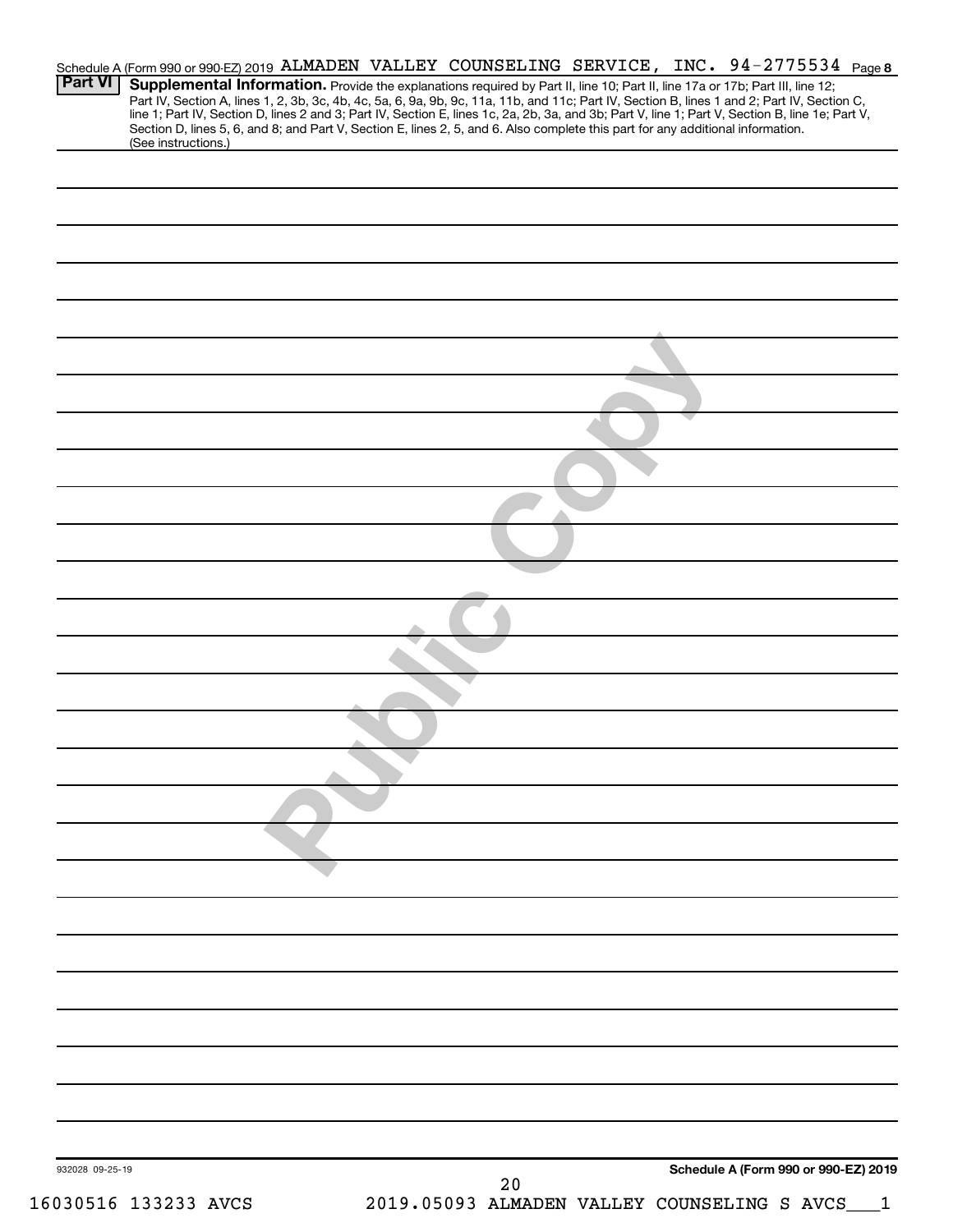**(Form 990, 990-EZ,**

Department of the Treasury Internal Revenue Service Name of the organization \*\* PUBLIC DISCLOSURE COPY \*\*

# **Schedule B Schedule of Contributors**

**or 990-PF) | Attach to Form 990, Form 990-EZ, or Form 990-PF. | Go to www.irs.gov/Form990 for the latest information.** OMB No. 1545-0047

**2019**

**Employer identification number**

|  | ALMADEN VALLEY COUNSELING SERVICE, INC. |  | 94-2775534 |
|--|-----------------------------------------|--|------------|
|  |                                         |  |            |

| Organization type (check one):                                                                                                                                                                                                                                                                                                                                                                                                                                                                       |                                                                                                                                                                                                                           |  |  |  |  |  |
|------------------------------------------------------------------------------------------------------------------------------------------------------------------------------------------------------------------------------------------------------------------------------------------------------------------------------------------------------------------------------------------------------------------------------------------------------------------------------------------------------|---------------------------------------------------------------------------------------------------------------------------------------------------------------------------------------------------------------------------|--|--|--|--|--|
| Filers of:<br>Section:                                                                                                                                                                                                                                                                                                                                                                                                                                                                               |                                                                                                                                                                                                                           |  |  |  |  |  |
| Form 990 or 990-EZ                                                                                                                                                                                                                                                                                                                                                                                                                                                                                   | $\boxed{\mathbf{X}}$ 501(c)(<br>$3$ ) (enter number) organization                                                                                                                                                         |  |  |  |  |  |
|                                                                                                                                                                                                                                                                                                                                                                                                                                                                                                      | 4947(a)(1) nonexempt charitable trust not treated as a private foundation                                                                                                                                                 |  |  |  |  |  |
|                                                                                                                                                                                                                                                                                                                                                                                                                                                                                                      | 527 political organization                                                                                                                                                                                                |  |  |  |  |  |
| Form 990-PF                                                                                                                                                                                                                                                                                                                                                                                                                                                                                          | 501(c)(3) exempt private foundation                                                                                                                                                                                       |  |  |  |  |  |
|                                                                                                                                                                                                                                                                                                                                                                                                                                                                                                      | 4947(a)(1) nonexempt charitable trust treated as a private foundation                                                                                                                                                     |  |  |  |  |  |
|                                                                                                                                                                                                                                                                                                                                                                                                                                                                                                      | 501(c)(3) taxable private foundation                                                                                                                                                                                      |  |  |  |  |  |
| <b>General Rule</b>                                                                                                                                                                                                                                                                                                                                                                                                                                                                                  | Check if your organization is covered by the General Rule or a Special Rule.<br>Note: Only a section 501(c)(7), (8), or (10) organization can check boxes for both the General Rule and a Special Rule. See instructions. |  |  |  |  |  |
| $\boxed{\text{X}}$                                                                                                                                                                                                                                                                                                                                                                                                                                                                                   | For an organization filing Form 990, 990-EZ, or 990-PF that received, during the year, contributions totaling \$5,000 or more (in money or                                                                                |  |  |  |  |  |
|                                                                                                                                                                                                                                                                                                                                                                                                                                                                                                      | property) from any one contributor. Complete Parts I and II. See instructions for determining a contributor's total contributions.                                                                                        |  |  |  |  |  |
| <b>Special Rules</b>                                                                                                                                                                                                                                                                                                                                                                                                                                                                                 |                                                                                                                                                                                                                           |  |  |  |  |  |
| For an organization described in section 501(c)(3) filing Form 990 or 990-EZ that met the 33 1/3% support test of the regulations under<br>sections 509(a)(1) and 170(b)(1)(A)(vi), that checked Schedule A (Form 990 or 990-EZ), Part II, line 13, 16a, or 16b, and that received fron<br>any one contributor, during the year, total contributions of the greater of (1) \$5,000; or (2) 2% of the amount on (i) Form 990, Part VIII, lin<br>or (ii) Form 990-EZ, line 1. Complete Parts I and II. |                                                                                                                                                                                                                           |  |  |  |  |  |
| For an organization described in section 501(c)(7), (8), or (10) filing Form 990 or 990-EZ that received from any one contributor, during the<br>year, total contributions of more than \$1,000 exclusively for religious, charitable, scientific, literary, or educational purposes, or for the                                                                                                                                                                                                     |                                                                                                                                                                                                                           |  |  |  |  |  |
| prevention of cruelty to children or animals. Complete Parts I, II, and III.                                                                                                                                                                                                                                                                                                                                                                                                                         |                                                                                                                                                                                                                           |  |  |  |  |  |

# **General Rule**

# **Special Rules**  $\begin{array}{c} \n\boxed{\textbf{X}}\n\end{array}$

purpose. Don't complete any of the parts unless the General Rule applies to this organization because it received nonexclusively year, contributions exclusively for religious, charitable, etc., purposes, but no such contributions totaled more than \$1,000. If this box is checked, enter here the total contributions that were received during the year for an exclusively religious, charitable, etc., For an organization described in section 501(c)(7), (8), or (10) filing Form 990 or 990-EZ that received from any one contributor, during the religious, charitable, etc., contributions totaling \$5,000 or more during the year  $~$   $\rm{~~}~~$   $\rm{~~}~~$   $\rm{~~}~~$   $\rm{~~}~~$   $\rm{~~}~~$ 

**Caution:**  An organization that isn't covered by the General Rule and/or the Special Rules doesn't file Schedule B (Form 990, 990-EZ, or 990-PF),  **must** but it answer "No" on Part IV, line 2, of its Form 990; or check the box on line H of its Form 990-EZ or on its Form 990-PF, Part I, line 2, to certify that it doesn't meet the filing requirements of Schedule B (Form 990, 990-EZ, or 990-PF).

**For Paperwork Reduction Act Notice, see the instructions for Form 990, 990-EZ, or 990-PF. Schedule B (Form 990, 990-EZ, or 990-PF) (2019)** LHA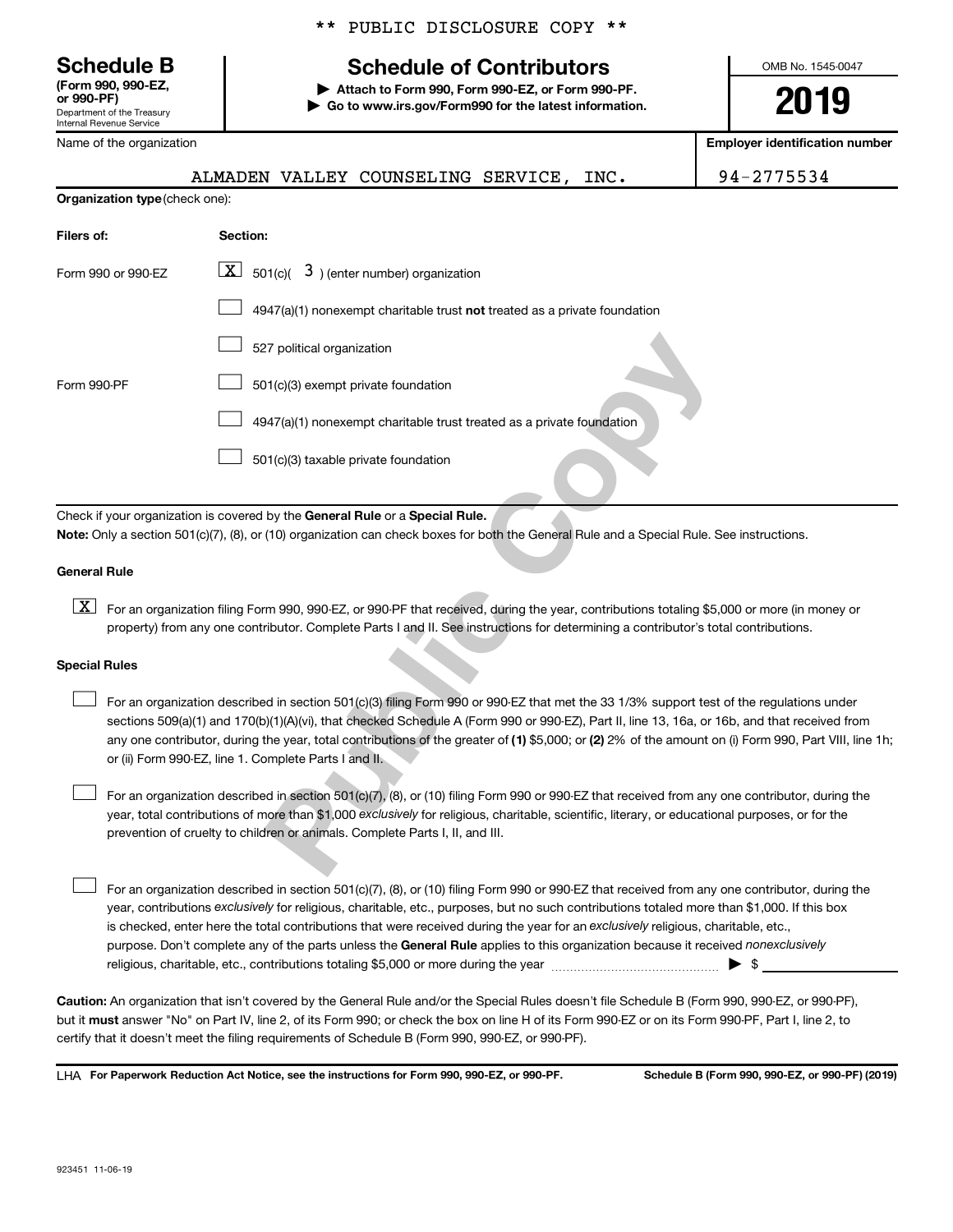| Schedule B (Form 990, 990-EZ, or 990-PF) (2019)<br>$\sqrt{2}$ and $\sqrt{2}$ and $\sqrt{2}$ and $\sqrt{2}$ and $\sqrt{2}$ and $\sqrt{2}$ and $\sqrt{2}$ and $\sqrt{2}$ and $\sqrt{2}$ and $\sqrt{2}$ and $\sqrt{2}$ and $\sqrt{2}$ and $\sqrt{2}$ and $\sqrt{2}$ and $\sqrt{2}$ and $\sqrt{2}$ and $\sqrt{2}$ and $\sqrt{2}$ and $\sqrt{2$ | Page |
|--------------------------------------------------------------------------------------------------------------------------------------------------------------------------------------------------------------------------------------------------------------------------------------------------------------------------------------------|------|
|--------------------------------------------------------------------------------------------------------------------------------------------------------------------------------------------------------------------------------------------------------------------------------------------------------------------------------------------|------|

Name of organization

**Employer identification number**

**2**

# ALMADEN VALLEY COUNSELING SERVICE, INC. 94-2775534

**Part I** Contributors (see instructions). Use duplicate copies of Part I if additional space is needed.

| (a)             | (b)                                 | (c)                               | (d)                                                                                                                                 |
|-----------------|-------------------------------------|-----------------------------------|-------------------------------------------------------------------------------------------------------------------------------------|
| No.             | Name, address, and ZIP + 4          | <b>Total contributions</b>        | Type of contribution                                                                                                                |
| 1               |                                     | 60,000.<br>\$                     | $\overline{\textbf{x}}$<br>Person<br>Payroll<br>Noncash<br>(Complete Part II for<br>noncash contributions.)                         |
| (a)<br>No.      | (b)<br>Name, address, and ZIP + 4   | (c)<br><b>Total contributions</b> | (d)<br>Type of contribution                                                                                                         |
| 2               |                                     | 20,000.<br>\$                     | $\overline{\text{X}}$<br>Person<br>Payroll<br><b>Noncash</b><br>(Complete Part II for<br>noncash contributions.)                    |
| (a)<br>No.      | (b)<br>Name, address, and ZIP + 4   | (c)<br><b>Total contributions</b> | (d)<br>Type of contribution                                                                                                         |
|                 |                                     | \$                                | Person<br>Payroll<br><b>Noncash</b><br>(Complete Part II for<br>noncash contributions.)                                             |
| (a)<br>No.      | (b)<br>Name, address, and ZIP + 4   | (c)<br><b>Total contributions</b> | (d)<br>Type of contribution                                                                                                         |
|                 |                                     | \$                                | Person<br>Payroll<br><b>Noncash</b><br>(Complete Part II for<br>noncash contributions.)                                             |
| (a)<br>No.      | (b)<br>Name, address, and $ZIP + 4$ | (c)<br><b>Total contributions</b> | (d)<br><b>Type of contribution</b>                                                                                                  |
|                 |                                     | \$                                | Person<br>Payroll<br>Noncash<br>(Complete Part II for<br>noncash contributions.)                                                    |
| (a)<br>No.      | (b)<br>Name, address, and ZIP + 4   | (c)<br><b>Total contributions</b> | (d)<br>Type of contribution                                                                                                         |
| 923452 11-06-19 |                                     | \$                                | Person<br>Payroll<br>Noncash<br>(Complete Part II for<br>noncash contributions.)<br>Schedule B (Form 990, 990-EZ, or 990-PF) (2019) |
|                 | 22                                  |                                   |                                                                                                                                     |

16030516 133233 AVCS 2019.05093 ALMADEN VALLEY COUNSELING S AVCS\_\_\_1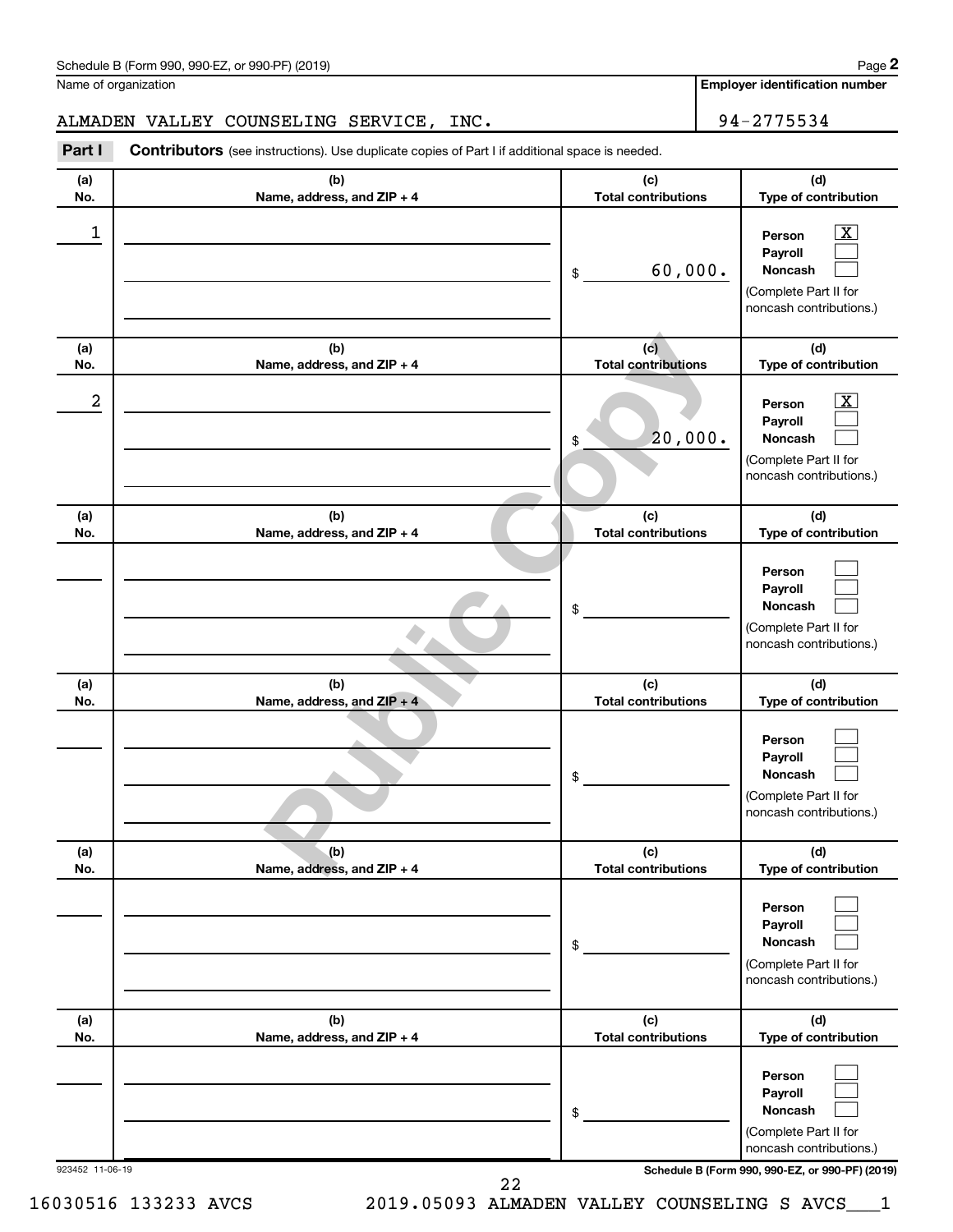| (a)<br>No.<br>from<br>Part I | (b)<br>Description of noncash property given | (c)<br>FMV (or estimate)<br>(See instructions.) | (d)<br>Date received |
|------------------------------|----------------------------------------------|-------------------------------------------------|----------------------|
|                              |                                              | \$                                              |                      |
| (a)<br>No.<br>from<br>Part I | (b)<br>Description of noncash property given | (c)<br>FMV (or estimate)<br>(See instructions.) | (d)<br>Date received |
|                              |                                              | \$                                              |                      |
| (a)<br>No.<br>from<br>Part I | (b)<br>Description of noncash property given | (c)<br>FMV (or estimate)<br>(See instructions.) | (d)<br>Date received |
|                              |                                              | \$                                              |                      |
| (a)<br>No.<br>from<br>Part I | (b)<br>Description of noncash property given | (c)<br>FMV (or estimate)<br>(See instructions.) | (d)<br>Date received |
|                              |                                              | \$                                              |                      |
| (a)<br>No.<br>from<br>Part I | (b)<br>Description of noncash property given | (c)<br>FMV (or estimate)<br>(See instructions.) | (d)<br>Date received |
|                              |                                              | \$                                              |                      |
| (a)<br>No.<br>from<br>Part I | (b)<br>Description of noncash property given | (c)<br>FMV (or estimate)<br>(See instructions.) | (d)<br>Date received |
|                              |                                              |                                                 |                      |

Name of organization

**Employer identification number**

**3**

# ALMADEN VALLEY COUNSELING SERVICE, INC. 94-2775534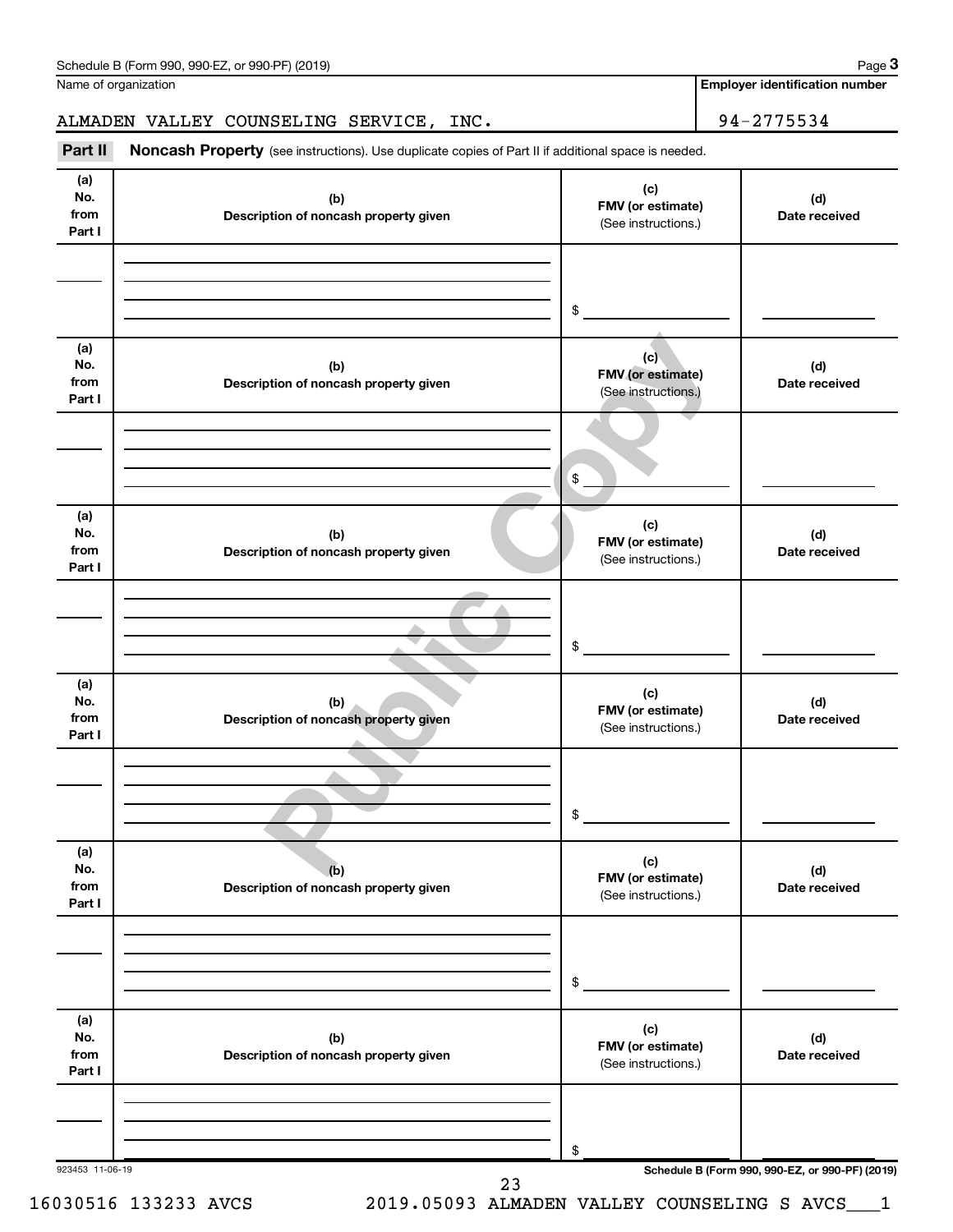|                   | Schedule B (Form 990, 990-EZ, or 990-PF) (2019)                                                                                                                                                                             |                      | Page 4                                                                                                                                                         |  |  |  |  |
|-------------------|-----------------------------------------------------------------------------------------------------------------------------------------------------------------------------------------------------------------------------|----------------------|----------------------------------------------------------------------------------------------------------------------------------------------------------------|--|--|--|--|
|                   | Name of organization                                                                                                                                                                                                        |                      | <b>Employer identification number</b>                                                                                                                          |  |  |  |  |
|                   | ALMADEN VALLEY COUNSELING SERVICE, INC.                                                                                                                                                                                     |                      | 94-2775534                                                                                                                                                     |  |  |  |  |
| Part III          | from any one contributor. Complete columns (a) through (e) and the following line entry. For organizations                                                                                                                  |                      | Exclusively religious, charitable, etc., contributions to organizations described in section 501(c)(7), (8), or (10) that total more than \$1,000 for the year |  |  |  |  |
|                   | completing Part III, enter the total of exclusively religious, charitable, etc., contributions of \$1,000 or less for the year. (Enter this info. once.)<br>Use duplicate copies of Part III if additional space is needed. |                      |                                                                                                                                                                |  |  |  |  |
| (a) No.           |                                                                                                                                                                                                                             |                      |                                                                                                                                                                |  |  |  |  |
| from<br>Part I    | (b) Purpose of gift                                                                                                                                                                                                         | (c) Use of gift      | (d) Description of how gift is held                                                                                                                            |  |  |  |  |
|                   |                                                                                                                                                                                                                             |                      |                                                                                                                                                                |  |  |  |  |
|                   |                                                                                                                                                                                                                             |                      |                                                                                                                                                                |  |  |  |  |
|                   |                                                                                                                                                                                                                             |                      |                                                                                                                                                                |  |  |  |  |
|                   |                                                                                                                                                                                                                             | (e) Transfer of gift |                                                                                                                                                                |  |  |  |  |
|                   | Transferee's name, address, and ZIP + 4                                                                                                                                                                                     |                      | Relationship of transferor to transferee                                                                                                                       |  |  |  |  |
|                   |                                                                                                                                                                                                                             |                      |                                                                                                                                                                |  |  |  |  |
|                   |                                                                                                                                                                                                                             |                      |                                                                                                                                                                |  |  |  |  |
|                   |                                                                                                                                                                                                                             |                      |                                                                                                                                                                |  |  |  |  |
| (a) No.<br>`from  |                                                                                                                                                                                                                             |                      |                                                                                                                                                                |  |  |  |  |
| Part I            | (b) Purpose of gift                                                                                                                                                                                                         | (c) Use of gift      | (d) Description of how gift is held                                                                                                                            |  |  |  |  |
|                   |                                                                                                                                                                                                                             |                      |                                                                                                                                                                |  |  |  |  |
|                   |                                                                                                                                                                                                                             |                      |                                                                                                                                                                |  |  |  |  |
|                   |                                                                                                                                                                                                                             |                      |                                                                                                                                                                |  |  |  |  |
|                   | (e) Transfer of gift                                                                                                                                                                                                        |                      |                                                                                                                                                                |  |  |  |  |
|                   | Transferee's name, address, and ZIP + 4<br>Relationship of transferor to transferee                                                                                                                                         |                      |                                                                                                                                                                |  |  |  |  |
|                   |                                                                                                                                                                                                                             |                      |                                                                                                                                                                |  |  |  |  |
|                   |                                                                                                                                                                                                                             |                      |                                                                                                                                                                |  |  |  |  |
|                   |                                                                                                                                                                                                                             |                      |                                                                                                                                                                |  |  |  |  |
| $(a)$ No.<br>from | (b) Purpose of gift                                                                                                                                                                                                         | (c) Use of gift      | (d) Description of how gift is held                                                                                                                            |  |  |  |  |
| Part I            |                                                                                                                                                                                                                             |                      |                                                                                                                                                                |  |  |  |  |
|                   |                                                                                                                                                                                                                             |                      |                                                                                                                                                                |  |  |  |  |
|                   |                                                                                                                                                                                                                             |                      |                                                                                                                                                                |  |  |  |  |
|                   | (e) Transfer of gift                                                                                                                                                                                                        |                      |                                                                                                                                                                |  |  |  |  |
|                   |                                                                                                                                                                                                                             |                      |                                                                                                                                                                |  |  |  |  |
|                   | Transferee's name, address, and ZIP + 4                                                                                                                                                                                     |                      | Relationship of transferor to transferee                                                                                                                       |  |  |  |  |
|                   |                                                                                                                                                                                                                             |                      |                                                                                                                                                                |  |  |  |  |
|                   |                                                                                                                                                                                                                             |                      |                                                                                                                                                                |  |  |  |  |
| (a) No.<br>from   |                                                                                                                                                                                                                             |                      |                                                                                                                                                                |  |  |  |  |
| Part I            | (b) Purpose of gift                                                                                                                                                                                                         | (c) Use of gift      | (d) Description of how gift is held                                                                                                                            |  |  |  |  |
|                   |                                                                                                                                                                                                                             |                      |                                                                                                                                                                |  |  |  |  |
|                   |                                                                                                                                                                                                                             |                      |                                                                                                                                                                |  |  |  |  |
|                   |                                                                                                                                                                                                                             |                      |                                                                                                                                                                |  |  |  |  |
|                   | (e) Transfer of gift                                                                                                                                                                                                        |                      |                                                                                                                                                                |  |  |  |  |
|                   | Transferee's name, address, and ZIP + 4<br>Relationship of transferor to transferee                                                                                                                                         |                      |                                                                                                                                                                |  |  |  |  |
|                   |                                                                                                                                                                                                                             |                      |                                                                                                                                                                |  |  |  |  |
|                   |                                                                                                                                                                                                                             |                      |                                                                                                                                                                |  |  |  |  |
|                   |                                                                                                                                                                                                                             |                      |                                                                                                                                                                |  |  |  |  |
| 923454 11-06-19   |                                                                                                                                                                                                                             |                      | Schedule B (Form 990, 990-EZ, or 990-PF) (2019)                                                                                                                |  |  |  |  |
|                   |                                                                                                                                                                                                                             | 24                   |                                                                                                                                                                |  |  |  |  |

16030516 133233 AVCS 2019.05093 ALMADEN VALLEY COUNSELING S AVCS\_\_\_1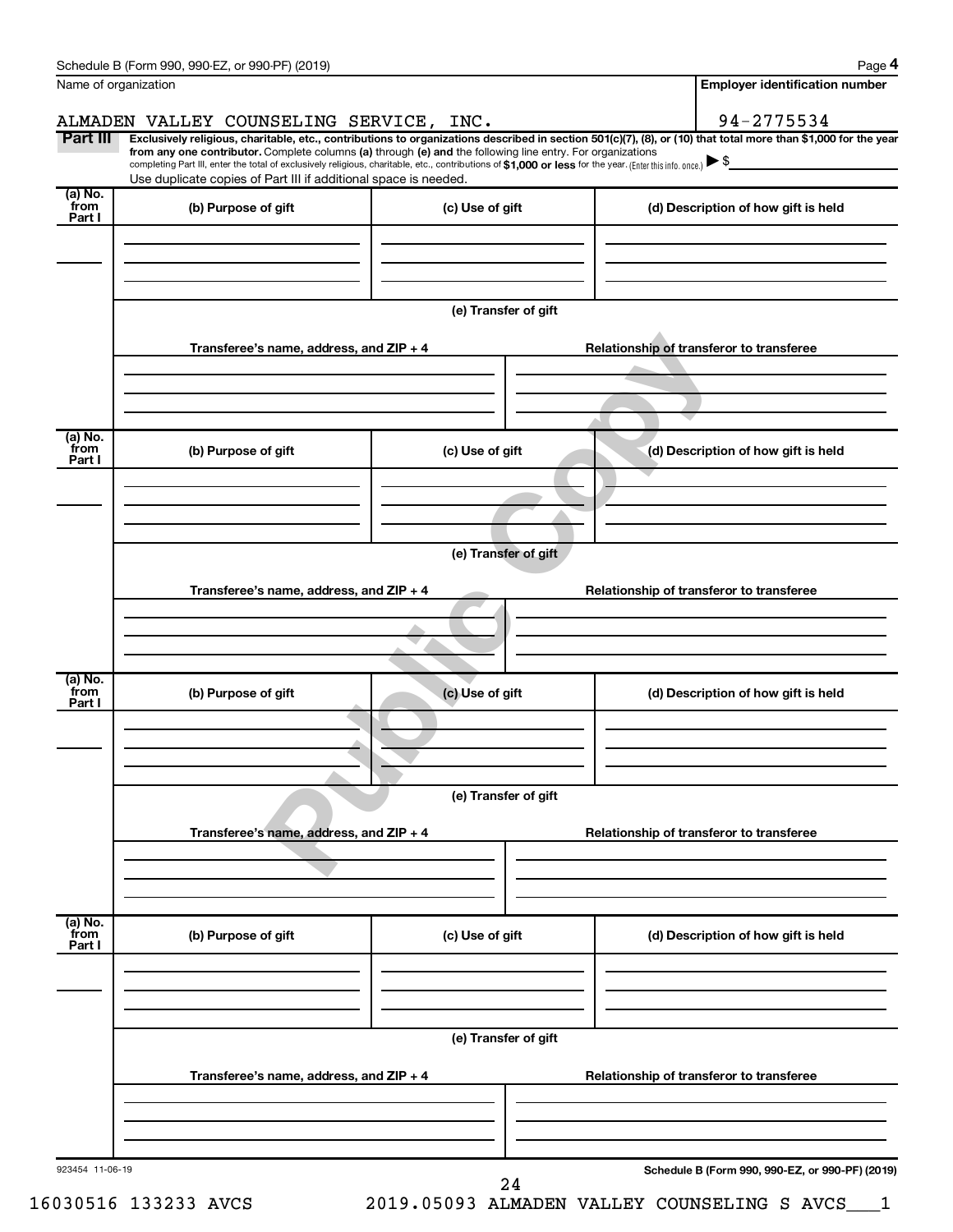| (Form 990) |  |
|------------|--|
|------------|--|

# **SCHEDULE D Supplemental Financial Statements**<br> **Form 990 2019**<br> **Part IV** line 6.7.8.9.10, 11a, 11b, 11d, 11d, 11d, 11d, 11d, 12a, 0r, 12b

**(Form 990) | Complete if the organization answered "Yes" on Form 990, Part IV, line 6, 7, 8, 9, 10, 11a, 11b, 11c, 11d, 11e, 11f, 12a, or 12b.**

**| Attach to Form 990. |Go to www.irs.gov/Form990 for instructions and the latest information.**



Department of the Treasury Internal Revenue Service

Name of the organization<br>**ALMADEN VALLEY COUNSELING SERVICE, INC.** 94-2775534 ALMADEN VALLEY COUNSELING SERVICE, INC.

|             |                                                                                                                                                                                                                                                                          | (a) Donor advised funds | (b) Funds and other accounts                          |
|-------------|--------------------------------------------------------------------------------------------------------------------------------------------------------------------------------------------------------------------------------------------------------------------------|-------------------------|-------------------------------------------------------|
| 1           |                                                                                                                                                                                                                                                                          |                         |                                                       |
| 2           | Aggregate value of contributions to (during year)                                                                                                                                                                                                                        |                         |                                                       |
| З           |                                                                                                                                                                                                                                                                          |                         |                                                       |
| 4           |                                                                                                                                                                                                                                                                          |                         |                                                       |
| 5           | Did the organization inform all donors and donor advisors in writing that the assets held in donor advised funds                                                                                                                                                         |                         |                                                       |
|             |                                                                                                                                                                                                                                                                          |                         | Yes                                                   |
| 6           | Did the organization inform all grantees, donors, and donor advisors in writing that grant funds can be used only                                                                                                                                                        |                         |                                                       |
|             | for charitable purposes and not for the benefit of the donor or donor advisor, or for any other purpose conferring                                                                                                                                                       |                         |                                                       |
|             |                                                                                                                                                                                                                                                                          |                         | Yes                                                   |
| Part II     | Conservation Easements. Complete if the organization answered "Yes" on Form 990, Part IV, line 7.                                                                                                                                                                        |                         |                                                       |
| 1.          | Purpose(s) of conservation easements held by the organization (check all that apply).                                                                                                                                                                                    |                         |                                                       |
|             | Preservation of land for public use (for example, recreation or education)                                                                                                                                                                                               |                         | Preservation of a historically important land area    |
|             | Protection of natural habitat                                                                                                                                                                                                                                            |                         | Preservation of a certified historic structure        |
|             | Preservation of open space                                                                                                                                                                                                                                               |                         |                                                       |
| 2           | Complete lines 2a through 2d if the organization held a qualified conservation contribution in the form of a conservation easement on the last                                                                                                                           |                         |                                                       |
|             | day of the tax year.                                                                                                                                                                                                                                                     |                         | Held at the End of the Tax Year                       |
| а           |                                                                                                                                                                                                                                                                          |                         | 2a                                                    |
|             |                                                                                                                                                                                                                                                                          |                         | 2 <sub>b</sub>                                        |
|             | Number of conservation easements on a certified historic structure included in (a) manufacture in the structure included in (a)                                                                                                                                          |                         | 2c                                                    |
| d           | Number of conservation easements included in (c) acquired after 7/25/06, and not on a historic structure                                                                                                                                                                 |                         |                                                       |
|             |                                                                                                                                                                                                                                                                          |                         | 2d                                                    |
| 3           | Number of conservation easements modified, transferred, released, extinguished, or terminated by the organization during the tax                                                                                                                                         |                         |                                                       |
|             | $year \blacktriangleright$                                                                                                                                                                                                                                               |                         |                                                       |
| 4           | Number of states where property subject to conservation easement is located >                                                                                                                                                                                            |                         |                                                       |
| 5           | Does the organization have a written policy regarding the periodic monitoring, inspection, handling of                                                                                                                                                                   |                         |                                                       |
|             | violations, and enforcement of the conservation easements it holds?                                                                                                                                                                                                      |                         | Yes                                                   |
| 6           | Staff and volunteer hours devoted to monitoring, inspecting, handling of violations, and enforcing conservation easements during the year                                                                                                                                |                         |                                                       |
|             |                                                                                                                                                                                                                                                                          |                         |                                                       |
|             |                                                                                                                                                                                                                                                                          |                         |                                                       |
|             | Amount of expenses incurred in monitoring, inspecting, handling of violations, and enforcing conservation easements during the year                                                                                                                                      |                         |                                                       |
|             | $\blacktriangleright$ \$                                                                                                                                                                                                                                                 |                         |                                                       |
|             | Does each conservation easement reported on line 2(d) above satisfy the requirements of section 170(h)(4)(B)(i)                                                                                                                                                          |                         |                                                       |
|             |                                                                                                                                                                                                                                                                          |                         | Yes                                                   |
|             | In Part XIII, describe how the organization reports conservation easements in its revenue and expense statement and                                                                                                                                                      |                         |                                                       |
|             | balance sheet, and include, if applicable, the text of the footnote to the organization's financial statements that describes the                                                                                                                                        |                         |                                                       |
|             |                                                                                                                                                                                                                                                                          |                         |                                                       |
| 7<br>8<br>9 | organization's accounting for conservation easements.<br>Organizations Maintaining Collections of Art, Historical Treasures, or Other Similar Assets.<br>Part III                                                                                                        |                         |                                                       |
|             | Complete if the organization answered "Yes" on Form 990, Part IV, line 8.                                                                                                                                                                                                |                         |                                                       |
|             | 1a If the organization elected, as permitted under FASB ASC 958, not to report in its revenue statement and balance sheet works                                                                                                                                          |                         |                                                       |
|             | of art, historical treasures, or other similar assets held for public exhibition, education, or research in furtherance of public                                                                                                                                        |                         |                                                       |
|             |                                                                                                                                                                                                                                                                          |                         |                                                       |
|             | service, provide in Part XIII the text of the footnote to its financial statements that describes these items.                                                                                                                                                           |                         |                                                       |
|             | b If the organization elected, as permitted under FASB ASC 958, to report in its revenue statement and balance sheet works of<br>art, historical treasures, or other similar assets held for public exhibition, education, or research in furtherance of public service, |                         |                                                       |
|             | provide the following amounts relating to these items:                                                                                                                                                                                                                   |                         |                                                       |
|             |                                                                                                                                                                                                                                                                          |                         |                                                       |
|             |                                                                                                                                                                                                                                                                          |                         |                                                       |
|             | (ii) Assets included in Form 990, Part X                                                                                                                                                                                                                                 |                         | $\blacktriangleright$ \$                              |
|             | If the organization received or held works of art, historical treasures, or other similar assets for financial gain, provide                                                                                                                                             |                         |                                                       |
|             | the following amounts required to be reported under FASB ASC 958 relating to these items:                                                                                                                                                                                |                         |                                                       |
| а           |                                                                                                                                                                                                                                                                          |                         | - \$                                                  |
| 2           | LHA For Paperwork Reduction Act Notice, see the Instructions for Form 990.                                                                                                                                                                                               |                         | $\blacktriangleright$ s<br>Schedule D (Form 990) 2019 |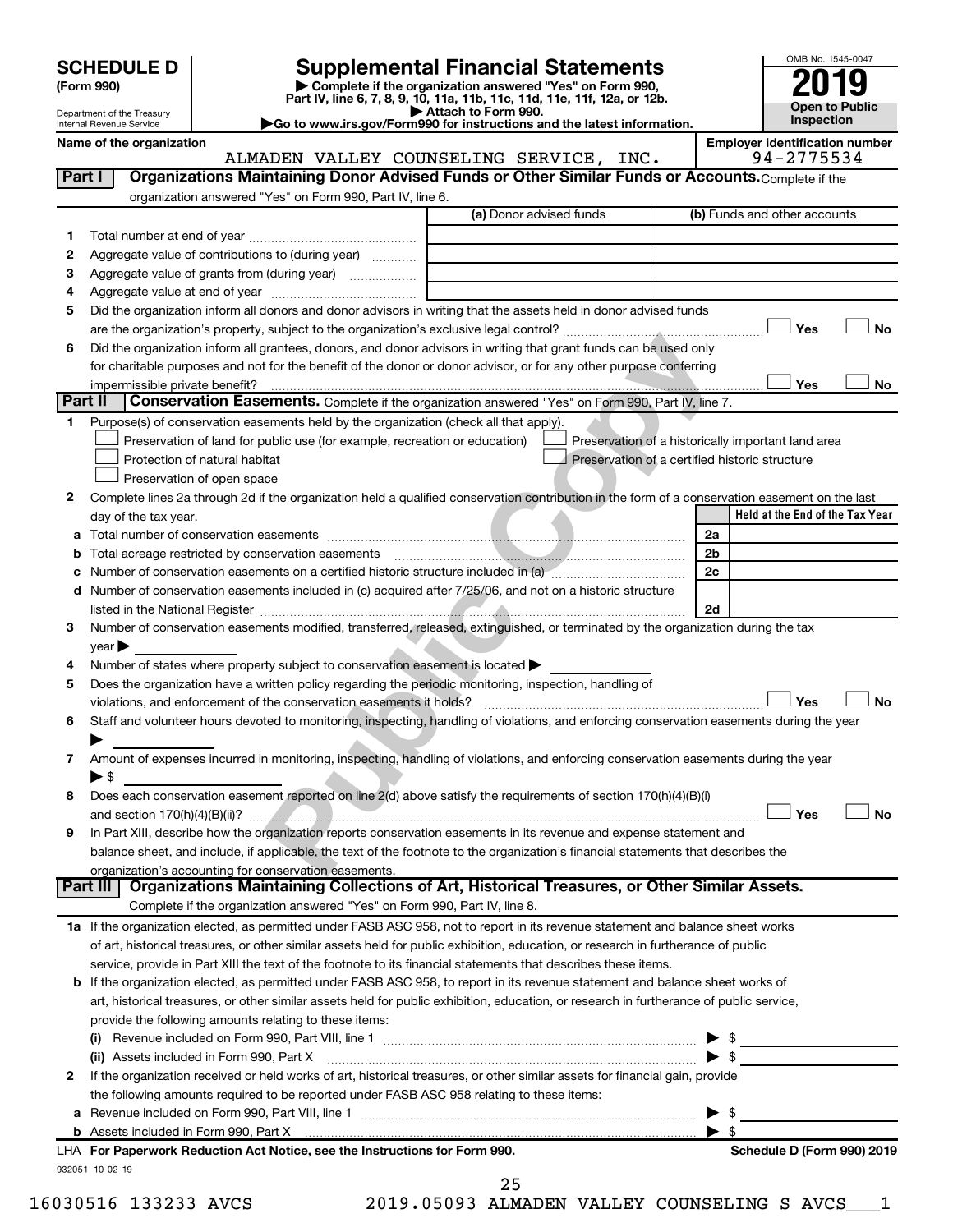|    | Schedule D (Form 990) 2019                                                                                                                                                                                                     | ALMADEN VALLEY COUNSELING SERVICE, INC. |   |                |                    |  |                      |                | $94 - 2775534$ Page 2      |
|----|--------------------------------------------------------------------------------------------------------------------------------------------------------------------------------------------------------------------------------|-----------------------------------------|---|----------------|--------------------|--|----------------------|----------------|----------------------------|
|    | Organizations Maintaining Collections of Art, Historical Treasures, or Other Similar Assets(continued)<br>Part III                                                                                                             |                                         |   |                |                    |  |                      |                |                            |
| 3  | Using the organization's acquisition, accession, and other records, check any of the following that make significant use of its                                                                                                |                                         |   |                |                    |  |                      |                |                            |
|    | collection items (check all that apply):                                                                                                                                                                                       |                                         |   |                |                    |  |                      |                |                            |
| a  | Public exhibition<br>Loan or exchange program<br>d                                                                                                                                                                             |                                         |   |                |                    |  |                      |                |                            |
| b  | Scholarly research                                                                                                                                                                                                             |                                         | e | Other          |                    |  |                      |                |                            |
| c  | Preservation for future generations                                                                                                                                                                                            |                                         |   |                |                    |  |                      |                |                            |
| 4  | Provide a description of the organization's collections and explain how they further the organization's exempt purpose in Part XIII.                                                                                           |                                         |   |                |                    |  |                      |                |                            |
| 5  | During the year, did the organization solicit or receive donations of art, historical treasures, or other similar assets                                                                                                       |                                         |   |                |                    |  |                      |                |                            |
|    |                                                                                                                                                                                                                                |                                         |   |                |                    |  |                      | Yes            | No                         |
|    | <b>Part IV</b><br>Escrow and Custodial Arrangements. Complete if the organization answered "Yes" on Form 990, Part IV, line 9, or                                                                                              |                                         |   |                |                    |  |                      |                |                            |
|    | reported an amount on Form 990, Part X, line 21.                                                                                                                                                                               |                                         |   |                |                    |  |                      |                |                            |
|    | 1a Is the organization an agent, trustee, custodian or other intermediary for contributions or other assets not included                                                                                                       |                                         |   |                |                    |  |                      |                |                            |
|    |                                                                                                                                                                                                                                |                                         |   |                |                    |  |                      | Yes            | No                         |
|    | b If "Yes," explain the arrangement in Part XIII and complete the following table:                                                                                                                                             |                                         |   |                |                    |  |                      |                |                            |
|    |                                                                                                                                                                                                                                |                                         |   |                |                    |  |                      | Amount         |                            |
| c  | Beginning balance measurements and the contract of the contract of the contract of the contract of the contract of the contract of the contract of the contract of the contract of the contract of the contract of the contrac |                                         |   |                |                    |  | 1c                   |                |                            |
|    | Additions during the year manufactured and an account of the year and year and year and year and year and year                                                                                                                 |                                         |   |                |                    |  | 1d                   |                |                            |
| е  | Distributions during the year measurement contains and the state of the state of the state of the state of the                                                                                                                 |                                         |   |                |                    |  | 1e                   |                |                            |
|    |                                                                                                                                                                                                                                |                                         |   |                |                    |  | 1f                   |                |                            |
|    | 2a Did the organization include an amount on Form 990, Part X, line 21, for escrow or custodial account liability?                                                                                                             |                                         |   |                |                    |  |                      | <b>Yes</b>     | No                         |
|    | <b>b</b> If "Yes," explain the arrangement in Part XIII. Check here if the explanation has been provided on Part XIII                                                                                                          |                                         |   |                |                    |  |                      |                |                            |
|    | Endowment Funds. Complete if the organization answered "Yes" on Form 990, Part IV, line 10.<br><b>Part V</b>                                                                                                                   |                                         |   |                |                    |  |                      |                |                            |
|    |                                                                                                                                                                                                                                | (a) Current year                        |   | (b) Prior year | (c) Two years back |  | (d) Three years back |                | (e) Four years back        |
| 1a | Beginning of year balance                                                                                                                                                                                                      |                                         |   |                |                    |  |                      |                |                            |
|    |                                                                                                                                                                                                                                |                                         |   |                |                    |  |                      |                |                            |
|    | Net investment earnings, gains, and losses                                                                                                                                                                                     |                                         |   |                |                    |  |                      |                |                            |
|    |                                                                                                                                                                                                                                |                                         |   |                |                    |  |                      |                |                            |
|    | e Other expenditures for facilities                                                                                                                                                                                            |                                         |   |                |                    |  |                      |                |                            |
|    | and programs                                                                                                                                                                                                                   |                                         |   |                |                    |  |                      |                |                            |
|    |                                                                                                                                                                                                                                |                                         |   |                |                    |  |                      |                |                            |
|    | End of year balance                                                                                                                                                                                                            |                                         |   |                |                    |  |                      |                |                            |
| 2  | Provide the estimated percentage of the current year end balance (line 1g, column (a)) held as:                                                                                                                                |                                         |   |                |                    |  |                      |                |                            |
|    | Board designated or quasi-endowment                                                                                                                                                                                            |                                         |   |                |                    |  |                      |                |                            |
|    | Permanent endowment                                                                                                                                                                                                            | %                                       |   |                |                    |  |                      |                |                            |
| c  | Term endowment $\blacktriangleright$                                                                                                                                                                                           | %                                       |   |                |                    |  |                      |                |                            |
|    | The percentages on lines 2a, 2b, and 2c should equal 100%.                                                                                                                                                                     |                                         |   |                |                    |  |                      |                |                            |
|    | 3a Are there endowment funds not in the possession of the organization that are held and administered for the organization                                                                                                     |                                         |   |                |                    |  |                      |                |                            |
|    | by:                                                                                                                                                                                                                            |                                         |   |                |                    |  |                      |                | Yes<br>No                  |
|    | (i)                                                                                                                                                                                                                            |                                         |   |                |                    |  |                      | 3a(i)          |                            |
|    |                                                                                                                                                                                                                                |                                         |   |                |                    |  |                      | 3a(ii)         |                            |
|    |                                                                                                                                                                                                                                |                                         |   |                |                    |  |                      | 3b             |                            |
|    | Describe in Part XIII the intended uses of the organization's endowment funds.                                                                                                                                                 |                                         |   |                |                    |  |                      |                |                            |
|    | Land, Buildings, and Equipment.<br><b>Part VI</b>                                                                                                                                                                              |                                         |   |                |                    |  |                      |                |                            |
|    | Complete if the organization answered "Yes" on Form 990, Part IV, line 11a. See Form 990, Part X, line 10.                                                                                                                     |                                         |   |                |                    |  |                      |                |                            |
|    | Description of property                                                                                                                                                                                                        | (a) Cost or other                       |   |                | (b) Cost or other  |  | (c) Accumulated      | (d) Book value |                            |
|    |                                                                                                                                                                                                                                | basis (investment)                      |   |                | basis (other)      |  | depreciation         |                |                            |
|    |                                                                                                                                                                                                                                |                                         |   |                |                    |  |                      |                |                            |
| b  |                                                                                                                                                                                                                                |                                         |   |                | 27,301.            |  | $20,726$ .           |                | 6,575.                     |
|    | Leasehold improvements                                                                                                                                                                                                         |                                         |   |                |                    |  |                      |                |                            |
|    |                                                                                                                                                                                                                                |                                         |   |                | 13,908.            |  | 12,162.              |                | 1,746.                     |
|    |                                                                                                                                                                                                                                |                                         |   |                | 8,554.             |  | 7,795.               |                | 759.                       |
|    | Total. Add lines 1a through 1e. (Column (d) must equal Form 990, Part X, column (B), line 10c.                                                                                                                                 |                                         |   |                |                    |  |                      |                | 9,080.                     |
|    |                                                                                                                                                                                                                                |                                         |   |                |                    |  |                      |                | Schedule D (Form 990) 2019 |
|    |                                                                                                                                                                                                                                |                                         |   |                |                    |  |                      |                |                            |
|    |                                                                                                                                                                                                                                |                                         |   |                |                    |  |                      |                |                            |
|    |                                                                                                                                                                                                                                |                                         |   |                |                    |  |                      |                |                            |
|    |                                                                                                                                                                                                                                |                                         |   |                |                    |  |                      |                |                            |
|    |                                                                                                                                                                                                                                |                                         |   |                |                    |  |                      |                |                            |
|    | 932052 10-02-19                                                                                                                                                                                                                |                                         |   |                |                    |  |                      |                |                            |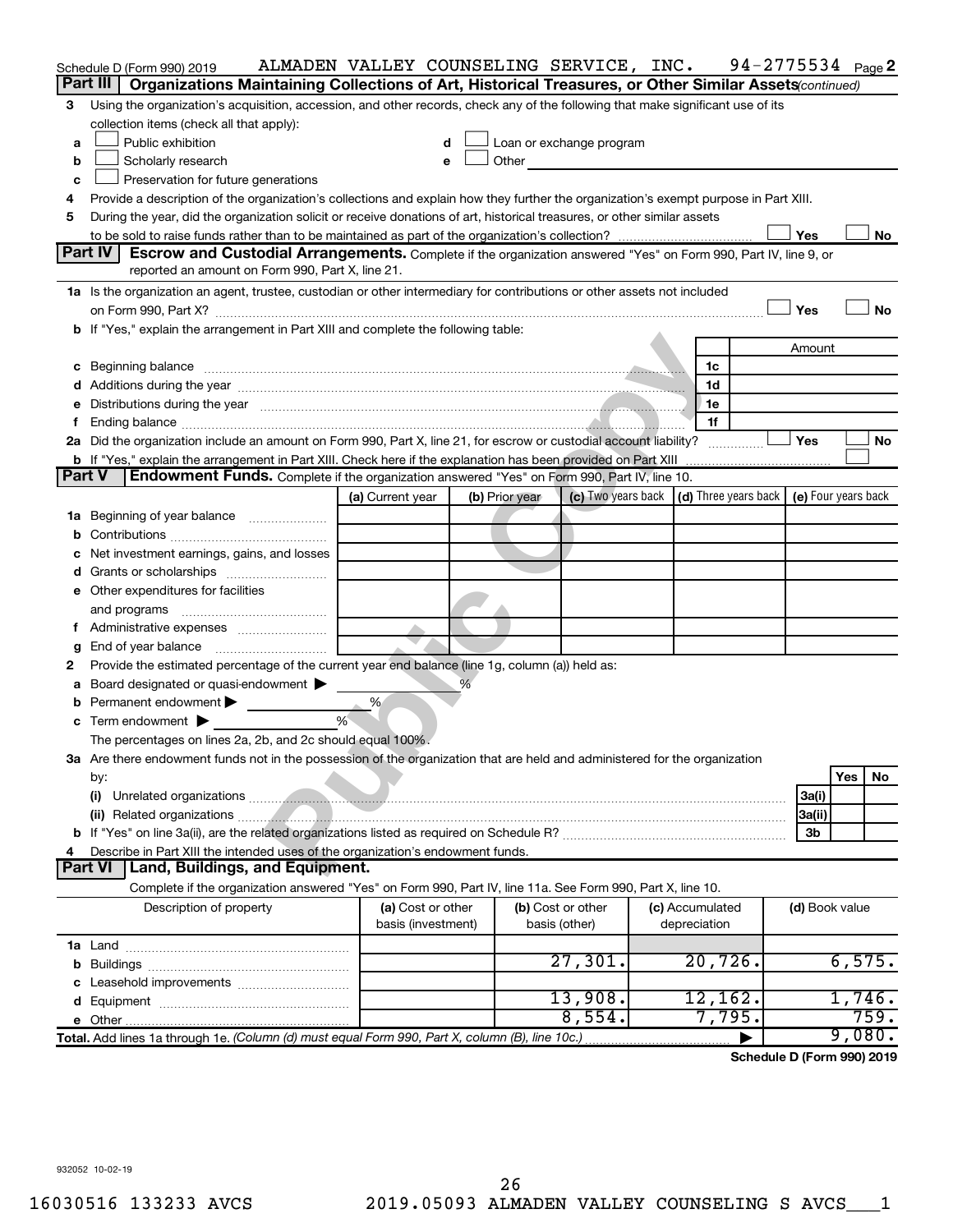|                  | Schedule D (Form 990) 2019    | ALMADEN VALLEY COUNSELING SERVICE, INC.                                                                                                              |                 |                |  | 94-2775534 $_{Page}$ 3                                                                                                                         |
|------------------|-------------------------------|------------------------------------------------------------------------------------------------------------------------------------------------------|-----------------|----------------|--|------------------------------------------------------------------------------------------------------------------------------------------------|
| <b>Part VIII</b> |                               | <b>Investments - Other Securities.</b>                                                                                                               |                 |                |  |                                                                                                                                                |
|                  |                               | Complete if the organization answered "Yes" on Form 990, Part IV, line 11b. See Form 990, Part X, line 12.                                           |                 |                |  |                                                                                                                                                |
|                  |                               | (a) Description of security or category (including name of security)                                                                                 |                 | (b) Book value |  | (c) Method of valuation: Cost or end-of-year market value                                                                                      |
|                  | (1) Financial derivatives     |                                                                                                                                                      |                 |                |  |                                                                                                                                                |
|                  |                               |                                                                                                                                                      |                 |                |  |                                                                                                                                                |
| $(3)$ Other      |                               |                                                                                                                                                      |                 |                |  |                                                                                                                                                |
| (A)              |                               |                                                                                                                                                      |                 |                |  |                                                                                                                                                |
| (B)              |                               |                                                                                                                                                      |                 |                |  |                                                                                                                                                |
| (C)              |                               |                                                                                                                                                      |                 |                |  |                                                                                                                                                |
| (D)              |                               |                                                                                                                                                      |                 |                |  |                                                                                                                                                |
| (E)              |                               |                                                                                                                                                      |                 |                |  |                                                                                                                                                |
| (F)              |                               |                                                                                                                                                      |                 |                |  |                                                                                                                                                |
| (G)              |                               |                                                                                                                                                      |                 |                |  |                                                                                                                                                |
| (H)              |                               |                                                                                                                                                      |                 |                |  |                                                                                                                                                |
|                  |                               | Total. (Col. (b) must equal Form 990, Part X, col. (B) line 12.) $\blacktriangleright$                                                               |                 |                |  |                                                                                                                                                |
|                  |                               | Part VIII Investments - Program Related.                                                                                                             |                 |                |  |                                                                                                                                                |
|                  | (a) Description of investment | Complete if the organization answered "Yes" on Form 990, Part IV, line 11c. See Form 990, Part X, line 13.                                           |                 | (b) Book value |  |                                                                                                                                                |
|                  |                               |                                                                                                                                                      |                 |                |  | (c) Method of valuation: Cost or end-of-year market value                                                                                      |
| (1)              |                               |                                                                                                                                                      |                 |                |  |                                                                                                                                                |
| (2)              |                               |                                                                                                                                                      |                 |                |  |                                                                                                                                                |
| (3)              |                               |                                                                                                                                                      |                 |                |  |                                                                                                                                                |
| (4)              |                               |                                                                                                                                                      |                 |                |  |                                                                                                                                                |
| (5)              |                               |                                                                                                                                                      |                 |                |  |                                                                                                                                                |
| (6)              |                               |                                                                                                                                                      |                 |                |  |                                                                                                                                                |
| (7)              |                               |                                                                                                                                                      |                 |                |  |                                                                                                                                                |
| (8)              |                               |                                                                                                                                                      |                 |                |  |                                                                                                                                                |
| (9)              |                               |                                                                                                                                                      |                 |                |  |                                                                                                                                                |
| Part IX          | <b>Other Assets.</b>          | Total. (Col. (b) must equal Form 990, Part X, col. (B) line 13.) $\blacktriangleright$                                                               |                 |                |  |                                                                                                                                                |
|                  |                               |                                                                                                                                                      |                 |                |  |                                                                                                                                                |
|                  |                               | Complete if the organization answered "Yes" on Form 990, Part IV, line 11d. See Form 990, Part X, line 15.                                           | (a) Description |                |  | (b) Book value                                                                                                                                 |
|                  |                               |                                                                                                                                                      |                 |                |  |                                                                                                                                                |
| (1)              |                               |                                                                                                                                                      |                 |                |  |                                                                                                                                                |
| (2)              |                               |                                                                                                                                                      |                 |                |  |                                                                                                                                                |
| (3)              |                               |                                                                                                                                                      |                 |                |  |                                                                                                                                                |
| (4)              |                               |                                                                                                                                                      |                 |                |  |                                                                                                                                                |
| (5)              |                               |                                                                                                                                                      |                 |                |  |                                                                                                                                                |
| (6)              |                               |                                                                                                                                                      |                 |                |  |                                                                                                                                                |
| (7)              |                               |                                                                                                                                                      |                 |                |  |                                                                                                                                                |
| (8)<br>(9)       |                               |                                                                                                                                                      |                 |                |  |                                                                                                                                                |
|                  |                               | Total. (Column (b) must equal Form 990, Part X, col. (B) line 15.)                                                                                   |                 |                |  |                                                                                                                                                |
| Part X           | <b>Other Liabilities.</b>     |                                                                                                                                                      |                 |                |  |                                                                                                                                                |
|                  |                               | Complete if the organization answered "Yes" on Form 990, Part IV, line 11e or 11f. See Form 990, Part X, line 25.                                    |                 |                |  |                                                                                                                                                |
|                  |                               | (a) Description of liability                                                                                                                         |                 |                |  | (b) Book value                                                                                                                                 |
| 1.<br>(1)        | Federal income taxes          |                                                                                                                                                      |                 |                |  |                                                                                                                                                |
|                  |                               |                                                                                                                                                      |                 |                |  |                                                                                                                                                |
| (2)<br>(3)       |                               |                                                                                                                                                      |                 |                |  |                                                                                                                                                |
| (4)              |                               |                                                                                                                                                      |                 |                |  |                                                                                                                                                |
| (5)              |                               |                                                                                                                                                      |                 |                |  |                                                                                                                                                |
|                  |                               |                                                                                                                                                      |                 |                |  |                                                                                                                                                |
| (6)              |                               |                                                                                                                                                      |                 |                |  |                                                                                                                                                |
| (7)              |                               |                                                                                                                                                      |                 |                |  |                                                                                                                                                |
| (8)              |                               |                                                                                                                                                      |                 |                |  |                                                                                                                                                |
| (9)              |                               |                                                                                                                                                      |                 |                |  |                                                                                                                                                |
|                  |                               | 2. Liability for uncertain tax positions. In Part XIII, provide the text of the footnote to the organization's financial statements that reports the |                 |                |  |                                                                                                                                                |
|                  |                               |                                                                                                                                                      |                 |                |  | $\lfloor x \rfloor$                                                                                                                            |
|                  |                               |                                                                                                                                                      |                 |                |  | organization's liability for uncertain tax positions under FASB ASC 740. Check here if the text of the footnote has been provided in Part XIII |

**Schedule D (Form 990) 2019**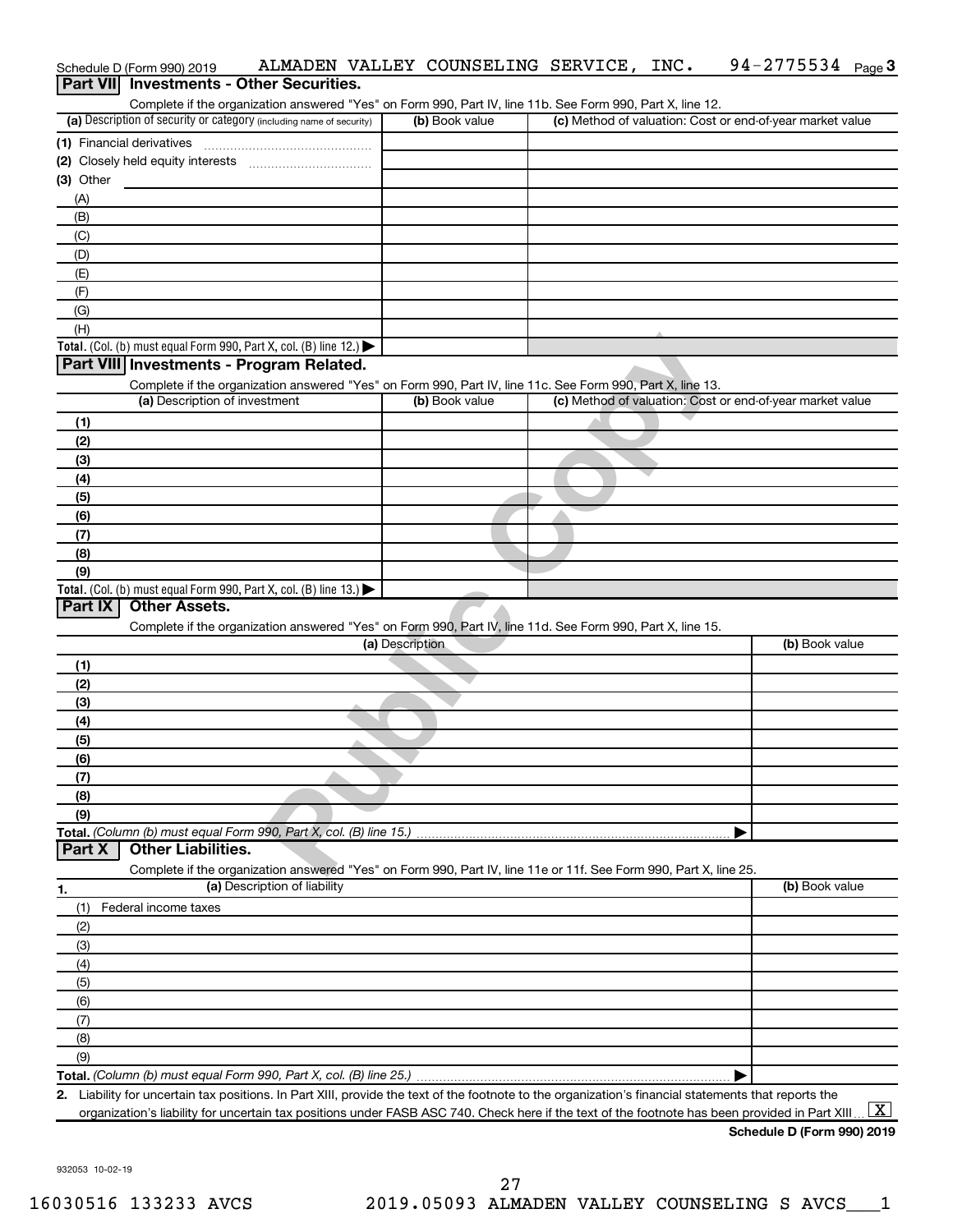|        | ALMADEN VALLEY COUNSELING SERVICE, INC.<br>Schedule D (Form 990) 2019                                                                                                                                                                                                            |                                  |      |                | $94 - 2775534$ Page 4      |           |
|--------|----------------------------------------------------------------------------------------------------------------------------------------------------------------------------------------------------------------------------------------------------------------------------------|----------------------------------|------|----------------|----------------------------|-----------|
|        | <b>Part XI</b><br>Reconciliation of Revenue per Audited Financial Statements With Revenue per Return.                                                                                                                                                                            |                                  |      |                |                            |           |
|        | Complete if the organization answered "Yes" on Form 990, Part IV, line 12a.                                                                                                                                                                                                      |                                  |      |                |                            |           |
| 1      | Total revenue, gains, and other support per audited financial statements [100011001100110110110110110111111111                                                                                                                                                                   |                                  |      | $\blacksquare$ | 858,453.                   |           |
| 2      | Amounts included on line 1 but not on Form 990, Part VIII, line 12:                                                                                                                                                                                                              | 2a                               |      |                |                            |           |
| а<br>b | Net unrealized gains (losses) on investments [111] Net unrealized mains (losses) on investments [11] Morten mains and the unrealized mains and the unrealized mains and the unrealized mains and the unrealized mains and the                                                    | 2 <sub>b</sub>                   | 750. |                |                            |           |
| с      |                                                                                                                                                                                                                                                                                  | 2c                               |      |                |                            |           |
| d      |                                                                                                                                                                                                                                                                                  | 2d                               |      |                |                            |           |
| е      | Add lines 2a through 2d                                                                                                                                                                                                                                                          |                                  |      | <b>2e</b>      |                            | 750.      |
| З      |                                                                                                                                                                                                                                                                                  |                                  |      | 3              |                            | 857,703.  |
| 4      | Amounts included on Form 990, Part VIII, line 12, but not on line 1:                                                                                                                                                                                                             |                                  |      |                |                            |           |
| а      |                                                                                                                                                                                                                                                                                  | 4a                               |      |                |                            |           |
| b      |                                                                                                                                                                                                                                                                                  | 4 <sub>h</sub>                   |      |                |                            |           |
|        | Add lines 4a and 4b                                                                                                                                                                                                                                                              |                                  |      | 4c             |                            | 0.        |
| 5      |                                                                                                                                                                                                                                                                                  |                                  |      | 5              | 857,703.                   |           |
|        | Part XII   Reconciliation of Expenses per Audited Financial Statements With Expenses per Return.                                                                                                                                                                                 |                                  |      |                |                            |           |
|        | Complete if the organization answered "Yes" on Form 990, Part IV, line 12a.                                                                                                                                                                                                      | and the contract of the contract |      |                |                            | 870, 136. |
| 1      | Amounts included on line 1 but not on Form 990, Part IX, line 25:                                                                                                                                                                                                                |                                  |      | 1              |                            |           |
| 2<br>а |                                                                                                                                                                                                                                                                                  | 2a                               | 750. |                |                            |           |
| b      |                                                                                                                                                                                                                                                                                  | 2 <sub>b</sub>                   |      |                |                            |           |
| с      |                                                                                                                                                                                                                                                                                  | 2c                               |      |                |                            |           |
| d      |                                                                                                                                                                                                                                                                                  | 2d                               |      |                |                            |           |
| е      | Add lines 2a through 2d <b>contained a contained a contained a contained a contained a contained a contained a contained a contact a contact a contact a contact a contact a contact a contact a contact a contact a contact a c</b>                                             |                                  |      | <b>2e</b>      |                            | 750.      |
| З      |                                                                                                                                                                                                                                                                                  |                                  |      | 3              |                            | 869,386.  |
| 4      | Amounts included on Form 990, Part IX, line 25, but not on line 1:                                                                                                                                                                                                               |                                  |      |                |                            |           |
| а      |                                                                                                                                                                                                                                                                                  | 4a                               |      |                |                            |           |
| b      |                                                                                                                                                                                                                                                                                  | 4 <sub>h</sub>                   |      |                |                            |           |
|        | c Add lines 4a and 4b                                                                                                                                                                                                                                                            |                                  |      | 4c             |                            | υ.        |
|        |                                                                                                                                                                                                                                                                                  |                                  |      | 5              | 869,386.                   |           |
|        | <b>Part XIII Supplemental Information.</b>                                                                                                                                                                                                                                       |                                  |      |                |                            |           |
|        | Provide the descriptions required for Part II, lines 3, 5, and 9; Part III, lines 1a and 4; Part IV, lines 1b and 2b; Part V, line 4; Part X, line 2; Part XI,<br>lines 2d and 4b; and Part XII, lines 2d and 4b. Also complete this part to provide any additional information. |                                  |      |                |                            |           |
|        |                                                                                                                                                                                                                                                                                  |                                  |      |                |                            |           |
|        |                                                                                                                                                                                                                                                                                  |                                  |      |                |                            |           |
|        | PART X, LINE 2:                                                                                                                                                                                                                                                                  |                                  |      |                |                            |           |
|        |                                                                                                                                                                                                                                                                                  |                                  |      |                |                            |           |
|        | GENERALLY ACCEPTED ACCOUNTING PRINCIPLES PROVIDE ACCOUNTING AND DISCLOSURE                                                                                                                                                                                                       |                                  |      |                |                            |           |
|        |                                                                                                                                                                                                                                                                                  |                                  |      |                |                            |           |
|        | GUIDANCE ABOUT POSITIONS TAKEN BY AN ORGANIZATION IN ITS TAX RETURNS THAT                                                                                                                                                                                                        |                                  |      |                |                            |           |
|        | MIGHT BE UNCERTAIN. MANAGEMENT HAS CONSIDERED ITS TAX POSITIONS AND                                                                                                                                                                                                              |                                  |      |                |                            |           |
|        |                                                                                                                                                                                                                                                                                  |                                  |      |                |                            |           |
|        | BELIEVES THAT ALL THE POSITIONS TAKEN BY THE ORGANIZATION IN ITS FEDERAL                                                                                                                                                                                                         |                                  |      |                |                            |           |
|        |                                                                                                                                                                                                                                                                                  |                                  |      |                |                            |           |
|        | AND STATE EXEMPT ORGANIZATION TAX RETURNS ARE MORE LIKELY THAN NOT TO BE                                                                                                                                                                                                         |                                  |      |                |                            |           |
|        |                                                                                                                                                                                                                                                                                  |                                  |      |                |                            |           |
|        | SUSTAINED UPON EXAMINATION.                                                                                                                                                                                                                                                      |                                  |      |                |                            |           |
|        |                                                                                                                                                                                                                                                                                  |                                  |      |                |                            |           |
|        |                                                                                                                                                                                                                                                                                  |                                  |      |                |                            |           |
|        |                                                                                                                                                                                                                                                                                  |                                  |      |                |                            |           |
|        |                                                                                                                                                                                                                                                                                  |                                  |      |                |                            |           |
|        |                                                                                                                                                                                                                                                                                  |                                  |      |                |                            |           |
|        |                                                                                                                                                                                                                                                                                  |                                  |      |                |                            |           |
|        |                                                                                                                                                                                                                                                                                  |                                  |      |                |                            |           |
|        |                                                                                                                                                                                                                                                                                  |                                  |      |                |                            |           |
|        |                                                                                                                                                                                                                                                                                  |                                  |      |                |                            |           |
|        | 932054 10-02-19                                                                                                                                                                                                                                                                  |                                  |      |                | Schedule D (Form 990) 2019 |           |

| GENERALLY ACCEPTED ACCOUNTING PRINCIPLES PROVIDE ACCOUNTING AND DISCLOSURE |  |
|----------------------------------------------------------------------------|--|
| GUIDANCE ABOUT POSITIONS TAKEN BY AN ORGANIZATION IN ITS TAX RETURNS THAT  |  |
| MIGHT BE UNCERTAIN. MANAGEMENT HAS CONSIDERED ITS TAX POSITIONS AND        |  |
| BELIEVES THAT ALL THE POSITIONS TAKEN BY THE ORGANIZATION IN ITS FEDERAL   |  |
| AND STATE EXEMPT ORGANIZATION TAX RETURNS ARE MORE LIKELY THAN NOT TO BE   |  |
| SUSTAINED UPON EXAMINATION.                                                |  |

932054 10-02-19

**Schedule D (Form 990) 2019**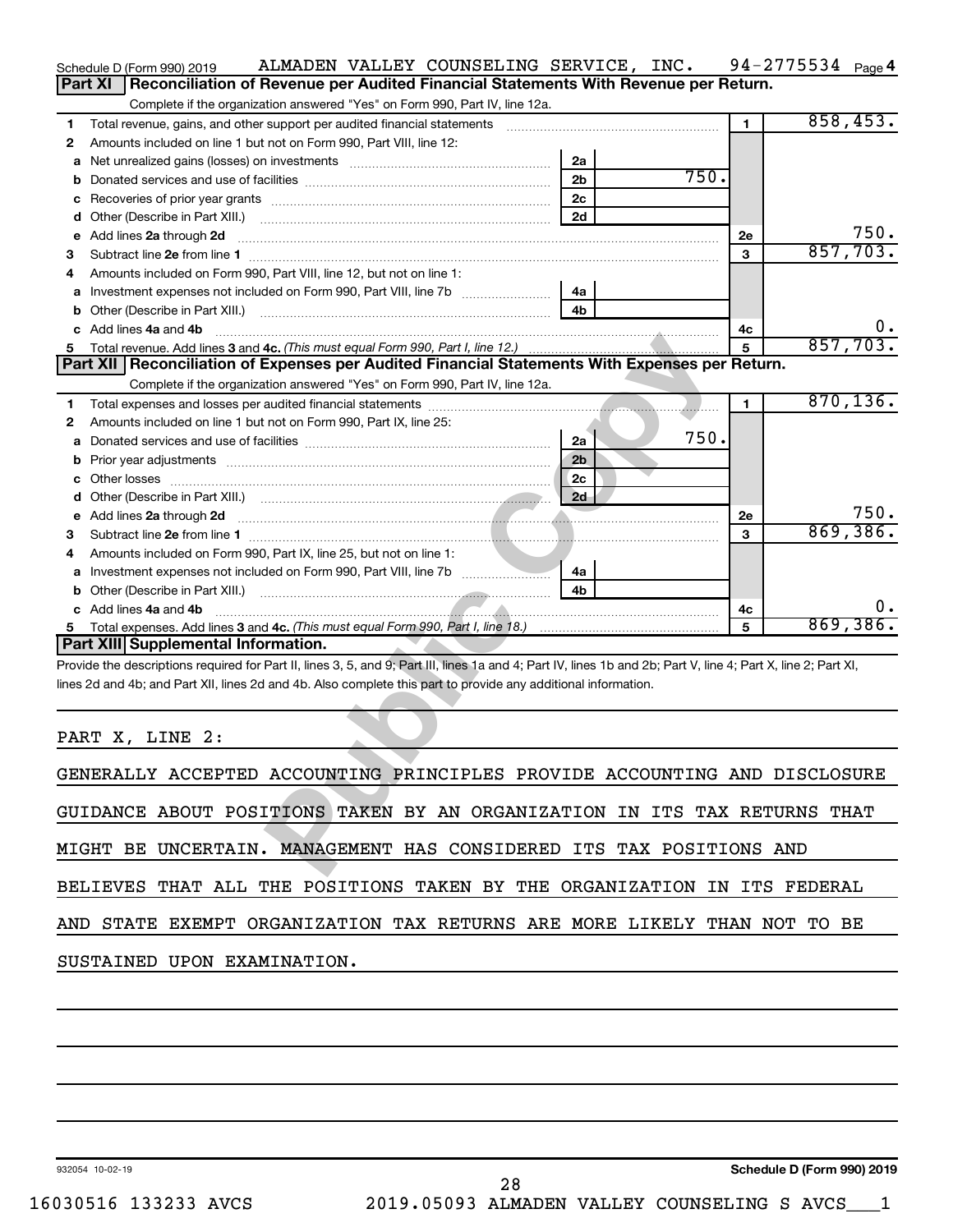|   | <b>SCHEDULE J</b>                                                                                             | <b>Compensation Information</b>                                                                                        |                                       | OMB No. 1545-0047          |     |                              |  |  |  |
|---|---------------------------------------------------------------------------------------------------------------|------------------------------------------------------------------------------------------------------------------------|---------------------------------------|----------------------------|-----|------------------------------|--|--|--|
|   | (Form 990)<br>For certain Officers, Directors, Trustees, Key Employees, and Highest                           |                                                                                                                        |                                       |                            |     | 2019                         |  |  |  |
|   | <b>Compensated Employees</b>                                                                                  |                                                                                                                        |                                       |                            |     |                              |  |  |  |
|   | Department of the Treasury                                                                                    | Complete if the organization answered "Yes" on Form 990, Part IV, line 23.<br>Attach to Form 990.                      |                                       | <b>Open to Public</b>      |     |                              |  |  |  |
|   | Go to www.irs.gov/Form990 for instructions and the latest information.<br>Internal Revenue Service            |                                                                                                                        |                                       |                            |     |                              |  |  |  |
|   | Name of the organization                                                                                      |                                                                                                                        | <b>Employer identification number</b> |                            |     |                              |  |  |  |
|   |                                                                                                               | ALMADEN VALLEY COUNSELING SERVICE,<br>INC.                                                                             |                                       | 94-2775534                 |     |                              |  |  |  |
|   | Part I                                                                                                        | <b>Questions Regarding Compensation</b>                                                                                |                                       |                            |     |                              |  |  |  |
|   |                                                                                                               |                                                                                                                        |                                       |                            | Yes | No                           |  |  |  |
|   |                                                                                                               | Check the appropriate box(es) if the organization provided any of the following to or for a person listed on Form 990, |                                       |                            |     |                              |  |  |  |
|   |                                                                                                               | Part VII, Section A, line 1a. Complete Part III to provide any relevant information regarding these items.             |                                       |                            |     |                              |  |  |  |
|   | First-class or charter travel                                                                                 | Housing allowance or residence for personal use                                                                        |                                       |                            |     |                              |  |  |  |
|   | Travel for companions                                                                                         | Payments for business use of personal residence                                                                        |                                       |                            |     |                              |  |  |  |
|   |                                                                                                               | Tax indemnification and gross-up payments<br>Health or social club dues or initiation fees                             |                                       |                            |     |                              |  |  |  |
|   |                                                                                                               | Discretionary spending account<br>Personal services (such as maid, chauffeur, chef)                                    |                                       |                            |     |                              |  |  |  |
|   |                                                                                                               |                                                                                                                        |                                       |                            |     |                              |  |  |  |
|   |                                                                                                               | <b>b</b> If any of the boxes on line 1a are checked, did the organization follow a written policy regarding payment or |                                       |                            |     |                              |  |  |  |
|   |                                                                                                               | reimbursement or provision of all of the expenses described above? If "No," complete Part III to explain               |                                       | 1b                         |     |                              |  |  |  |
| 2 |                                                                                                               | Did the organization require substantiation prior to reimbursing or allowing expenses incurred by all directors,       |                                       |                            |     |                              |  |  |  |
|   |                                                                                                               | trustees, and officers, including the CEO/Executive Director, regarding the items checked on line 1a?                  |                                       | $\mathbf{2}$               |     |                              |  |  |  |
| З |                                                                                                               | Indicate which, if any, of the following the organization used to establish the compensation of the organization's     |                                       |                            |     |                              |  |  |  |
|   |                                                                                                               | CEO/Executive Director. Check all that apply. Do not check any boxes for methods used by a related organization to     |                                       |                            |     |                              |  |  |  |
|   |                                                                                                               | establish compensation of the CEO/Executive Director, but explain in Part III.                                         |                                       |                            |     |                              |  |  |  |
|   | Compensation committee                                                                                        | Written employment contract                                                                                            |                                       |                            |     |                              |  |  |  |
|   |                                                                                                               | Independent compensation consultant<br>Compensation survey or study                                                    |                                       |                            |     |                              |  |  |  |
|   |                                                                                                               | Form 990 of other organizations<br>Approval by the board or compensation committee                                     |                                       |                            |     |                              |  |  |  |
|   |                                                                                                               |                                                                                                                        |                                       |                            |     |                              |  |  |  |
| 4 |                                                                                                               | During the year, did any person listed on Form 990, Part VII, Section A, line 1a, with respect to the filing           |                                       |                            |     |                              |  |  |  |
|   | organization or a related organization:                                                                       |                                                                                                                        |                                       |                            |     |                              |  |  |  |
| а |                                                                                                               | Receive a severance payment or change-of-control payment?                                                              |                                       | 4a                         |     | х                            |  |  |  |
|   |                                                                                                               |                                                                                                                        |                                       | 4b                         |     | $\overline{\mathbf{X}}$      |  |  |  |
|   |                                                                                                               |                                                                                                                        |                                       | 4c                         |     | X                            |  |  |  |
|   | If "Yes" to any of lines 4a-c, list the persons and provide the applicable amounts for each item in Part III. |                                                                                                                        |                                       |                            |     |                              |  |  |  |
|   |                                                                                                               |                                                                                                                        |                                       |                            |     |                              |  |  |  |
|   |                                                                                                               | Only section 501(c)(3), 501(c)(4), and 501(c)(29) organizations must complete lines 5-9.                               |                                       |                            |     |                              |  |  |  |
|   |                                                                                                               | For persons listed on Form 990, Part VII, Section A, line 1a, did the organization pay or accrue any compensation      |                                       |                            |     |                              |  |  |  |
|   | contingent on the revenues of:                                                                                |                                                                                                                        |                                       |                            |     |                              |  |  |  |
| a |                                                                                                               |                                                                                                                        |                                       | 5a                         |     | x                            |  |  |  |
|   |                                                                                                               |                                                                                                                        |                                       | 5b                         |     | $\overline{\texttt{x}}$      |  |  |  |
|   |                                                                                                               | If "Yes" on line 5a or 5b, describe in Part III.                                                                       |                                       |                            |     |                              |  |  |  |
|   |                                                                                                               | 6 For persons listed on Form 990, Part VII, Section A, line 1a, did the organization pay or accrue any compensation    |                                       |                            |     |                              |  |  |  |
|   | contingent on the net earnings of:                                                                            |                                                                                                                        |                                       |                            |     |                              |  |  |  |
| a |                                                                                                               |                                                                                                                        |                                       | 6a                         |     | x<br>$\overline{\texttt{x}}$ |  |  |  |
|   |                                                                                                               |                                                                                                                        |                                       | 6b                         |     |                              |  |  |  |
|   |                                                                                                               | If "Yes" on line 6a or 6b, describe in Part III.                                                                       |                                       |                            |     |                              |  |  |  |
|   |                                                                                                               | 7 For persons listed on Form 990, Part VII, Section A, line 1a, did the organization provide any nonfixed payments     |                                       |                            |     | x                            |  |  |  |
|   |                                                                                                               | Were any amounts reported on Form 990, Part VII, paid or accrued pursuant to a contract that was subject to the        |                                       | 7                          |     |                              |  |  |  |
| 8 |                                                                                                               |                                                                                                                        |                                       | 8                          |     | х                            |  |  |  |
| 9 |                                                                                                               |                                                                                                                        |                                       |                            |     |                              |  |  |  |
|   |                                                                                                               | If "Yes" on line 8, did the organization also follow the rebuttable presumption procedure described in                 |                                       | 9                          |     |                              |  |  |  |
|   |                                                                                                               | LHA For Paperwork Reduction Act Notice, see the Instructions for Form 990.                                             |                                       | Schedule J (Form 990) 2019 |     |                              |  |  |  |
|   |                                                                                                               |                                                                                                                        |                                       |                            |     |                              |  |  |  |

932111 10-21-19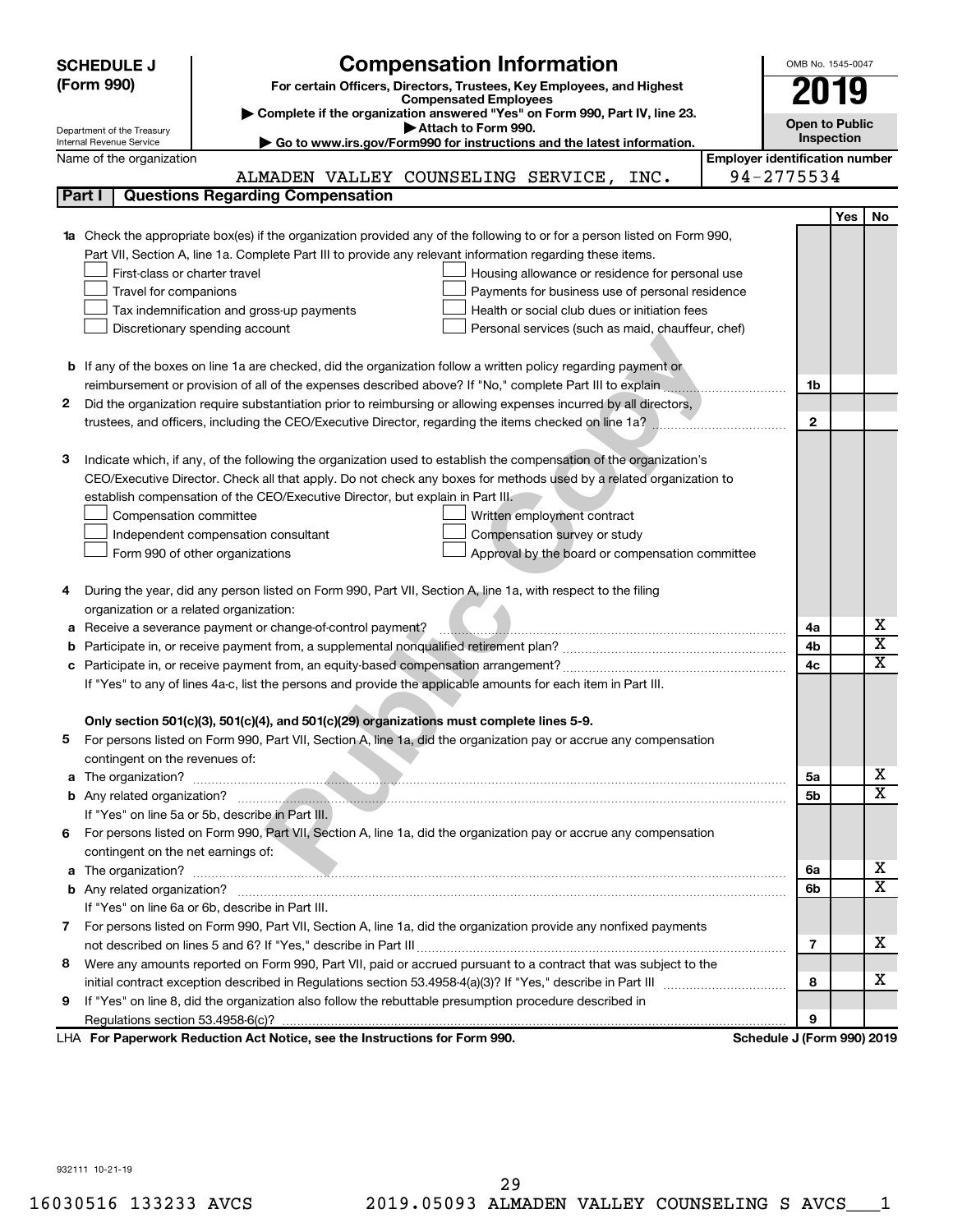# Schedule J (Form 990) 2019 Page ALMADEN VALLEY COUNSELING SERVICE, INC. 94-2775534

# Part II | Officers, Directors, Trustees, Key Employees, and Highest Compensated Employees. Use duplicate copies if additional space is needed.

For each individual whose compensation must be reported on Schedule J, report compensation from the organization on row (i) and from related organizations, described in the instructions, on row (ii). Do not list any individuals that aren't listed on Form 990, Part VII.

Note: The sum of columns (B)(i)-(iii) for each listed individual must equal the total amount of Form 990, Part VII, Section A, line 1a, applicable column (D) and (E) amounts for that individual.

| (A) Name and Title        |                              |                          | (B) Breakdown of W-2 and/or 1099-MISC compensation |                                           | (C) Retirement and             | (D) Nontaxable<br>benefits | (E) Total of columns | (F) Compensation                                           |  |
|---------------------------|------------------------------|--------------------------|----------------------------------------------------|-------------------------------------------|--------------------------------|----------------------------|----------------------|------------------------------------------------------------|--|
|                           |                              | (i) Base<br>compensation | (ii) Bonus &<br>incentive<br>compensation          | (iii) Other<br>reportable<br>compensation | other deferred<br>compensation |                            | $(B)(i)-(D)$         | in column (B)<br>reported as deferred<br>on prior Form 990 |  |
| KATHRYN CARTER<br>(1)     | (i)                          | 130,500.                 | $\overline{0}$ .                                   | $\overline{0}$ .                          | $\overline{0}$ .               | $\overline{0}$ .           | 130,500.             | $\overline{0}$ .                                           |  |
| FORMER EXECUTIVE DIRECTOR | (i)                          | $\overline{0}$ .         | $\overline{0}$ .                                   | $\overline{0}$ .                          | $\overline{\mathfrak{o}}$ .    | $\overline{0}$ .           | $\overline{0}$ .     | $\overline{0}$ .                                           |  |
|                           | $\qquad \qquad \textbf{(i)}$ |                          |                                                    |                                           |                                |                            |                      |                                                            |  |
|                           | $\vert$ (ii)                 |                          |                                                    |                                           |                                |                            |                      |                                                            |  |
|                           | (i)                          |                          |                                                    |                                           |                                |                            |                      |                                                            |  |
|                           | (ii)                         |                          |                                                    |                                           |                                |                            |                      |                                                            |  |
|                           | (i)                          |                          |                                                    |                                           |                                |                            |                      |                                                            |  |
|                           | (ii)                         |                          |                                                    |                                           |                                |                            |                      |                                                            |  |
|                           | (i)                          |                          |                                                    |                                           |                                |                            |                      |                                                            |  |
|                           | $\vert$ (ii)                 |                          |                                                    |                                           |                                |                            |                      |                                                            |  |
|                           | (i)                          |                          |                                                    |                                           |                                |                            |                      |                                                            |  |
|                           | $\vert$ (ii)                 |                          |                                                    |                                           |                                |                            |                      |                                                            |  |
|                           | (i)                          |                          |                                                    |                                           |                                |                            |                      |                                                            |  |
|                           | (ii)<br>(i)                  |                          |                                                    |                                           |                                |                            |                      |                                                            |  |
|                           | (i)                          |                          |                                                    |                                           |                                |                            |                      |                                                            |  |
|                           | $\qquad \qquad \textbf{(i)}$ |                          |                                                    |                                           |                                |                            |                      |                                                            |  |
|                           | $\vert$ (ii)                 |                          |                                                    |                                           |                                |                            |                      |                                                            |  |
|                           | (i)                          |                          |                                                    |                                           |                                |                            |                      |                                                            |  |
|                           | (ii)                         |                          |                                                    |                                           |                                |                            |                      |                                                            |  |
|                           | $\qquad \qquad \textbf{(i)}$ |                          |                                                    |                                           |                                |                            |                      |                                                            |  |
|                           | (ii)                         |                          |                                                    |                                           |                                |                            |                      |                                                            |  |
|                           | (i)                          |                          |                                                    |                                           |                                |                            |                      |                                                            |  |
|                           | $\vert$ (ii)                 |                          |                                                    |                                           |                                |                            |                      |                                                            |  |
|                           | (i)                          |                          |                                                    |                                           |                                |                            |                      |                                                            |  |
|                           | $\vert$ (ii)                 |                          |                                                    |                                           |                                |                            |                      |                                                            |  |
|                           | (i)                          |                          |                                                    |                                           |                                |                            |                      |                                                            |  |
|                           | $\vert$ (ii)                 |                          |                                                    |                                           |                                |                            |                      |                                                            |  |
|                           | (i)                          |                          |                                                    |                                           |                                |                            |                      |                                                            |  |
|                           | (ii)                         |                          |                                                    |                                           |                                |                            |                      |                                                            |  |
|                           | $\qquad \qquad \textbf{(i)}$ |                          |                                                    |                                           |                                |                            |                      |                                                            |  |
|                           | $\overline{(\mathsf{ii})}$   |                          |                                                    |                                           |                                |                            |                      |                                                            |  |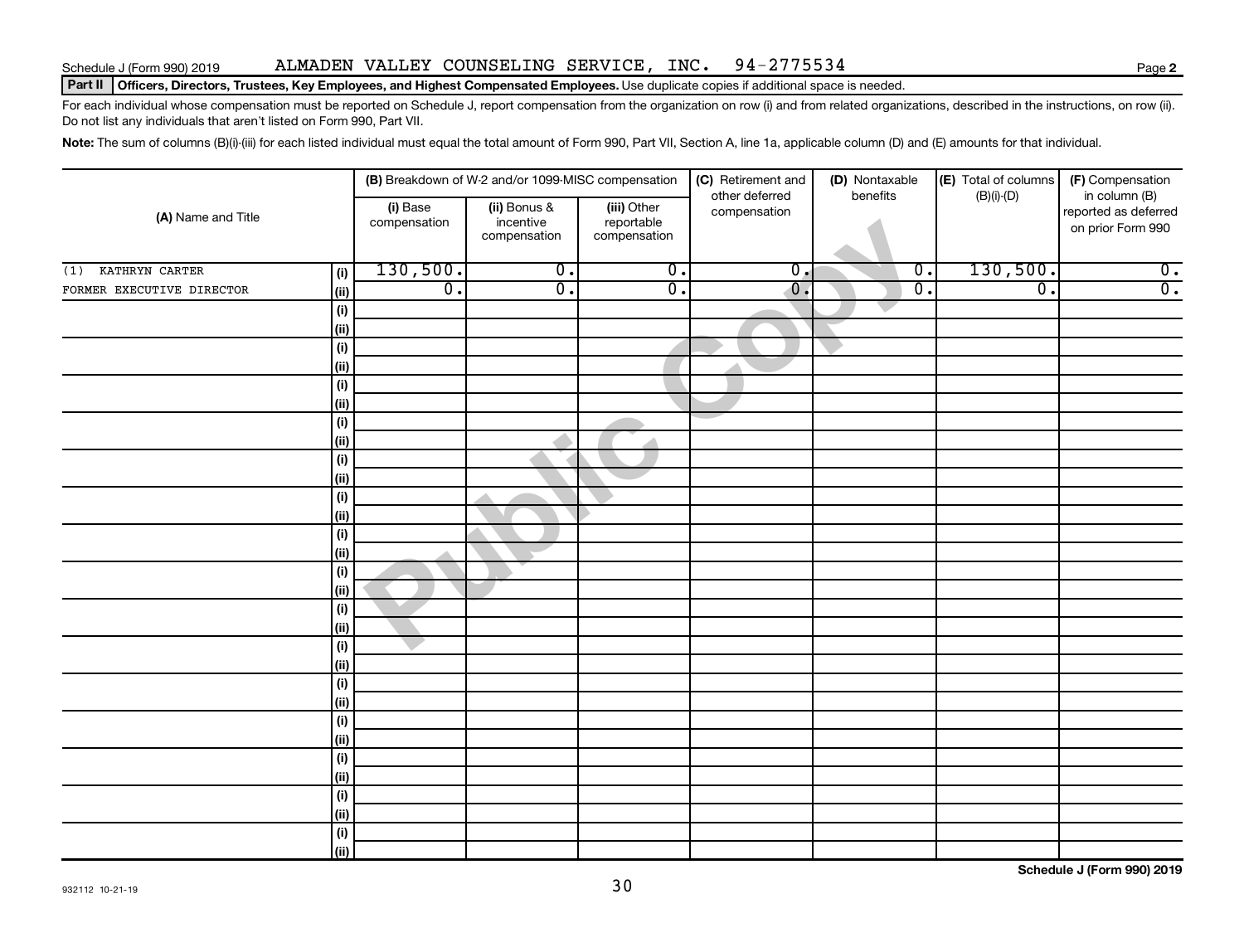# **Part III Supplemental Information**

Provide the information, explanation, or descriptions required for Part I, lines 1a, 1b, 3, 4a, 4b, 4c, 5a, 5b, 6a, 6b, 7, and 8, and for Part II. Also complete this part for any additional information.